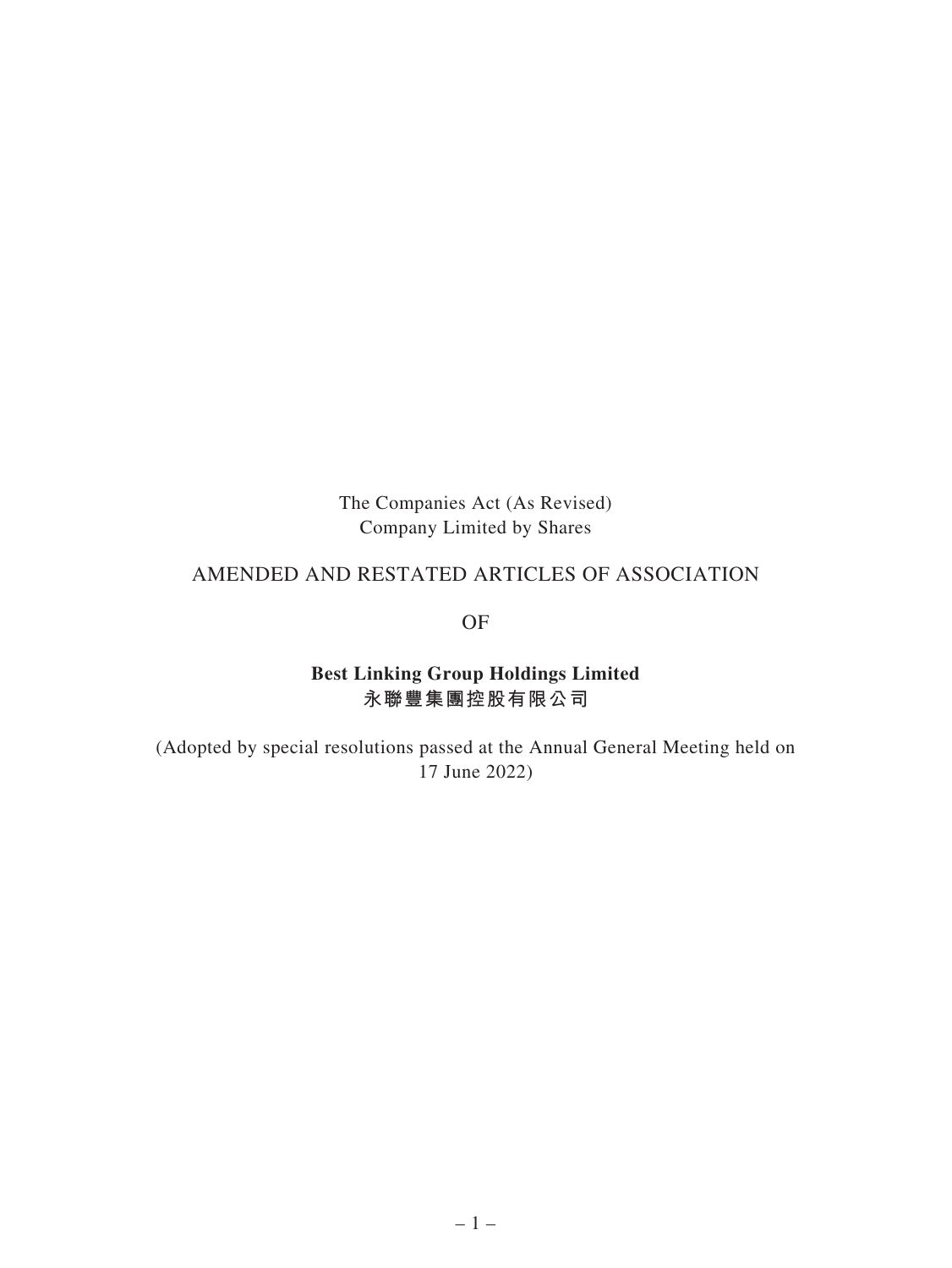# **INDEX**

|                                        | <b>Article</b> |
|----------------------------------------|----------------|
| <b>SUBJECT</b>                         | No.            |
| Table A                                | 1              |
| Interpretation                         | $\overline{2}$ |
| Share Capital                          | 3              |
| <b>Alteration Of Capital</b>           | $4 - 7$        |
| <b>Share Rights</b>                    | $8-9$          |
| Variation Of Rights                    | $10 - 11$      |
| <b>Shares</b>                          | $12 - 15$      |
| <b>Share Certificates</b>              | $16 - 21$      |
| Lien                                   | $22 - 24$      |
| Calls On Shares                        | $25 - 33$      |
| Forfeiture Of Shares                   | $34 - 42$      |
| <b>Register Of Members</b>             | $43 - 44$      |
| <b>Record Dates</b>                    | 45             |
| <b>Transfer Of Shares</b>              | $46 - 51$      |
| <b>Transmission Of Shares</b>          | $52 - 54$      |
| <b>Untraceable Members</b>             | 55             |
| <b>General Meetings</b>                | 56-58          |
| Notice Of General Meetings             | 59-60          |
| Proceedings At General Meetings        | $61 - 65$      |
| Voting                                 | 66-74          |
| Proxies                                | 75-80          |
| Corporations Acting By Representatives | 81             |
| <b>Written Resolutions Of Members</b>  | 82             |
| <b>Board Of Directors</b>              | 83             |
| <b>Retirement Of Directors</b>         | 84-85          |
| Disqualification Of Directors          | 86             |
| <b>Executive Directors</b>             | 87-88          |
| <b>Alternate Directors</b>             | 89-92          |
| Directors' Fees And Expenses           | 93-96          |
| Directors' Interests                   | 97-100         |
| General Powers Of The Directors        | 101-106        |
| <b>Borrowing Powers</b>                | 107-110        |
| Proceedings Of The Directors           | 111-120        |
| Managers                               | 121-123        |
| <b>Officers</b>                        | 124-127        |
| Register of Directors and Officers     | 128            |
| Minutes                                | 129            |
| Seal                                   | 130            |
| <b>Authentication Of Documents</b>     | 131            |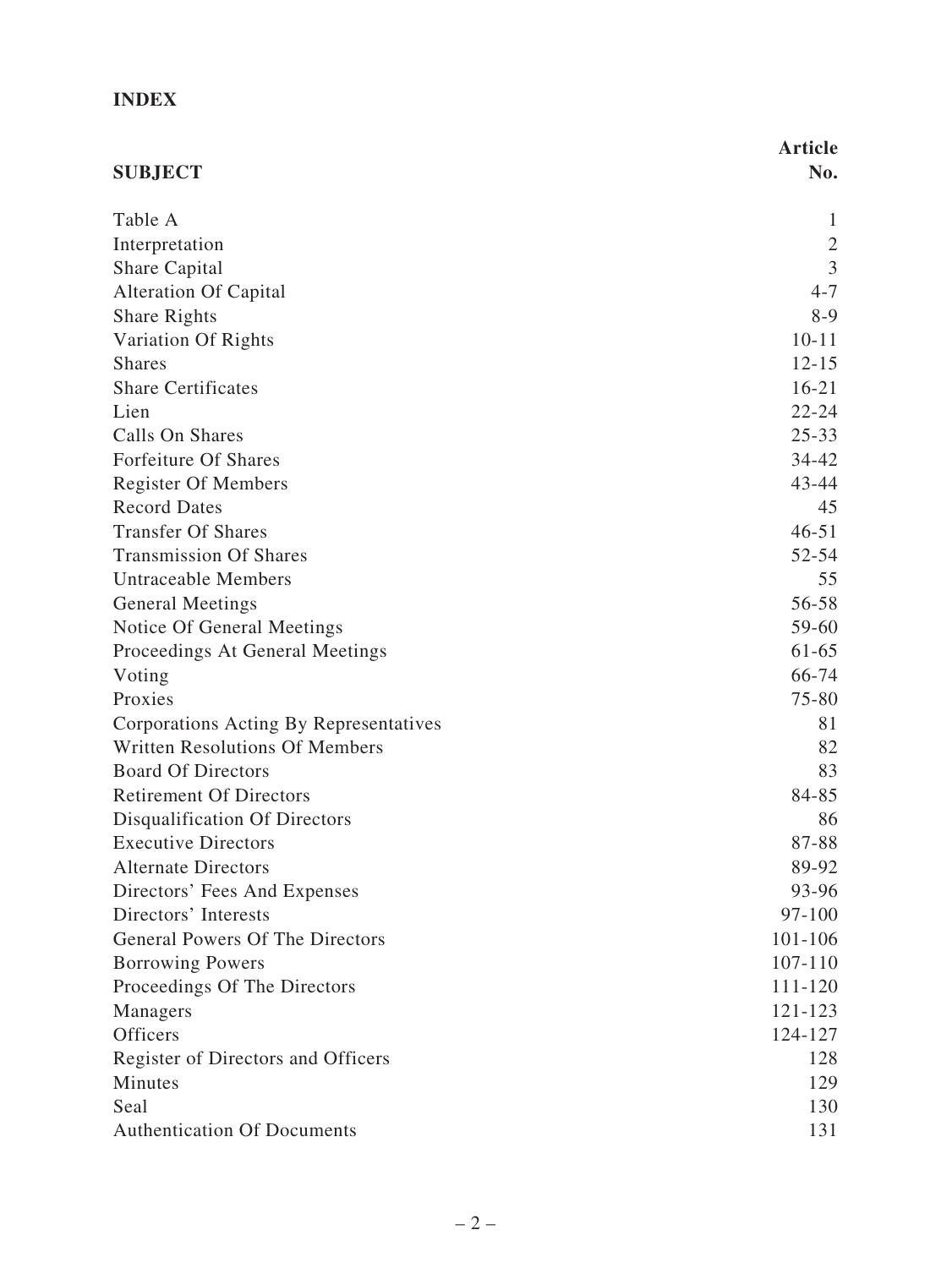|                                                                 | <b>Article</b> |
|-----------------------------------------------------------------|----------------|
| <b>SUBJECT</b>                                                  | No.            |
| <b>Destruction Of Documents</b>                                 | 132            |
| Dividends And Other Payments                                    | 133-142        |
| Reserves                                                        | 143            |
| Capitalisation                                                  | 144-145        |
| <b>Subscription Rights Reserve</b>                              | 146            |
| <b>Accounting Records</b>                                       | 147-151        |
| Audit                                                           | 152-157        |
| <b>Notices</b>                                                  | 158-160        |
| Signatures                                                      | 161            |
| Winding Up                                                      | $162 - 163$    |
| Indemnity                                                       | 164            |
| Financial Year                                                  | 165            |
| Amendment To Memorandum and Articles of Association And Name of |                |
| Company                                                         | 166            |
| Information                                                     | 167            |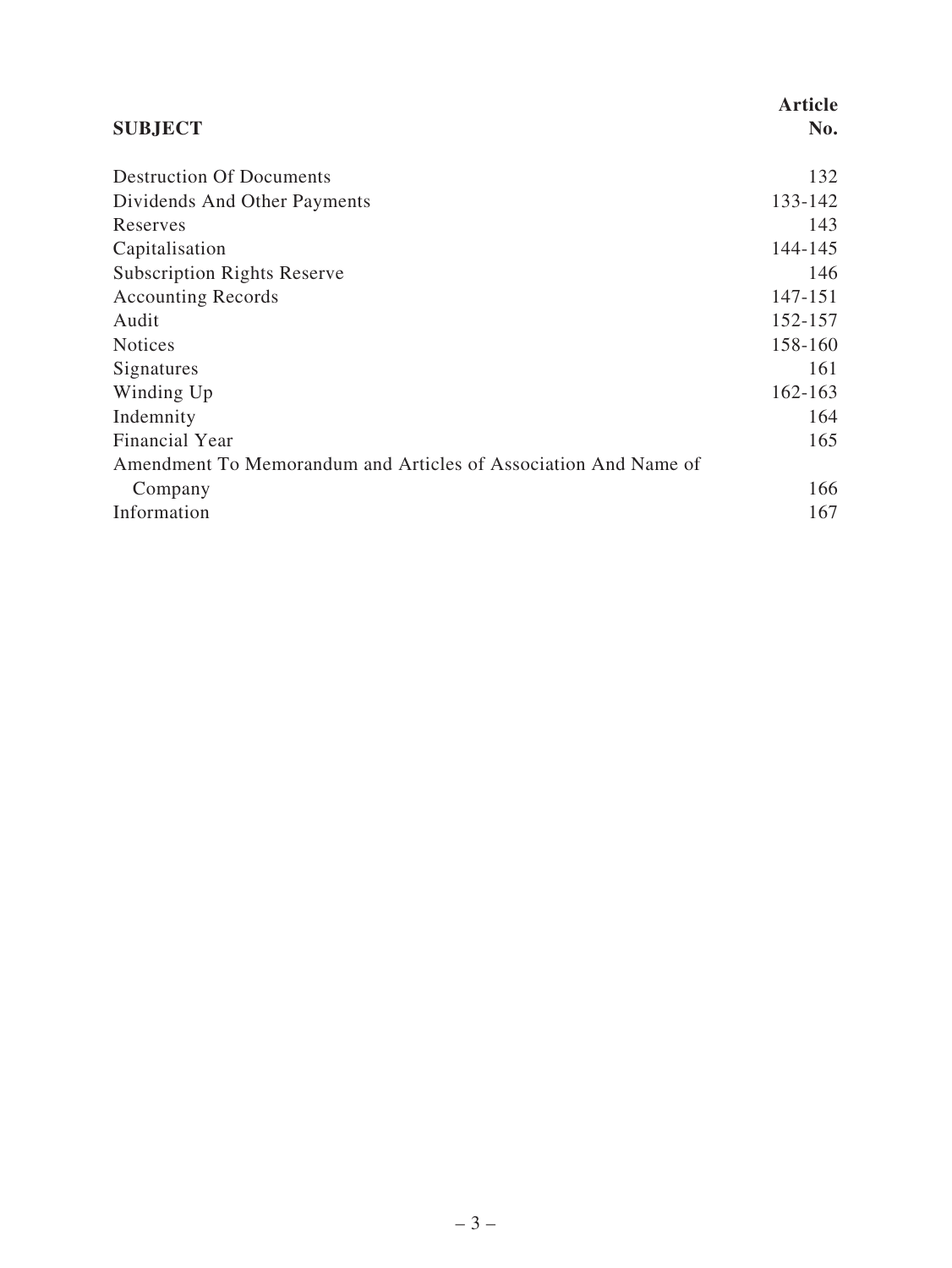## THE COMPANIES ACT (AS REVISED) COMPANY LIMITED BY SHARES

#### AMENDED AND RESTATED ARTICLES OF ASSOCIATION

#### OF

#### **Best Linking Group Holdings Limited 永聯豐集團控股有限公司**

(Adopted at the Annual General Meeting held on 17 June 2022)

## **TABLE A**

1. The regulations in Table A in the Schedule to the Companies Act (As Revised) do not apply to the Company.

### **INTERPRETATION**

2. (1) In these Articles, unless the context otherwise requires, the words standing in the first column of the following table shall bear the meaning set opposite them respectively in the second column.

| <b>WORD</b>            | <b>MEANING</b>                                                                                                                              |
|------------------------|---------------------------------------------------------------------------------------------------------------------------------------------|
| " $Act"$               | the Companies Act, Cap. 22 (Act 3 of 1961, as<br>consolidated and revised) of the Cayman Islands.                                           |
| "Articles"             | these Articles in their present form or as<br>supplemented or amended or substituted from<br>time to time.                                  |
| "Auditor"              | the auditor of the Company for the time being<br>and may include any individual or partnership.                                             |
| "Board" or "Directors" | the board of directors of the Company or the<br>directors present at a meeting of directors of the<br>Company at which a quorum is present. |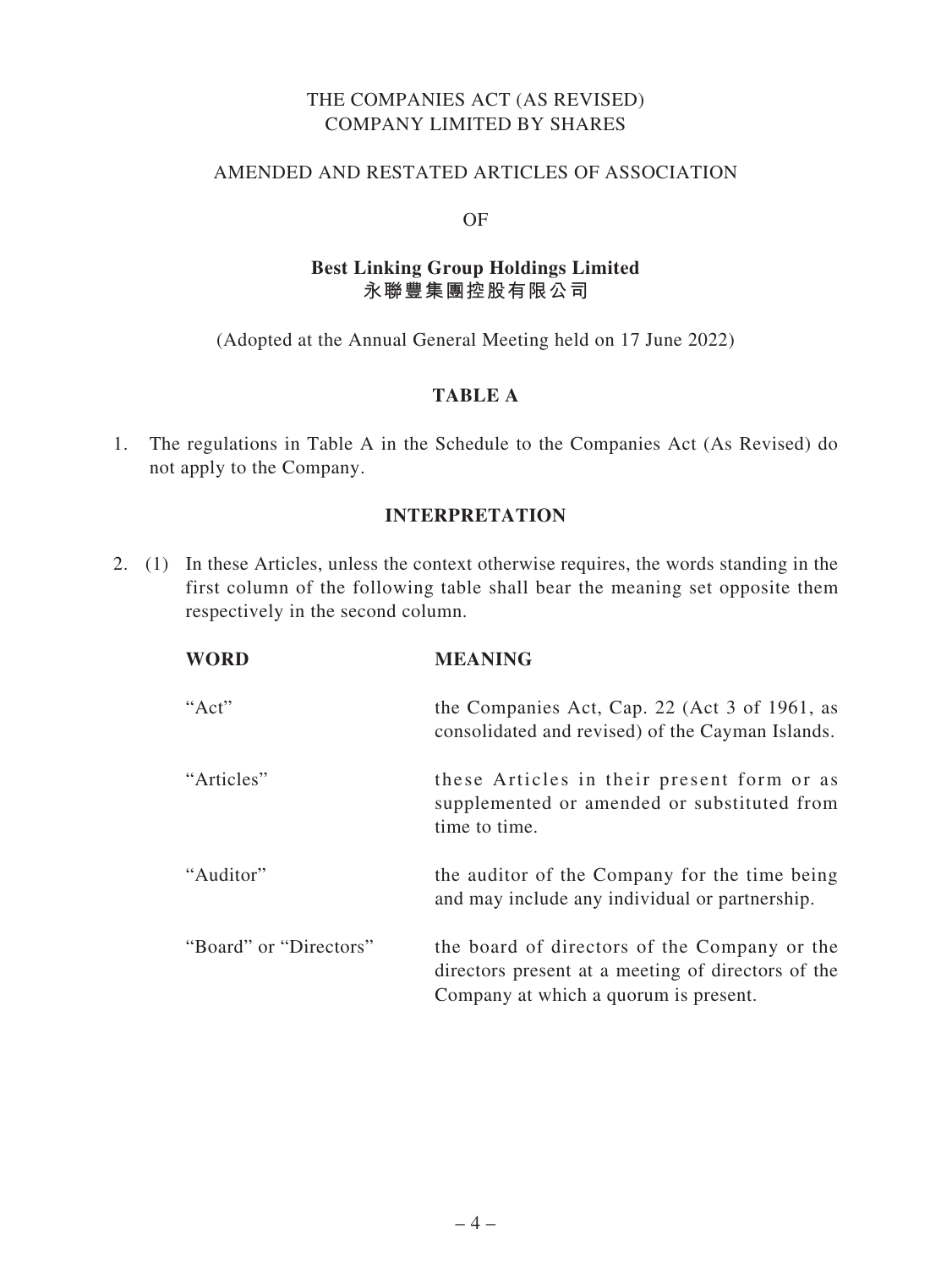| "business day"                        | shall mean a day on which the Designated Stock<br>Exchange generally is open for the business of<br>dealing in securities in Hong Kong. For the<br>avoidance of doubt, where the Designated Stock<br>Exchange is closed for the business of dealing in<br>securities in Hong Kong on a business day for<br>the reason of a number 8 or higher typhoon<br>signal, black rainstorm warning or other similar<br>event, such day shall for the purposes of these<br>Articles be counted as a business day. |
|---------------------------------------|--------------------------------------------------------------------------------------------------------------------------------------------------------------------------------------------------------------------------------------------------------------------------------------------------------------------------------------------------------------------------------------------------------------------------------------------------------------------------------------------------------|
| "capital"                             | the share capital of the Company from time to<br>time.                                                                                                                                                                                                                                                                                                                                                                                                                                                 |
| "clear days"                          | in relation to the period of a notice that period<br>excluding the day when the notice is given or<br>deemed to be given and the day for which it is<br>given or on which it is to take effect.                                                                                                                                                                                                                                                                                                        |
| "clearing house"                      | a clearing house recognised by the laws of the<br>jurisdiction in which the shares of the Company<br>are listed or quoted on a stock exchange in such<br>jurisdiction.                                                                                                                                                                                                                                                                                                                                 |
| "close associate"                     | in relation to any Director, shall have the same<br>meaning as defined in the rules of the Designated<br>Stock Exchange ("Listing Rules") as modified<br>from time to time, except that for purposes of<br>Article 100 where the transaction or arrangement<br>to be approved by the Board is a connected<br>transaction referred to in the Listing Rules, it<br>shall have the same meaning as that ascribed to<br>"close associate" in the Listing Rules.                                            |
| "Company"                             | Best Linking Group Holdings Limited 永聯豐集<br>團控股有限公司.                                                                                                                                                                                                                                                                                                                                                                                                                                                   |
| "competent regulatory<br>authority"   | a competent regulatory authority in the territory<br>where the shares of the Company are listed or<br>quoted on a stock exchange in such territory.                                                                                                                                                                                                                                                                                                                                                    |
| "debenture" and<br>"debenture holder" | include debenture stock and debenture<br>stockholder respectively.                                                                                                                                                                                                                                                                                                                                                                                                                                     |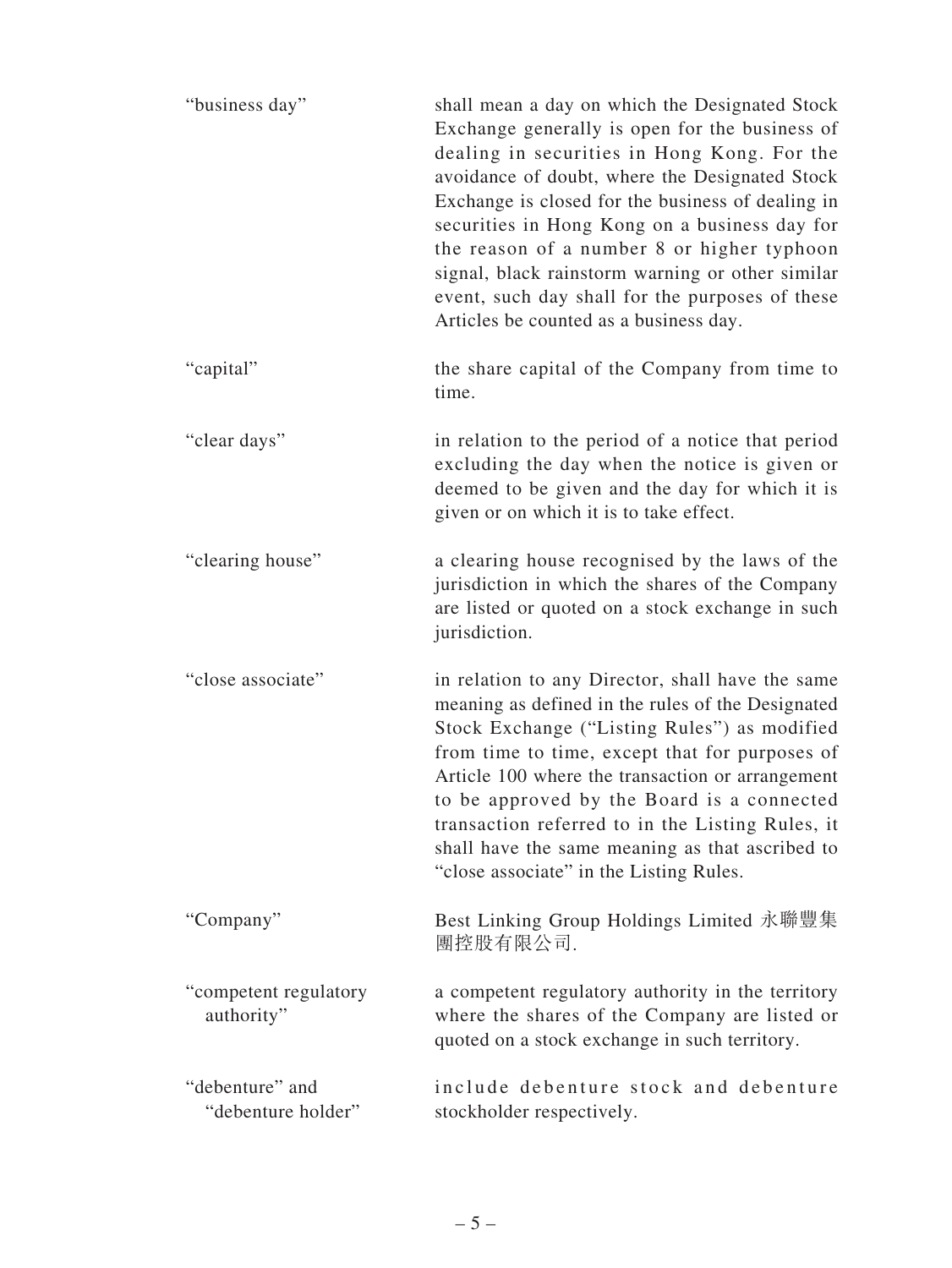| "Designated Stock<br>Exchange" | a stock exchange in respect of which the shares<br>of the Company are listed or quoted and where<br>such stock exchange deems such listing or<br>quotation to be the primary listing or quotation<br>of the shares of the Company.                                                                                                                                                                                |
|--------------------------------|-------------------------------------------------------------------------------------------------------------------------------------------------------------------------------------------------------------------------------------------------------------------------------------------------------------------------------------------------------------------------------------------------------------------|
| "dollars" and "\$"             | dollars, the legal currency of Hong Kong.                                                                                                                                                                                                                                                                                                                                                                         |
| "head office"                  | such office of the Company as the Directors may<br>from time to time determine to be the principal<br>office of the Company.                                                                                                                                                                                                                                                                                      |
| "Member"                       | a duly registered holder from time to time of the<br>shares in the capital of the Company.                                                                                                                                                                                                                                                                                                                        |
| "month"                        | a calendar month.                                                                                                                                                                                                                                                                                                                                                                                                 |
| "Notice"                       | written notice unless otherwise specifically stated<br>and as further defined in these Articles.                                                                                                                                                                                                                                                                                                                  |
| "Office"                       | the registered office of the Company for the time<br>being.                                                                                                                                                                                                                                                                                                                                                       |
| "ordinary resolution"          | a resolution shall be an ordinary resolution when<br>it has been passed by a simple majority of votes<br>cast by such Members as, being entitled so to do,<br>vote in person or, in the case of any Member<br>being a corporation, by its duly authorised<br>representative or, where proxies are allowed, by<br>proxy at a general meeting of which Notice has<br>been duly given in accordance with Article 59. |
| "paid up"                      | paid up or credited as paid up.                                                                                                                                                                                                                                                                                                                                                                                   |
| "Register"                     | the principal register and where applicable, any<br>branch register of Members to be maintained at<br>such place within or outside the Cayman Islands<br>as the Board shall determine from time to time.                                                                                                                                                                                                          |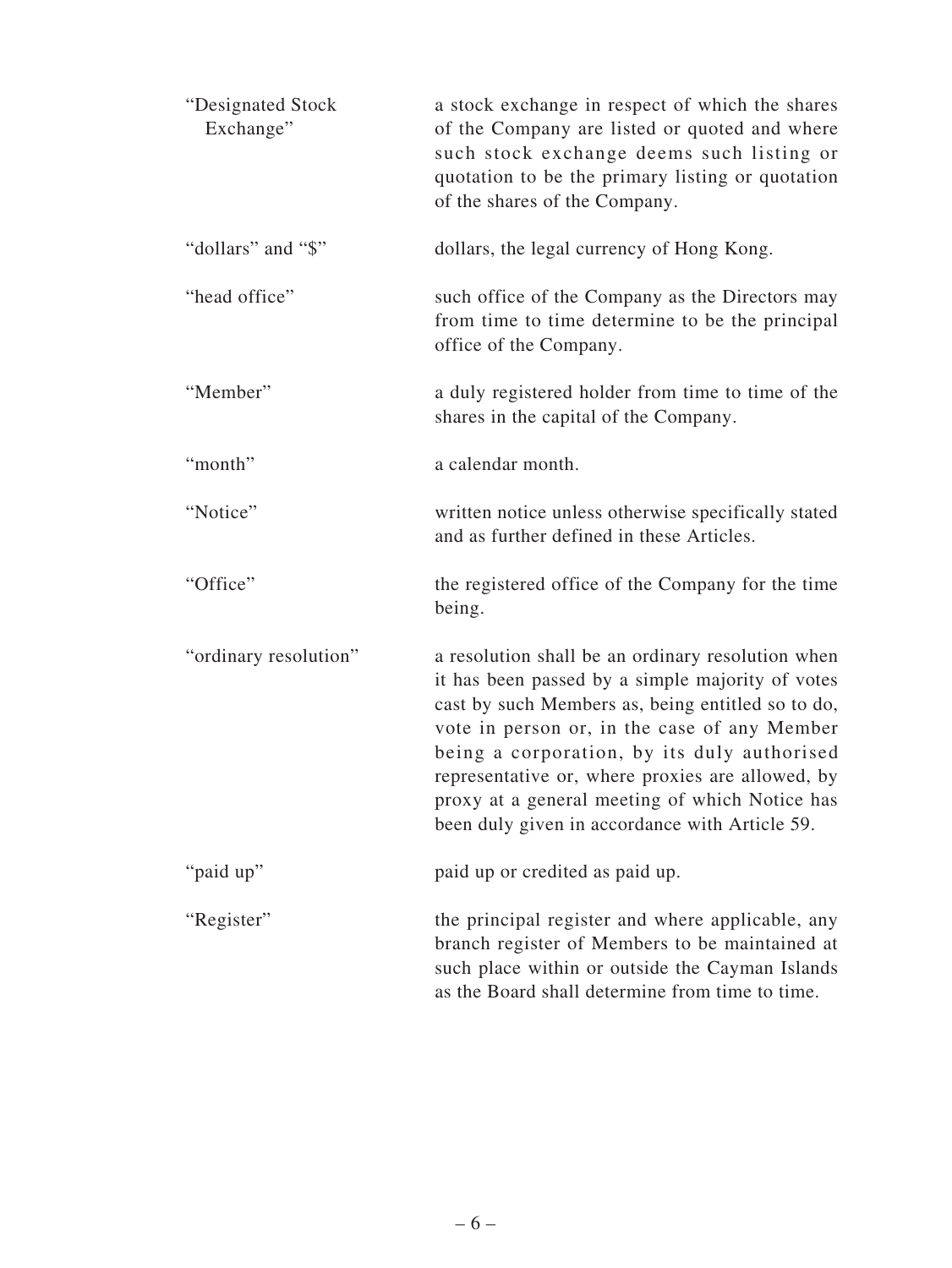| "Registration Office" | in respect of any class of share capital such place<br>as the Board may from time to time determine to<br>keep a branch register of Members in respect of<br>that class of share capital and where (except in<br>cases where the Board otherwise directs) the<br>transfers or other documents of title for such<br>class of share capital are to be lodged for<br>registration and are to be registered.                                                  |
|-----------------------|-----------------------------------------------------------------------------------------------------------------------------------------------------------------------------------------------------------------------------------------------------------------------------------------------------------------------------------------------------------------------------------------------------------------------------------------------------------|
| "Seal"                | common seal or any one or more duplicate seals<br>of the Company (including a securities seal) for<br>use in the Cayman Islands or in any place outside<br>the Cayman Islands.                                                                                                                                                                                                                                                                            |
| "Secretary"           | any person, firm or corporation appointed by the<br>Board to perform any of the duties of secretary<br>of the Company and includes any assistant,<br>deputy, temporary or acting secretary.                                                                                                                                                                                                                                                               |
| "special resolution"  | a resolution shall be a special resolution when it<br>has been passed by a majority of not less than<br>three-fourths of votes cast by such Members as,<br>being entitled so to do, vote in person or, in the<br>case of such Members as are corporations, by<br>their respective duly authorised representative or,<br>where proxies are allowed, by proxy at a general<br>meeting of which Notice has been duly given in<br>accordance with Article 59; |
|                       | a special resolution shall be effective for any<br>purpose for which an ordinary resolution is<br>expressed to be required under any provision of<br>these Articles or the Statutes.                                                                                                                                                                                                                                                                      |
| "Statutes"            | the Act and every other law of the Legislature of<br>the Cayman Islands for the time being in force<br>applying to or affecting the Company, its<br>memorandum of association and/or these<br>Articles.                                                                                                                                                                                                                                                   |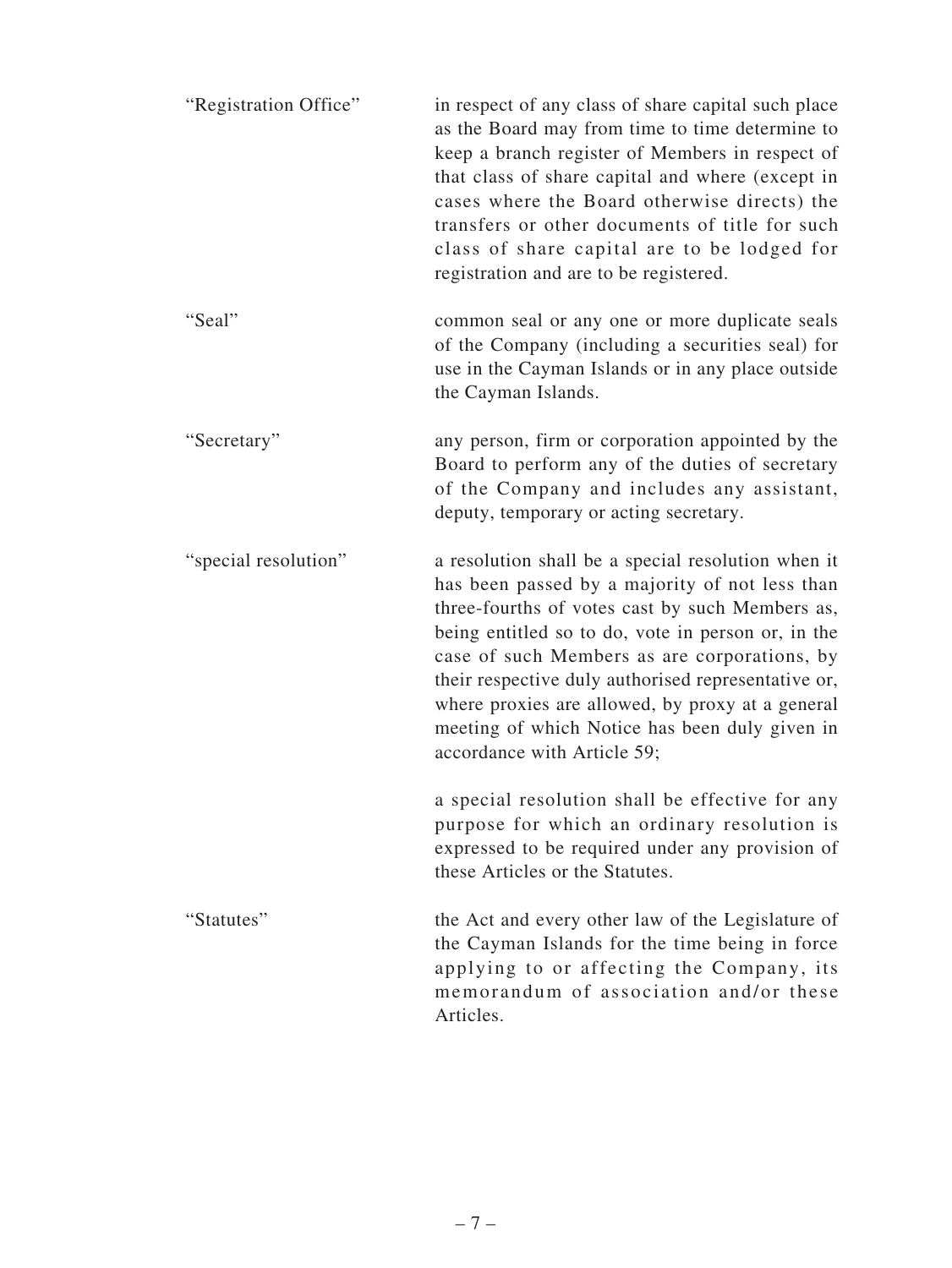"substantial shareholder" a person who is entitled to exercise, or to control the exercise of, 10% or more (or such other percentage as may be prescribed by the rules of the Designated Stock Exchange from time to time) of the voting power at any general meeting of the Company.

"year" a calendar year.

- (2) In these Articles, unless there be something within the subject or context inconsistent with such construction:
	- (a) words importing the singular include the plural and vice versa;
	- (b) words importing a gender include both gender and the neuter;
	- (c) words importing persons include companies, associations and bodies of persons whether corporate or not;
	- (d) the words:
		- (i) "may" shall be construed as permissive;
		- (ii) "shall" or "will" shall be construed as imperative;
	- (e) expressions referring to writing shall, unless the contrary intention appears, be construed as including printing, lithography, photography and other modes of representing words or figures in a visible form, and including where the representation takes the form of electronic display, provided that both the mode of service of the relevant document or notice and the Member's election comply with all applicable Statutes, rules and regulations;
	- (f) references to any law, ordinance, statute or statutory provision shall be interpreted as relating to any statutory modification or re-enactment thereof for the time being in force;
	- (g) save as aforesaid words and expressions defined in the Statutes shall bear the same meanings in these Articles if not inconsistent with the subject in the context;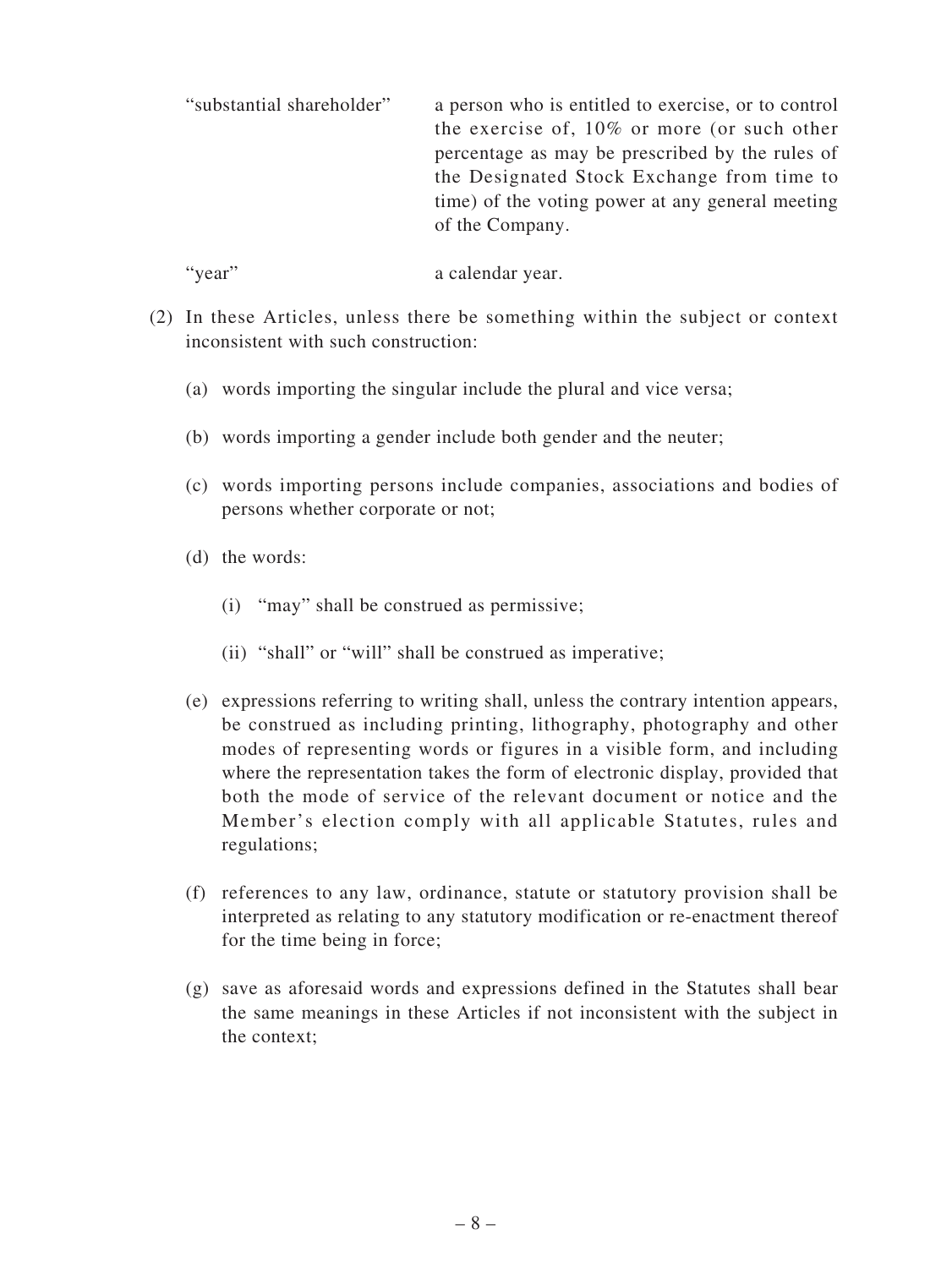- (h) references to a document being executed include references to it being executed under hand or under seal or by electronic signature or by any other method and references to a notice or document include a notice or document recorded or stored in any digital, electronic, electrical, magnetic or other retrievable form or medium and information in visible form whether having physical substance or not;
- (i) Section 8 and Section 19 of the Electronic Transactions Act (2003) of the Cayman Islands, as amended from time to time, shall not apply to these Articles to the extent it imposes obligations or requirements in addition to those set out in these Articles.

### **SHARE CAPITAL**

- 3. (1) The share capital of the Company at the date on which these Articles come into effect shall be divided into shares of a par value of \$0.01 each.
	- (2) Subject to the Act, the Company's Memorandum and Articles of Association and, where applicable, the rules of any Designated Stock Exchange and/or any competent regulatory authority, the Company shall have the power to purchase or otherwise acquire its own shares and such power shall be exercisable by the Board in such manner, upon such terms and subject to such conditions as it in its absolute discretion thinks fit and any determination by the Board of the manner of purchase shall be deemed authorised by these Articles for purposes of the Act. The Company is hereby authorised to make payments in respect of the purchase of its shares out of capital or out of any other account or fund which can be authorised for this purpose in accordance with the Act.
	- (3) Subject to compliance with the rules and regulations of the Designated Stock Exchange and any other competent regulatory authority, the Company may give financial assistance for the purpose of or in connection with a purchase made or to be made by any person of any shares in the Company.
	- (4) The Board may accept the surrender for no consideration of any fully paid share.
	- (5) No share shall be issued to bearer.

## **ALTERATION OF CAPITAL**

- 4. The Company may from time to time by ordinary resolution in accordance with the Act alter the conditions of its Memorandum of Association to:
	- (a) increase its capital by such sum, to be divided into shares of such amounts, as the resolution shall prescribe;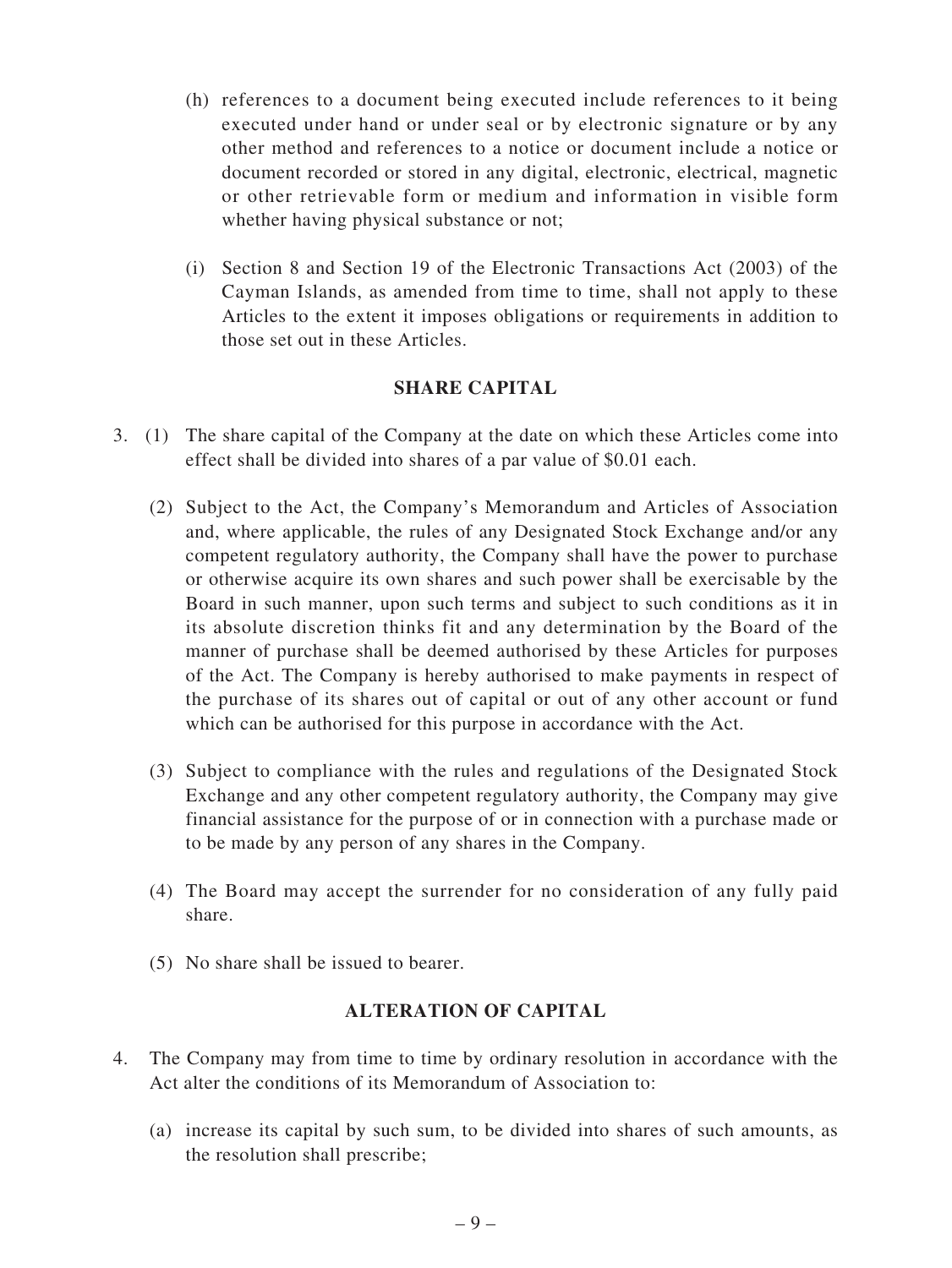- (b) consolidate and divide all or any of its capital into shares of larger amount than its existing shares;
- (c) divide its shares into several classes and without prejudice to any special rights previously conferred on the holders of existing shares attach thereto respectively any preferential, deferred, qualified or special rights, privileges, conditions or such restrictions which in the absence of any such determination by the Company in general meeting, as the Directors may determine provided always that where the Company issues shares which do not carry voting rights, the words "non-voting" shall appear in the designation of such shares and where the equity capital includes shares with different voting rights, the designation of each class of shares, other than those with the most favourable voting rights, must include the words "restricted voting" or "limited voting";
- (d) sub-divide its shares, or any of them, into shares of smaller amount than is fixed by the Company's Memorandum of Association (subject, nevertheless, to the Act), and may by such resolution determine that, as between the holders of the shares resulting from such sub-division, one or more of the shares may have any such preferred, deferred or other rights or be subject to any such restrictions as compared with the other or others as the Company has power to attach to unissued or new shares;
- (e) cancel any shares which, at the date of the passing of the resolution, have not been taken, or agreed to be taken, by any person, and diminish the amount of its capital by the amount of the shares so cancelled or, in the case of shares, without par value, diminish the number of shares into which its capital is divided.
- 5. The Board may settle as it considers expedient any difficulty which arises in relation to any consolidation and division under the last preceding Article and in particular but without prejudice to the generality of the foregoing may issue certificates in respect of fractions of shares or arrange for the sale of the shares representing fractions and the distribution of the net proceeds of sale (after deduction of the expenses of such sale) in due proportion amongst the Members who would have been entitled to the fractions, and for this purpose the Board may authorise some person to transfer the shares representing fractions to their purchaser or resolve that such net proceeds be paid to the Company for the Company's benefit. Such purchaser will not be bound to see to the application of the purchase money nor will his title to the shares be affected by any irregularity or invalidity in the proceedings relating to the sale.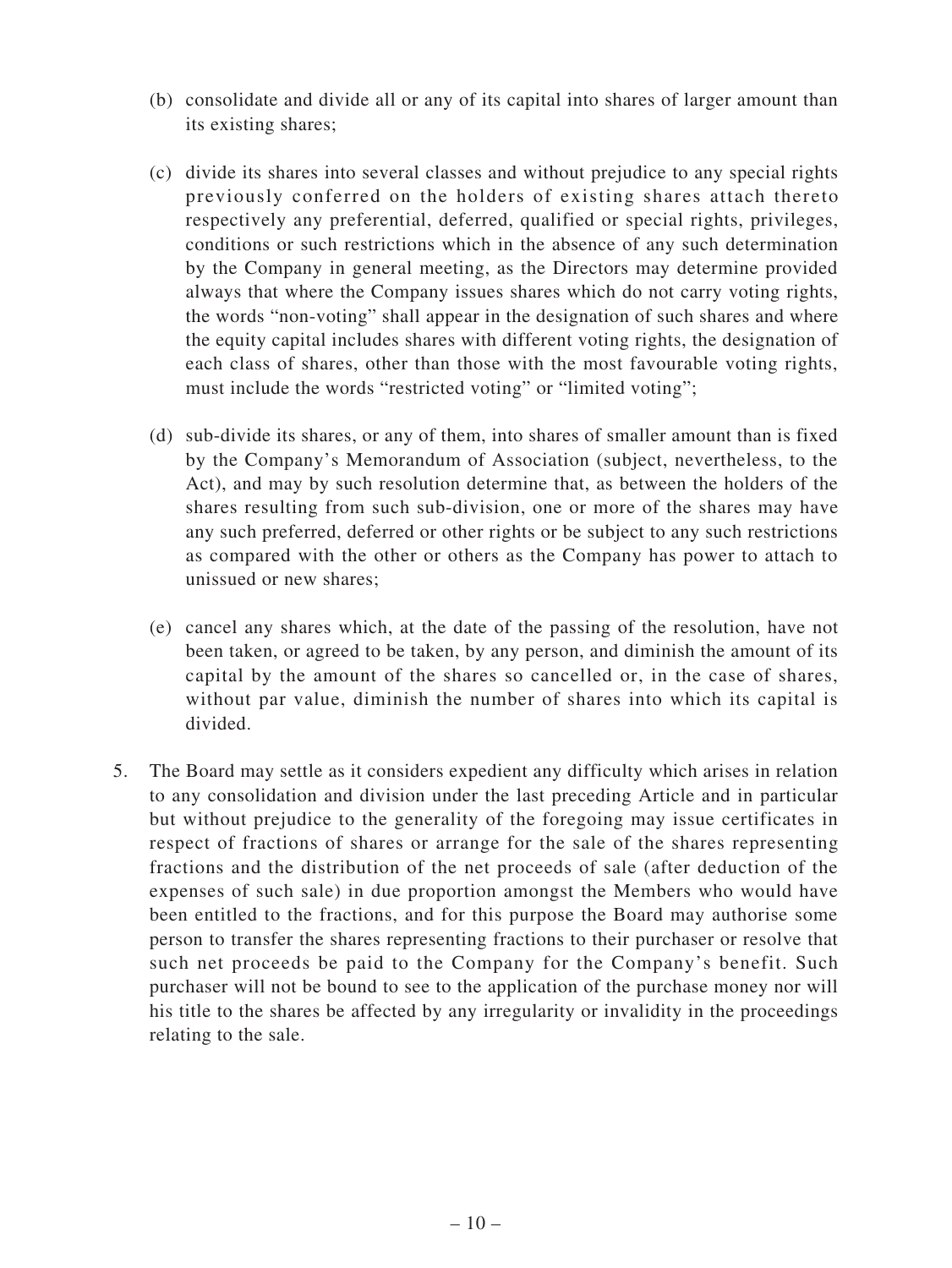- 6. The Company may from time to time by special resolution, subject to any confirmation or consent required by the Act, reduce its share capital or any capital redemption reserve or other undistributable reserve in any manner permitted by law.
- 7. Except so far as otherwise provided by the conditions of issue, or by these Articles, any capital raised by the creation of new shares shall be treated as if it formed part of the original capital of the Company, and such shares shall be subject to the provisions contained in these Articles with reference to the payment of calls and instalments, transfer and transmission, forfeiture, lien, cancellation, surrender, voting and otherwise.

## **SHARE RIGHTS**

- 8. Subject to the provisions of the Act and the Company's Memorandum and Articles of Association and to any special rights conferred on the holders of any shares or class of shares, any share in the Company (whether forming part of the present capital or not) may be issued with or have attached thereto such rights or restrictions whether in regard to dividend, voting, return of capital or otherwise as the Board may determine.
- 9. Subject to the provisions of the Act, the rules of any Designated Stock Exchange and the Memorandum and Articles of Association of the Company, and to any special rights conferred on the holders of any shares or attaching to any class of shares, shares may be issued on the terms that they may be, or at the option of the Company or the holder are, liable to be redeemed on such terms and in such manner, including out of capital, as the Board may deem fit.

## **VARIATION OF RIGHTS**

- 10. Subject to the Act and without prejudice to Article 8, all or any of the special rights for the time being attached to the shares or any class of shares may, unless otherwise provided by the terms of issue of the shares of that class, from time to time (whether or not the Company is being wound up) be varied, modified or abrogated either with the consent in writing of the holders of not less than three-fourths in nominal value of the issued shares of that class or with the sanction of a special resolution passed at a separate general meeting of the holders of the shares of that class. To every such separate general meeting all the provisions of these Articles relating to general meetings of the Company shall, *mutatis mutandis*, apply, but so that:
	- (a) the necessary quorum (other than at an adjourned meeting) shall be two persons (or in the case of a Member being a corporation, its duly authorised representative) holding or representing by proxy not less than one-third in nominal value of the issued shares of that class and at any adjourned meeting of such holders, two holders present in person or (in the case of a Member being a corporation) its duly authorised representative or by proxy (whatever the number of shares held by them) shall be a quorum; and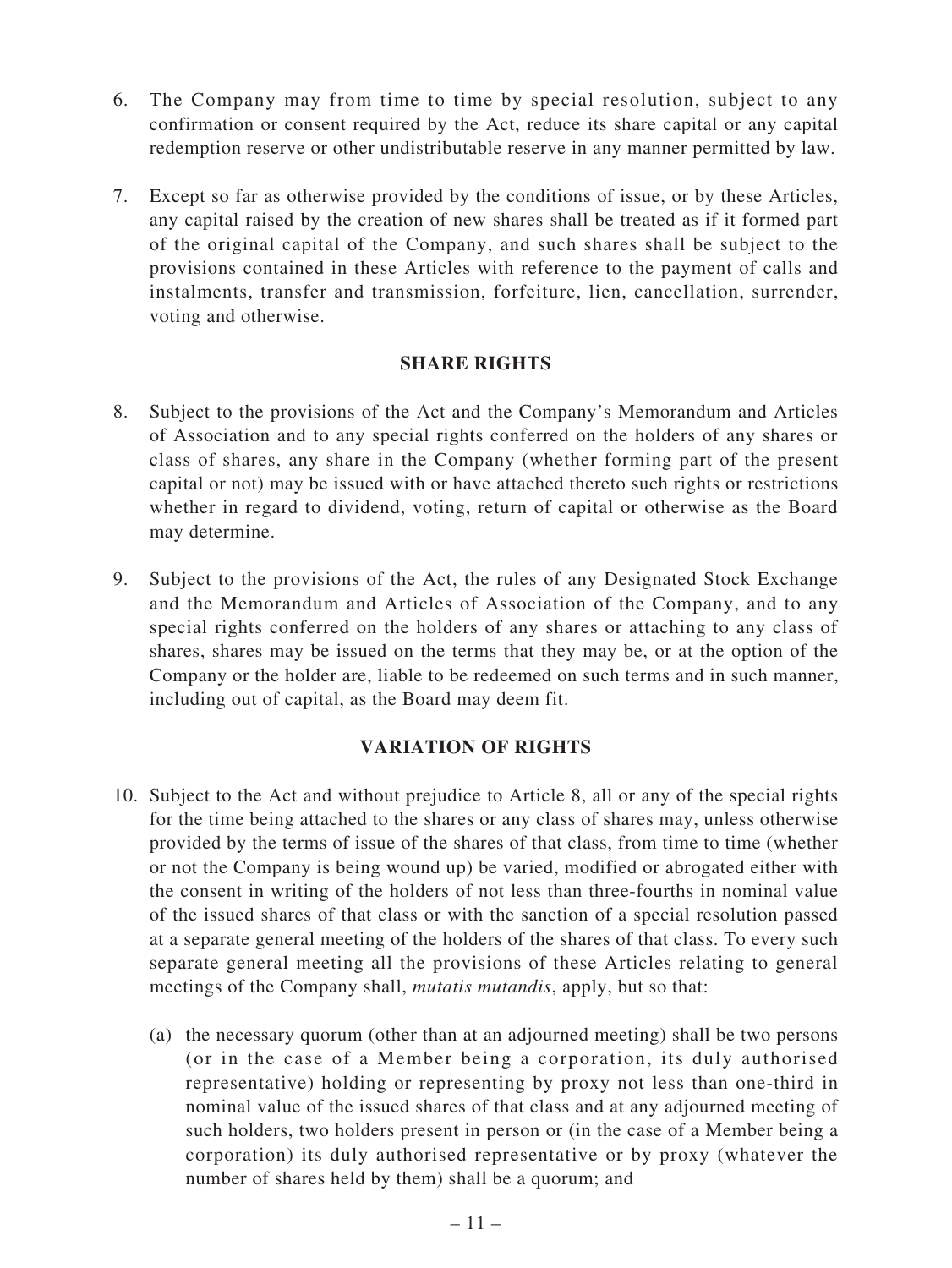- (b) every holder of shares of the class shall be entitled to one vote for every such share held by him.
- 11. The special rights conferred upon the holders of any shares or class of shares shall not, unless otherwise expressly provided in the rights attaching to or the terms of issue of such shares, be deemed to be varied, modified or abrogated by the creation or issue of further shares ranking *pari passu* therewith.

#### **SHARES**

- 12. (1) Subject to the Act, these Articles, any direction that may be given by the Company in general meeting and, where applicable, the rules of any Designated Stock Exchange and without prejudice to any special rights or restrictions for the time being attached to any shares or any class of shares, the unissued shares of the Company (whether forming part of the original or any increased capital) shall be at the disposal of the Board, which may offer, allot, grant options over or otherwise dispose of them to such persons, at such times and for such consideration and upon such terms and conditions as the Board may in its absolute discretion determine but so that no shares shall be issued at a discount to their nominal value. Neither the Company nor the Board shall be obliged, when making or granting any allotment of, offer of, option over or disposal of shares, to make, or make available, any such allotment, offer, option or shares to Members or others with registered addresses in any particular territory or territories being a territory or territories where, in the absence of a registration statement or other special formalities, this would or might, in the opinion of the Board, be unlawful or impracticable. Members affected as a result of the foregoing sentence shall not be, or be deemed to be, a separate class of members for any purpose whatsoever.
	- (2) The Board may issue warrants or convertible securities or securities of similar nature conferring the right upon the holders thereof to subscribe for any class of shares or securities in the capital of the Company on such terms as it may from time to time determine.
- 13. The Company may in connection with the issue of any shares exercise all powers of paying commission and brokerage conferred or permitted by the Act. Subject to the Act, the commission may be satisfied by the payment of cash or by the allotment of fully or partly paid shares or partly in one and partly in the other.
- 14. Except as required by law, no person shall be recognised by the Company as holding any share upon any trust and the Company shall not be bound by or required in any way to recognise (even when having notice thereof) any equitable, contingent, future or partial interest in any share or any fractional part of a share or (except only as otherwise provided by these Articles or by law) any other rights in respect of any share except an absolute right to the entirety thereof in the registered holder.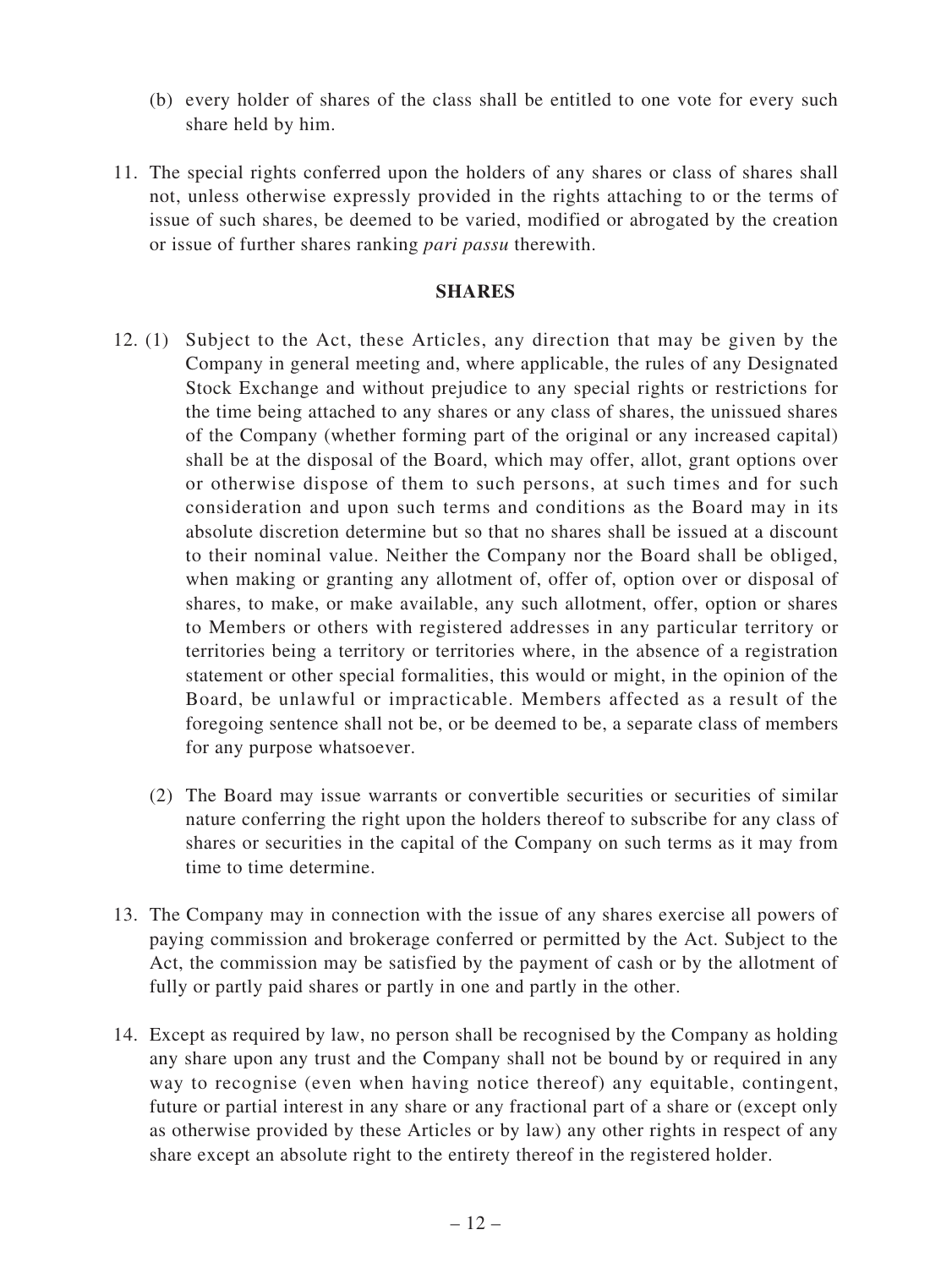15. Subject to the Act and these Articles, the Board may at any time after the allotment of shares but before any person has been entered in the Register as the holder, recognise a renunciation thereof by the allottee in favour of some other person and may accord to any allottee of a share a right to effect such renunciation upon and subject to such terms and conditions as the Board considers fit to impose.

## **SHARE CERTIFICATES**

- 16. Every share certificate shall be issued under the Seal or a facsimile thereof or with the Seal printed thereon and shall specify the number and class and distinguishing numbers (if any) of the shares to which it relates, and the amount paid up thereon and may otherwise be in such form as the Directors may from time to time determine. The seal of the Company may only be affixed to a share certificate with the authority of the Directors, or be executed under the signature of appropriate officials with statutory authority, unless otherwise determined by the Directors. No certificate shall be issued representing shares of more than one class. The Board may by resolution determine, either generally or in any particular case or cases, that any signatures on any such certificates (or certificates in respect of other securities) need not be autographic but may be affixed to such certificates by some mechanical means or may be printed thereon.
- 17. (1) In the case of a share held jointly by several persons, the Company shall not be bound to issue more than one certificate therefor and delivery of a certificate to one of several joint holders shall be sufficient delivery to all such holders.
	- (2) Where a share stands in the names of two or more persons, the person first named in the Register shall as regards service of notices and, subject to the provisions of these Articles, all or any other matters connected with the Company, except the transfer of the shares, be deemed the sole holder thereof.
- 18. Every person whose name is entered, upon an allotment of shares, as a Member in the Register shall be entitled, without payment, to receive one certificate for all such shares of any one class or several certificates each for one or more of such shares of such class upon payment for every certificate after the first of such reasonable outof-pocket expenses as the Board from time to time determines.
- 19. Share certificates shall be issued within the relevant time limit as prescribed by the Act or as the Designated Stock Exchange may from time to time determine, whichever is the shorter, after allotment or, except in the case of a transfer which the Company is for the time being entitled to refuse to register and does not register, after lodgment of a transfer with the Company.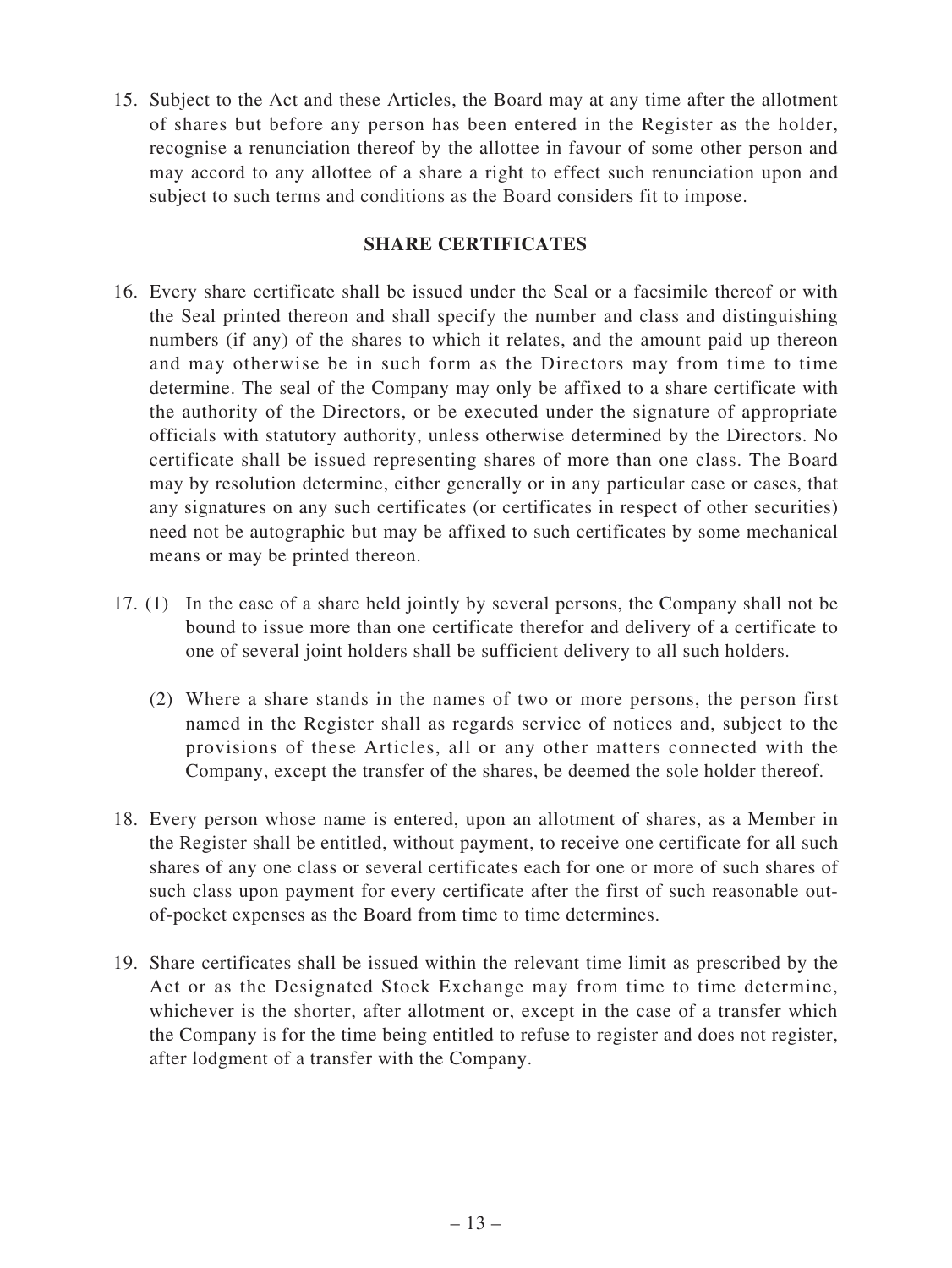- 20. (1) Upon every transfer of shares the certificate held by the transferor shall be given up to be cancelled, and shall forthwith be cancelled accordingly, and a new certificate shall be issued to the transferee in respect of the shares transferred to him at such fee as is provided in paragraph (2) of this Article. If any of the shares included in the certificate so given up shall be retained by the transferor a new certificate for the balance shall be issued to him at the aforesaid fee payable by the transferor to the Company in respect thereof.
	- (2) The fee referred to in paragraph (1) above shall be an amount not exceeding the relevant maximum amount as the Designated Stock Exchange may from time to time determine provided that the Board may at any time determine a lower amount for such fee.
- 21. If a share certificate shall be damaged or defaced or alleged to have been lost, stolen or destroyed a new certificate representing the same shares may be issued to the relevant Member upon request and on payment of such fee as the Designated Stock Exchange may determine to be the maximum fee payable or such lesser sum as the Board may determine and, subject to compliance with such terms (if any) as to evidence and indemnity and to payment of the costs and reasonable out-of-pocket expenses of the Company in investigating such evidence and preparing such indemnity as the Board may think fit and, in case of damage or defacement, on delivery of the old certificate to the Company provided always that where share warrants have been issued, no new share warrant shall be issued to replace one that has been lost unless the Directors are satisfied beyond reasonable doubt that the original has been destroyed.

#### **LIEN**

22. The Company shall have a first and paramount lien on every share (not being a fully paid share) for all moneys (whether presently payable or not) called or payable at a fixed time in respect of that share. The Company shall also have a first and paramount lien on every share (not being a fully paid share) registered in the name of a Member (whether or not jointly with other Members) for all amounts of money presently payable by such Member or his estate to the Company whether the same shall have been incurred before or after notice to the Company of any equitable or other interest of any person other than such member, and whether the period for the payment or discharge of the same shall have actually arrived or not, and notwithstanding that the same are joint debts or liabilities of such Member or his estate and any other person, whether a Member or not. The Company's lien on a share shall extend to all dividends or other moneys payable thereon or in respect thereof. The Board may at any time, generally or in any particular case, waive any lien that has arisen or declare any share exempt in whole or in part, from the provisions of this Article.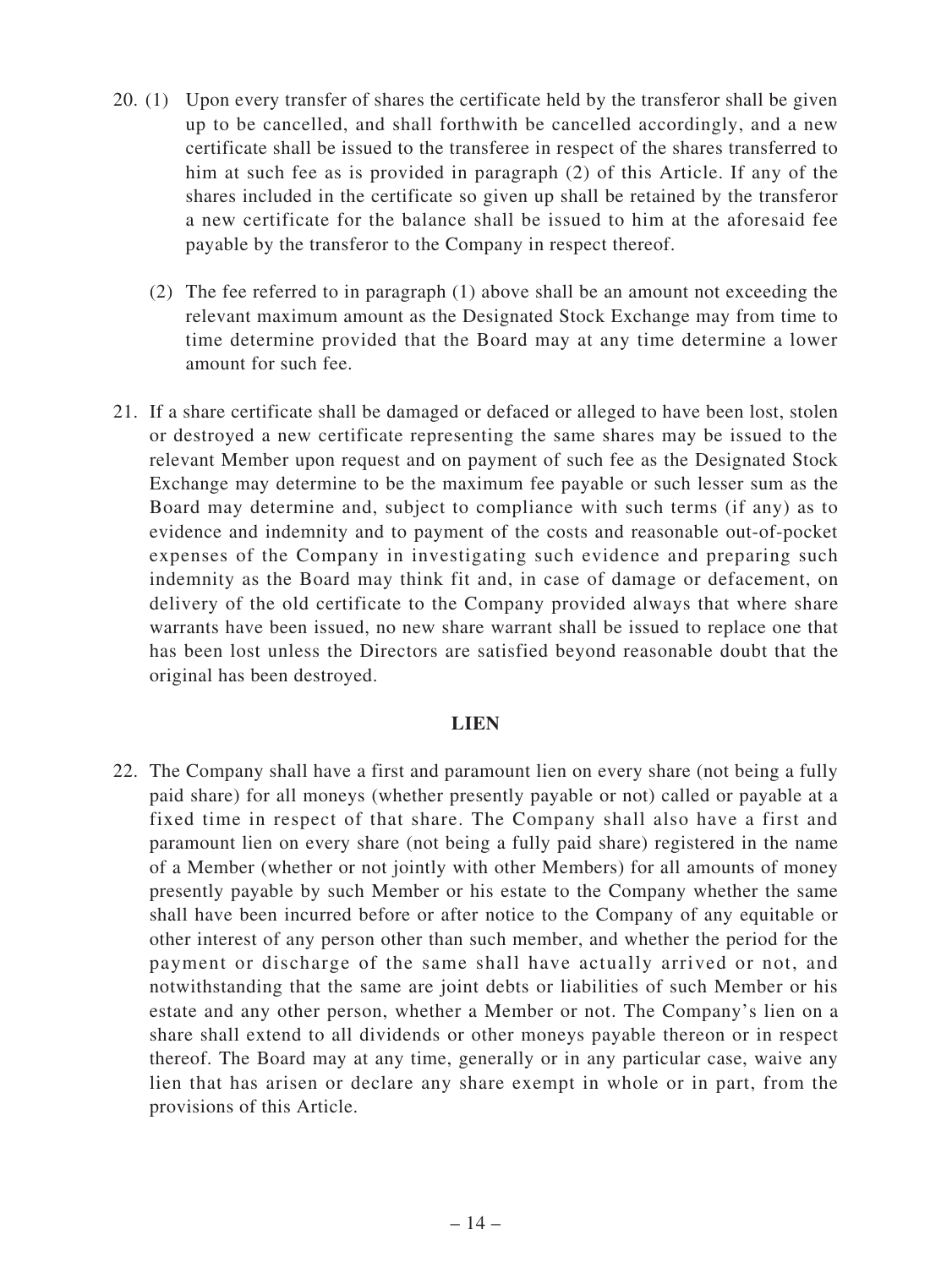- 23. Subject to these Articles, the Company may sell in such manner as the Board determines any share on which the Company has a lien, but no sale shall be made unless some sum in respect of which the lien exists is presently payable, or the liability or engagement in respect of which such lien exists is liable to be presently fulfilled or discharged nor until the expiration of fourteen (14) clear days after a notice in writing, stating and demanding payment of the sum presently payable, or specifying the liability or engagement and demanding fulfilment or discharge thereof and giving notice of the intention to sell in default, has been served on the registered holder for the time being of the share or the person entitled thereto by reason of his death or bankruptcy.
- 24. The net proceeds of the sale shall be received by the Company and applied in or towards payment or discharge of the debt or liability in respect of which the lien exists, so far as the same is presently payable, and any residue shall (subject to a like lien for debts or liabilities not presently payable as existed upon the share prior to the sale) be paid to the person entitled to the share at the time of the sale. To give effect to any such sale the Board may authorise some person to transfer the shares sold to the purchaser thereof. The purchaser shall be registered as the holder of the shares so transferred and he shall not be bound to see to the application of the purchase money, nor shall his title to the shares be affected by any irregularity or invalidity in the proceedings relating to the sale.

## **CALLS ON SHARES**

- 25. Subject to these Articles and to the terms of allotment, the Board may from time to time make calls upon the Members in respect of any moneys unpaid on their shares (whether on account of the nominal value of the shares or by way of premium), and each Member shall (subject to being given at least fourteen (14) clear days' Notice specifying the time and place of payment) pay to the Company as required by such notice the amount called on his shares. A call may be extended, postponed or revoked in whole or in part as the Board determines but no Member shall be entitled to any such extension, postponement or revocation except as a matter of grace and favour.
- 26. A call shall be deemed to have been made at the time when the resolution of the Board authorising the call was passed and may be made payable either in one lump sum or by instalments.
- 27. A person upon whom a call is made shall remain liable for calls made upon him notwithstanding the subsequent transfer of the shares in respect of which the call was made. The joint holders of a share shall be jointly and severally liable to pay all calls and instalments due in respect thereof or other moneys due in respect thereof.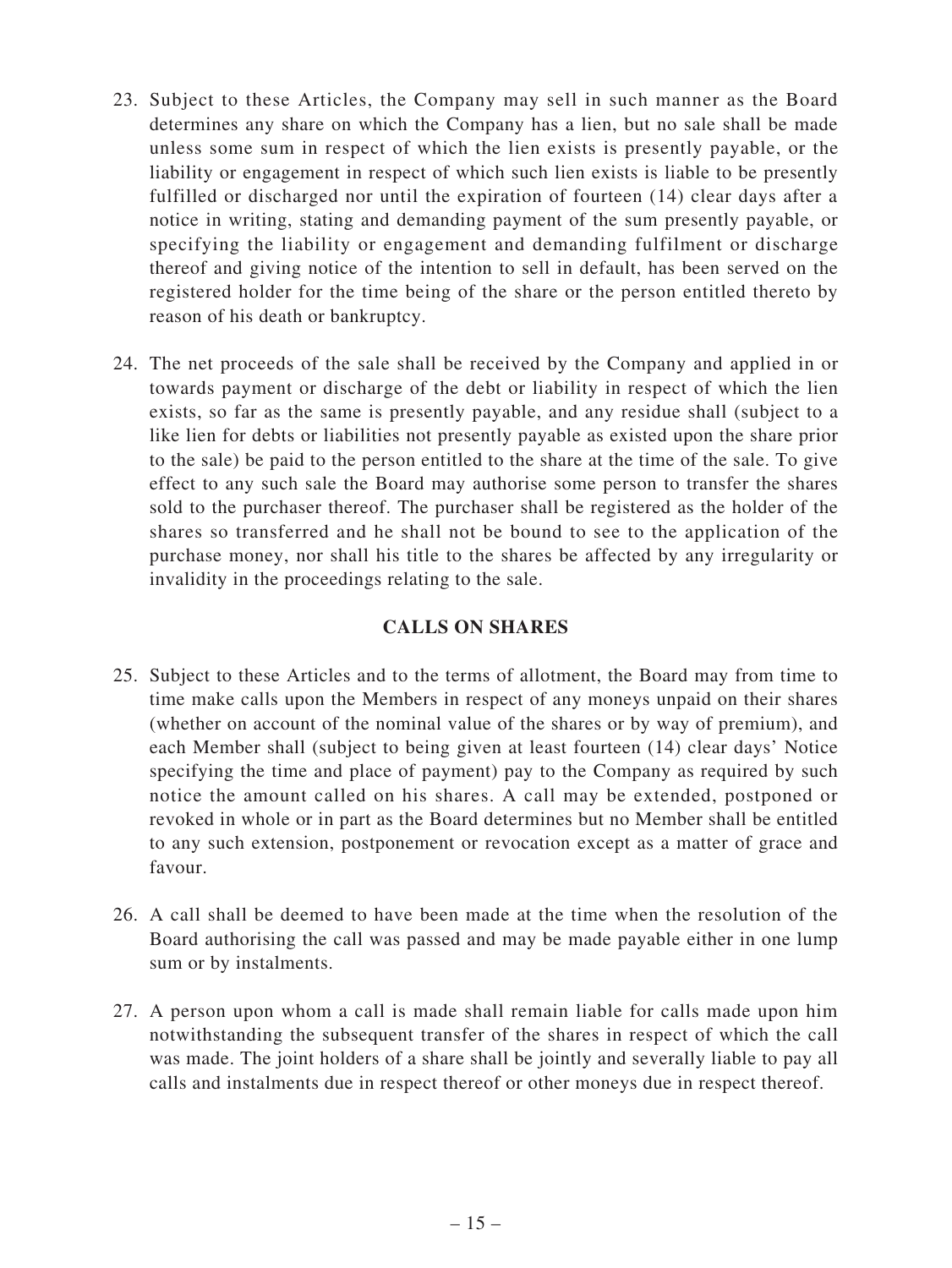- 28. If a sum called in respect of a share is not paid before or on the day appointed for payment thereof, the person from whom the sum is due shall pay interest on the amount unpaid from the day appointed for payment thereof to the time of actual payment at such rate (not exceeding twenty per cent. (20%) per annum) as the Board may determine, but the Board may in its absolute discretion waive payment of such interest wholly or in part.
- 29. No Member shall be entitled to receive any dividend or bonus or to be present and vote (save as proxy for another Member) at any general meeting either personally or by proxy, or be reckoned in a quorum, or exercise any other privilege as a Member until all calls or instalments due by him to the Company, whether alone or jointly with any other person, together with interest and expenses (if any) shall have been paid.
- 30. On the trial or hearing of any action or other proceedings for the recovery of any money due for any call, it shall be sufficient to prove that the name of the Member sued is entered in the Register as the holder, or one of the holders, of the shares in respect of which such debt accrued, that the resolution making the call is duly recorded in the minute book, and that notice of such call was duly given to the Member sued, in pursuance of these Articles; and it shall not be necessary to prove the appointment of the Directors who made such call, nor any other matters whatsoever, but the proof of the matters aforesaid shall be conclusive evidence of the debt.
- 31. Any amount payable in respect of a share upon allotment or at any fixed date, whether in respect of nominal value or premium or as an instalment of a call, shall be deemed to be a call duly made and payable on the date fixed for payment and if it is not paid the provisions of these Articles shall apply as if that amount had become due and payable by virtue of a call duly made and notified.
- 32. On the issue of shares the Board may differentiate between the allottees or holders as to the amount of calls to be paid and the times of payment.
- 33. The Board may, if it thinks fit, receive from any Member willing to advance the same, and either in money or money's worth, all or any part of the moneys uncalled and unpaid or instalments payable upon any shares held by him and upon all or any of the moneys so advanced (until the same would, but for such advance, become presently payable) pay interest at such rate (if any) as the Board may decide. The Board may at any time repay the amount so advanced upon giving to such Member not less than one (1) month's Notice of its intention in that behalf, unless before the expiration of such notice the amount so advanced shall have been called up on the shares in respect of which it was advanced. Such payment in advance shall not entitle the holder of such share or shares to participate in respect thereof in a dividend subsequently declared.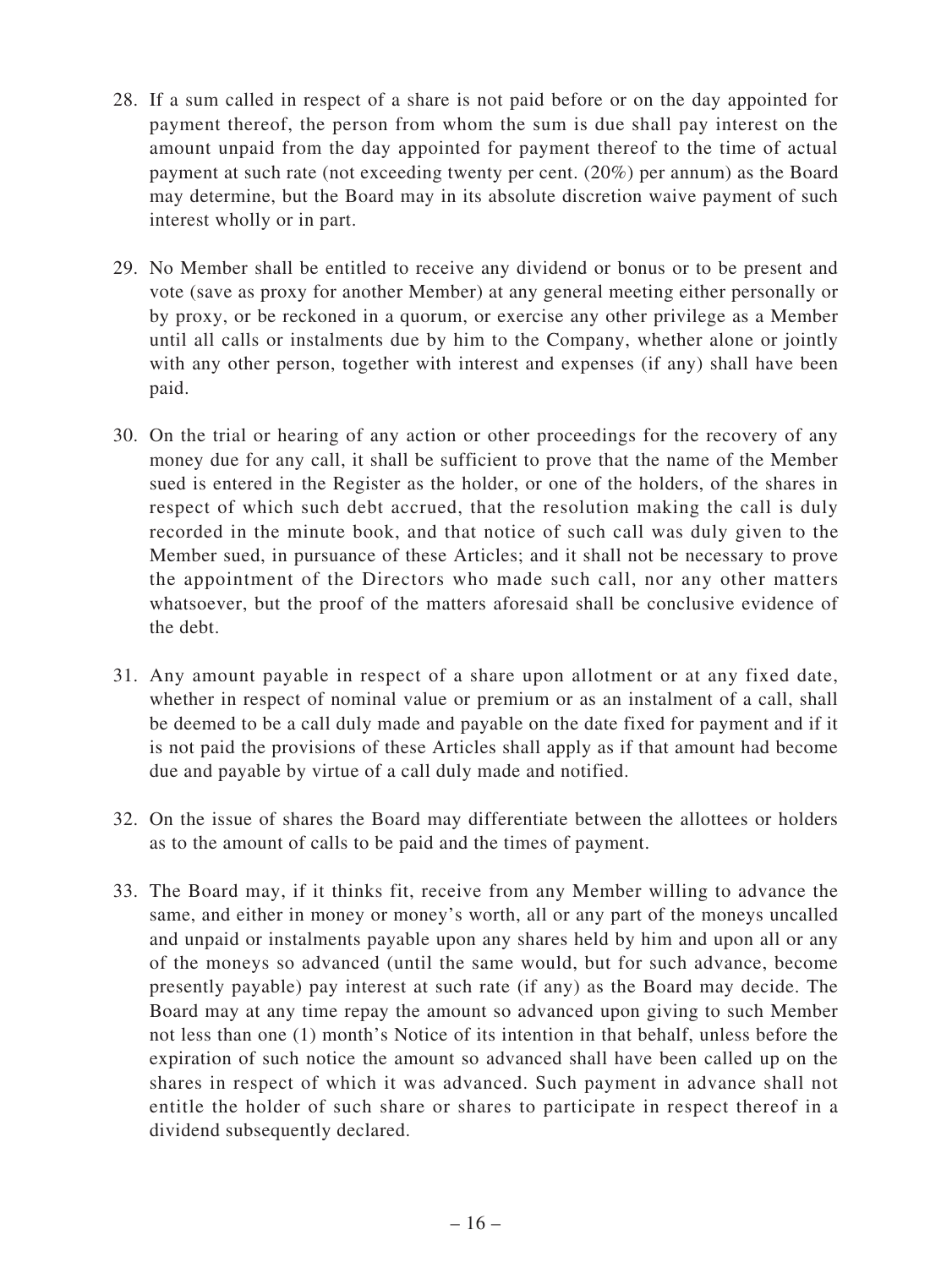#### **FORFEITURE OF SHARES**

- 34. (1) If a call remains unpaid after it has become due and payable the Board may give to the person from whom it is due not less than fourteen (14) clear days' Notice:
	- (a) requiring payment of the amount unpaid together with any interest which may have accrued and which may still accrue up to the date of actual payment; and
	- (b) stating that if the Notice is not complied with the shares on which the call was made will be liable to be forfeited.
	- (2) If the requirements of any such Notice are not complied with, any share in respect of which such Notice has been given may at any time thereafter, before payment of all calls and interest due in respect thereof has been made, be forfeited by a resolution of the Board to that effect, and such forfeiture shall include all dividends and bonuses declared in respect of the forfeited share but not actually paid before the forfeiture.
- 35. When any share has been forfeited, notice of the forfeiture shall be served upon the person who was before forfeiture the holder of the share. No forfeiture shall be invalidated by any omission or neglect to give such Notice.
- 36. The Board may accept the surrender of any share liable to be forfeited hereunder and, in such case, references in these Articles to forfeiture will include surrender.
- 37. Any share so forfeited shall be deemed the property of the Company and may be sold, re-allotted or otherwise disposed of to such person, upon such terms and in such manner as the Board determines, and at any time before a sale, re-allotment or disposition the forfeiture may be annulled by the Board on such terms as the Board determines.
- 38. A person whose shares have been forfeited shall cease to be a Member in respect of the forfeited shares but nevertheless shall remain liable to pay the Company all moneys which at the date of forfeiture were presently payable by him to the Company in respect of the shares, with (if the Directors shall in their discretion so require) interest thereon from the date of forfeiture until payment at such rate (not exceeding twenty per cent. (20%) per annum) as the Board determines. The Board may enforce payment thereof if it thinks fit, and without any deduction or allowance for the value of the forfeited shares, at the date of forfeiture, but his liability shall cease if and when the Company shall have received payment in full of all such moneys in respect of the shares. For the purposes of this Article any sum which, by the terms of issue of a share, is payable thereon at a fixed time which is subsequent to the date of forfeiture, whether on account of the nominal value of the share or by way of premium, shall notwithstanding that time has not yet arrived be deemed to be payable at the date of forfeiture, and the same shall become due and payable immediately upon the forfeiture, but interest thereon shall only be payable in respect of any period between the said fixed time and the date of actual payment.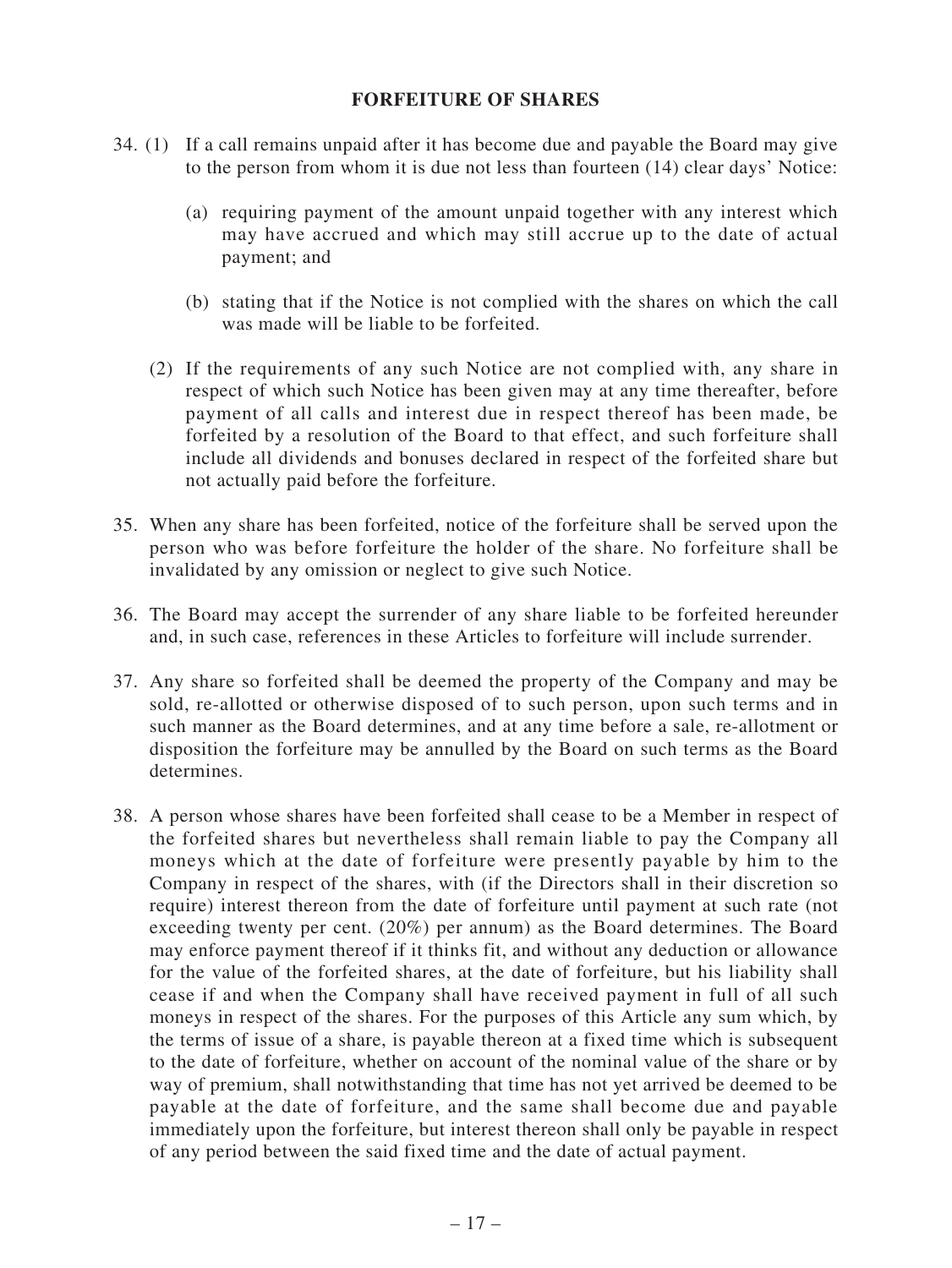- 39. A declaration by a Director or the Secretary that a share has been forfeited on a specified date shall be conclusive evidence of the facts therein stated as against all persons claiming to be entitled to the share, and such declaration shall (subject to the execution of an instrument of transfer by the Company if necessary) constitute a good title to the share, and the person to whom the share is disposed of shall be registered as the holder of the share and shall not be bound to see to the application of the consideration (if any), nor shall his title to the share be affected by any irregularity in or invalidity of the proceedings in reference to the forfeiture, sale or disposal of the share. When any share shall have been forfeited, notice of the declaration shall be given to the Member in whose name it stood immediately prior to the forfeiture, and an entry of the forfeiture, with the date thereof, shall forthwith be made in the register, but no forfeiture shall be in any manner invalidated by any omission or neglect to give such notice or make any such entry.
- 40. Notwithstanding any such forfeiture as aforesaid the Board may at any time, before any shares so forfeited shall have been sold, re-allotted or otherwise disposed of, permit the shares forfeited to be bought back upon the terms of payment of all calls and interest due upon and expenses incurred in respect of the share, and upon such further terms (if any) as it thinks fit.
- 41. The forfeiture of a share shall not prejudice the right of the Company to any call already made or instalment payable thereon.
- 42. The provisions of these Articles as to forfeiture shall apply in the case of nonpayment of any sum which, by the terms of issue of a share, becomes payable at a fixed time, whether on account of the nominal value of the share or by way of premium, as if the same had been payable by virtue of a call duly made and notified.

## **REGISTER OF MEMBERS**

- 43. (1) The Company shall keep in one or more books a Register of its Members and shall enter therein the following particulars, that is to say:
	- (a) the name and address of each Member, the number and class of shares held by him and the amount paid or agreed to be considered as paid on such shares;
	- (b) the date on which each person was entered in the Register; and
	- (c) the date on which any person ceased to be a Member.
	- (2) The Company may keep an overseas or local or other branch register of Members resident in any place, and the Board may make and vary such regulations as it determines in respect of the keeping of any such register and maintaining a Registration Office in connection therewith.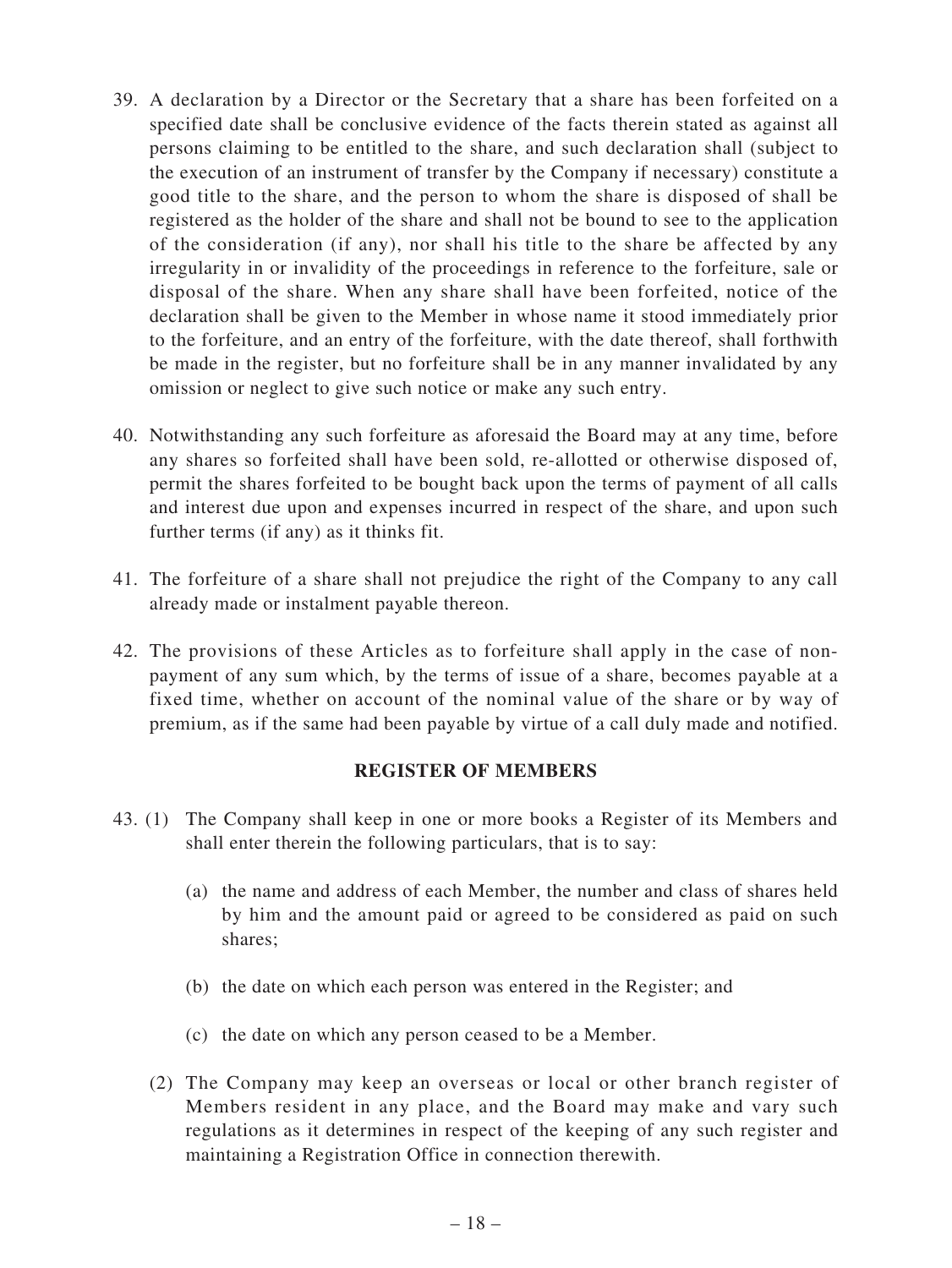44. The Register and branch register of Members, as the case may be, shall be open to inspection for at least two (2) hours during business hours by Members without charge or by any other person, upon a maximum payment of \$2.50 or such lesser sum specified by the Board, at the Office or such other place at which the Register is kept in accordance with the Act or, if appropriate, upon a maximum payment of \$1.00 or such lesser sum specified by the Board at the Registration Office. The Register including any overseas or local or other branch register of Members may, after notice has been given by advertisement in an appointed newspaper or any other newspapers in accordance with the requirements of any Designated Stock Exchange or by any electronic means in such manner as may be accepted by the Designated Stock Exchange to that effect, be closed at such times or for such periods not exceeding in the whole thirty (30) days in each year as the Board may determine and either generally or in respect of any class of shares.

## **RECORD DATES**

- 45. Subject to the rules of any Designated Stock Exchange, notwithstanding any other provision of these Articles the Company or the Directors may fix any date as the record date for:
	- (a) determining the Members entitled to receive any dividend, distribution, allotment or issue;
	- (b) determining the Members entitled to receive notice of and to vote at any general meeting of the Company.

## **TRANSFER OF SHARES**

- 46. (1) Subject to these Articles, any Member may transfer all or any of his shares by an instrument of transfer in the usual or common form or in a form prescribed by the Designated Stock Exchange or in any other form approved by the Board and may be under hand or, if the transferor or transferee is a clearing house or its nominee(s), by hand or by machine imprinted signature or by such other manner of execution as the Board may approve from time to time.
	- (2) Notwithstanding the provisions of subparagraph (1) above, for so long as any shares are listed on the Designated Stock Exchange, titles to such listed shares may be evidenced and transferred in accordance with the laws applicable to and the rules and regulations of the Designated Stock Exchange that are or shall be applicable to such listed shares. The register of members of the Company in respect of its listed shares (whether the Register or a branch register) may be kept by recording the particulars required by Section 40 of the Act in a form otherwise than legible if such recording otherwise complies with the laws applicable to and the rules and regulations of the Designated Stock Exchange that are or shall be applicable to such listed shares.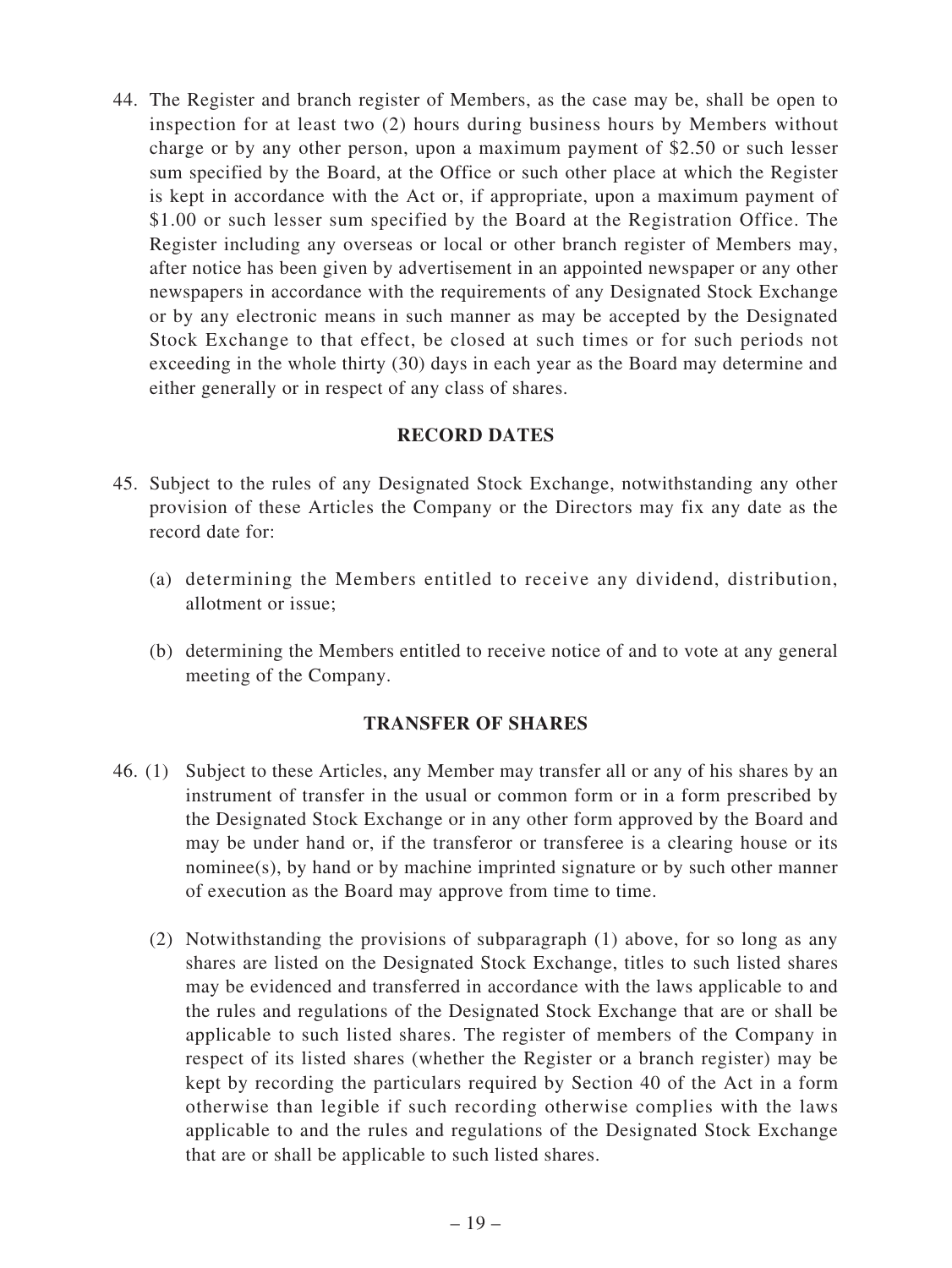- 47. The instrument of transfer shall be executed by or on behalf of the transferor and the transferee provided that the Board may dispense with the execution of the instrument of transfer by the transferee in any case which it thinks fit in its discretion to do so. Without prejudice to the last preceding Article, the Board may also resolve, either generally or in any particular case, upon request by either the transferor or transferee, to accept mechanically executed transfers. The transferor shall be deemed to remain the holder of the share until the name of the transferee is entered in the Register in respect thereof. Nothing in these Articles shall preclude the Board from recognising a renunciation of the allotment or provisional allotment of any share by the allottee in favour of some other person.
- 48. (1) The Board may, in its absolute discretion, and without giving any reason therefor, refuse to register a transfer of any share (not being a fully paid up share) to a person of whom it does not approve, or any share issued under any share incentive scheme for employees upon which a restriction on transfer imposed thereby still subsists, and it may also, without prejudice to the foregoing generality, refuse to register a transfer of any share to more than four (4) joint holders or a transfer of any share (not being a fully paid up share) on which the Company has a lien.
	- (2) No transfer shall be made to an infant or to a person of unsound mind or under other legal disability.
	- (3) The Board in so far as permitted by any applicable law may, in its absolute discretion, at any time and from time to time transfer any share upon the Register to any branch register or any share on any branch register to the Register or any other branch register. In the event of any such transfer, the shareholder requesting such transfer shall bear the cost of effecting the transfer unless the Board otherwise determines.
	- (4) Unless the Board otherwise agrees (which agreement may be on such terms and subject to such conditions as the Board in its absolute discretion may from time to time determine, and which agreement the Board shall, without giving any reason therefor, be entitled in its absolute discretion to give or withhold), no shares upon the Register shall be transferred to any branch register nor shall shares on any branch register be transferred to the Register or any other branch register and all transfers and other documents of title shall be lodged for registration, and registered, in the case of any shares on a branch register, at the relevant Registration Office, and, in the case of any shares on the Register, at the Office or such other place at which the Register is kept in accordance with the Act.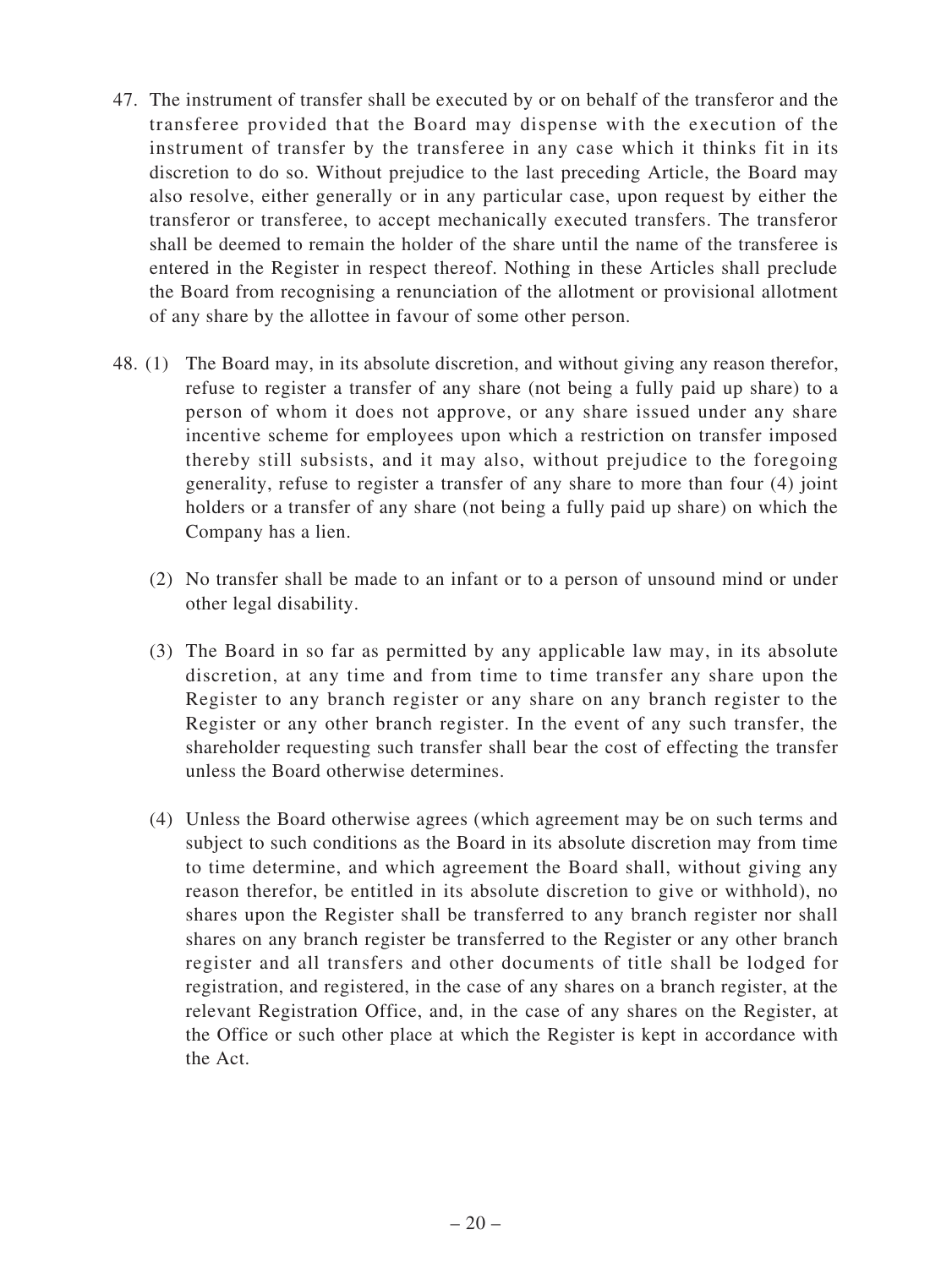- 49. Without limiting the generality of the last preceding Article, the Board may decline to recognise any instrument of transfer unless:
	- (a) a fee of such maximum sum as the Designated Stock Exchange may determine to be payable or such lesser sum as the Board may from time to time require is paid to the Company in respect thereof;
	- (b) the instrument of transfer is in respect of only one class of share;
	- (c) the instrument of transfer is lodged at the Office or such other place at which the Register is kept in accordance with the Act or the Registration Office (as the case may be) accompanied by the relevant share certificate(s) and such other evidence as the Board may reasonably require to show the right of the transferor to make the transfer (and, if the instrument of transfer is executed by some other person on his behalf, the authority of that person so to do); and
	- (d) if applicable, the instrument of transfer is duly and properly stamped.
- 50. If the Board refuses to register a transfer of any share, it shall, within two (2) months after the date on which the transfer was lodged with the Company, send to each of the transferor and transferee notice of the refusal.
- 51. The registration of transfers of shares or of any class of shares may, after notice has been given by advertisement in any newspapers or by any other means in accordance with the requirements of any Designated Stock Exchange or by electronic means or other means in such manner as may be accepted by the Designated Stock Exchange to that effect be suspended at such times and for such periods (not exceeding in the whole thirty (30) days in any year) as the Board may determine.

## **TRANSMISSION OF SHARES**

52. If a Member dies, the survivor or survivors where the deceased was a joint holder, and his legal personal representatives where he was a sole or only surviving holder, will be the only persons recognised by the Company as having any title to his interest in the shares; but nothing in this Article will release the estate of a deceased Member (whether sole or joint) from any liability in respect of any share which had been solely or jointly held by him.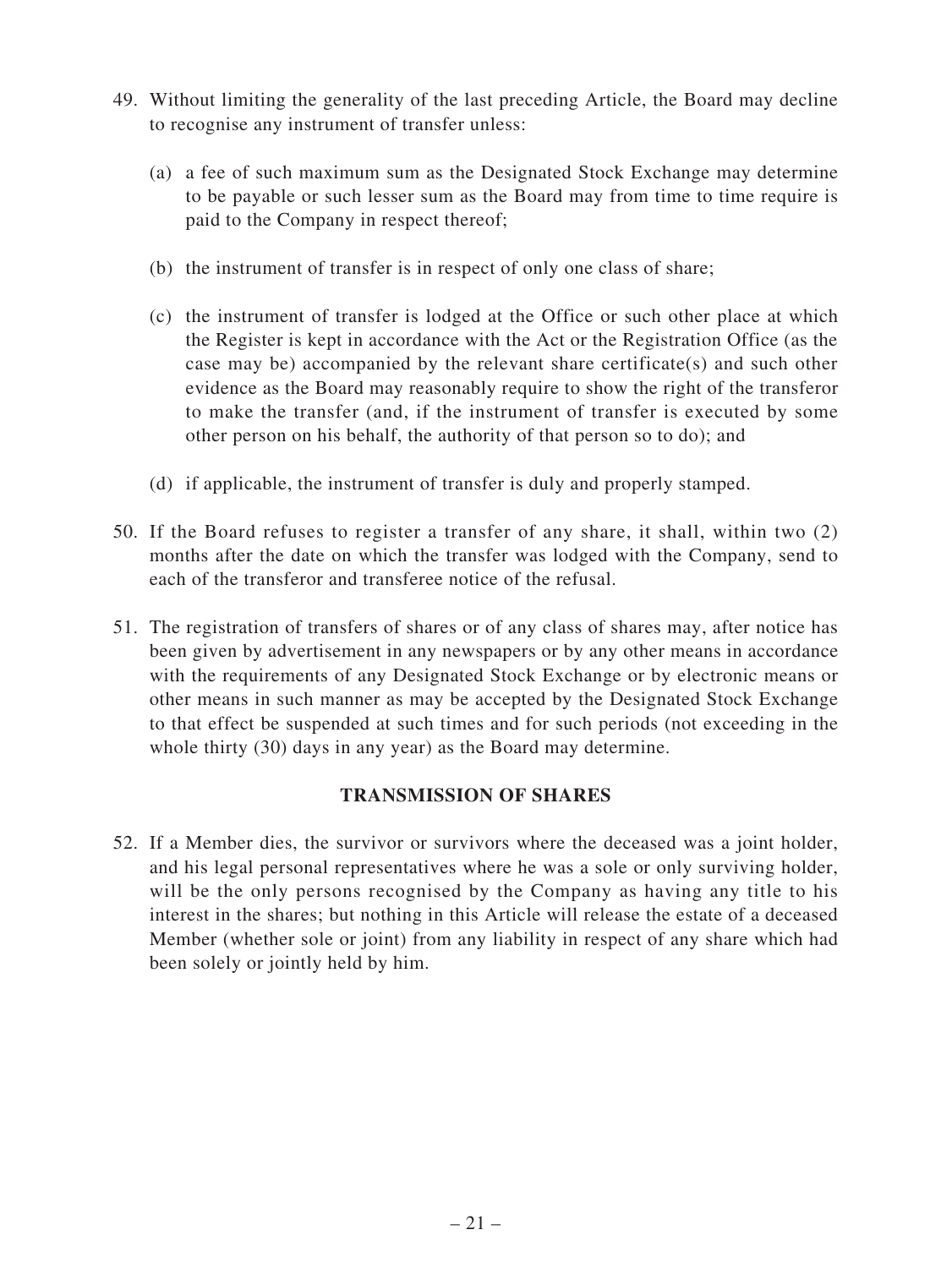- 53. Any person becoming entitled to a share in consequence of the death or bankruptcy or winding-up of a Member may, upon such evidence as to his title being produced as may be required by the Board, elect either to become the holder of the share or to have some person nominated by him registered as the transferee thereof. If he elects to become the holder he shall notify the Company in writing either at the Registration Office or Office, as the case may be, to that effect. If he elects to have another person registered he shall execute a transfer of the share in favour of that person. The provisions of these Articles relating to the transfer and registration of transfers of shares shall apply to such notice or transfer as aforesaid as if the death or bankruptcy of the Member had not occurred and the notice or transfer were a transfer signed by such Member.
- 54. A person becoming entitled to a share by reason of the death or bankruptcy or winding-up of a Member shall be entitled to the same dividends and other advantages to which he would be entitled if he were the registered holder of the share. However, the Board may, if it thinks fit, withhold the payment of any dividend payable or other advantages in respect of such share until such person shall become the registered holder of the share or shall have effectually transferred such share, but, subject to the requirements of Article 72(2) being met, such a person may vote at meetings.

#### **UNTRACEABLE MEMBERS**

- 55. (1) Without prejudice to the rights of the Company under paragraph (2) of this Article, the Company may cease sending cheques for dividend entitlements or dividend warrants by post if such cheques or warrants have been left uncashed on two consecutive occasions. However, the Company may exercise the power to cease sending cheques for dividend entitlements or dividend warrants after the first occasion on which such a cheque or warrant is returned undelivered.
	- (2) The Company shall have the power to sell, in such manner as the Board thinks fit, any shares of a Member who is untraceable, but no such sale shall be made unless:
		- (a) all cheques or warrants in respect of dividends of the shares in question, being not less than three in total number, for any sum payable in cash to the holder of such shares in respect of them sent during the relevant period in the manner authorised by the Articles have remained uncashed;
		- (b) so far as it is aware at the end of the relevant period, the Company has not at any time during the relevant period received any indication of the existence of the Member who is the holder of such shares or of a person entitled to such shares by death, bankruptcy or operation of law; and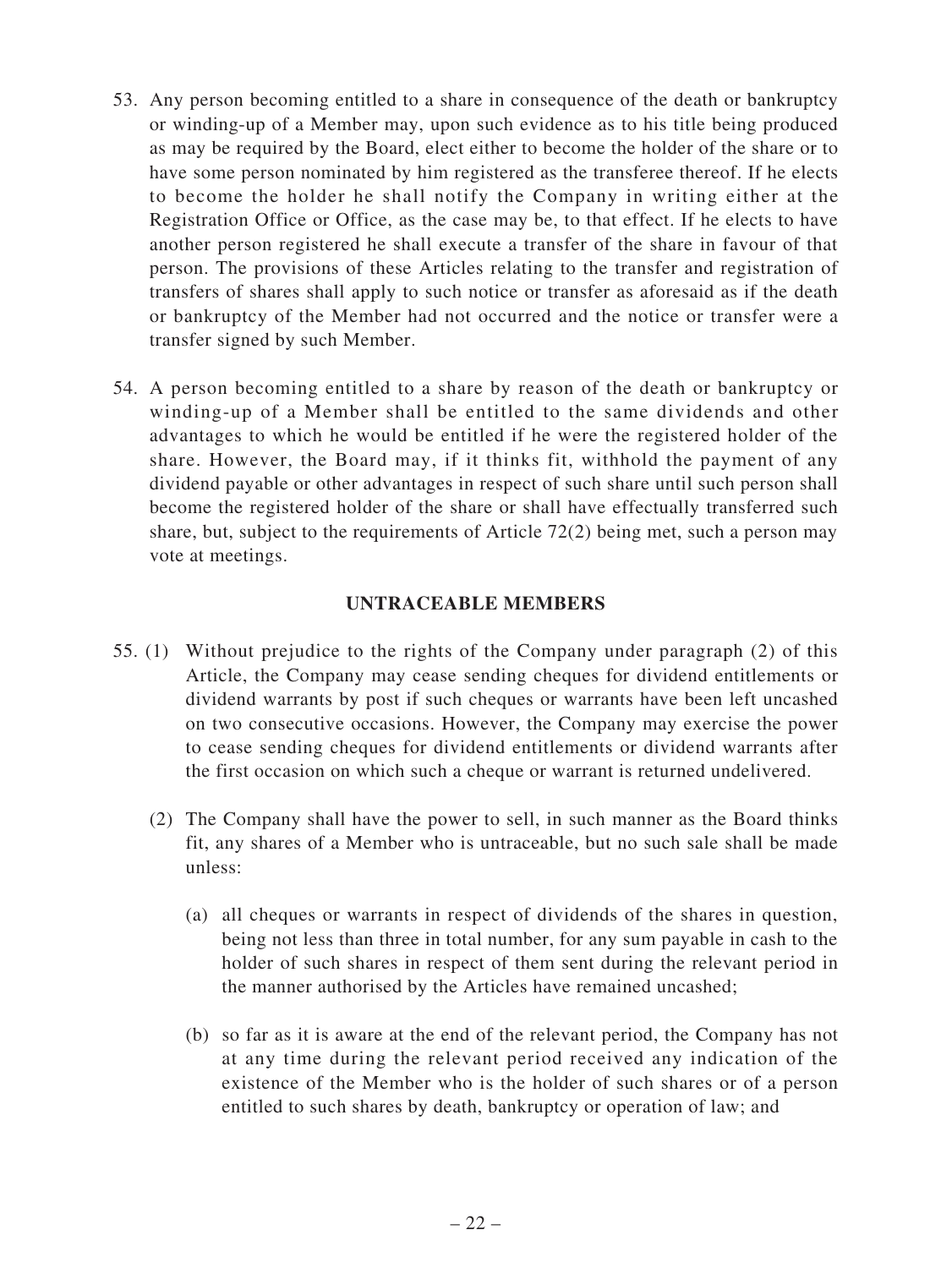(c) the Company, if so required by the rules governing the listing of shares on the Designated Stock Exchange, has given notice to, and caused advertisement in newspapers in accordance with the requirements of, the Designated Stock Exchange to be made of its intention to sell such shares in the manner required by the Designated Stock Exchange, and a period of three (3) months or such shorter period as may be allowed by the Designated Stock Exchange has elapsed since the date of such advertisement.

For the purpose of the foregoing, the "relevant period" means the period commencing twelve (12) years before the date of publication of the advertisement referred to in paragraph (c) of this Article and ending at the expiry of the period referred to in that paragraph.

(3) To give effect to any such sale the Board may authorise some person to transfer the said shares and an instrument of transfer signed or otherwise executed by or on behalf of such person shall be as effective as if it had been executed by the registered holder or the person entitled by transmission to such shares, and the purchaser shall not be bound to see to the application of the purchase money nor shall his title to the shares be affected by any irregularity or invalidity in the proceedings relating to the sale. The net proceeds of the sale will belong to the Company and upon receipt by the Company of such net proceeds it shall become indebted to the former Member for an amount equal to such net proceeds. No trust shall be created in respect of such debt and no interest shall be payable in respect of it and the Company shall not be required to account for any money earned from the net proceeds which may be employed in the business of the Company or as it thinks fit. Any sale under this Article shall be valid and effective notwithstanding that the Member holding the shares sold is dead, bankrupt or otherwise under any legal disability or incapacity.

## **GENERAL MEETINGS**

56. An annual general meeting of the Company shall be held in each financial year other than the financial year of the Company's adoption of these Articles and such annual general meeting must be held within six (6) months after the end of the Company's financial year (unless a longer period would not infringe the rules of the Designated Stock Exchange, if any) at such time and place as may be determined by the Board. A meeting of Members or any class thereof may be held by means of such telephone, electronic or other communication facilities as to permit all persons participating in the meeting to communicate with each other simultaneously and instantaneously, and participation in such a meeting shall constitute presence at such meeting.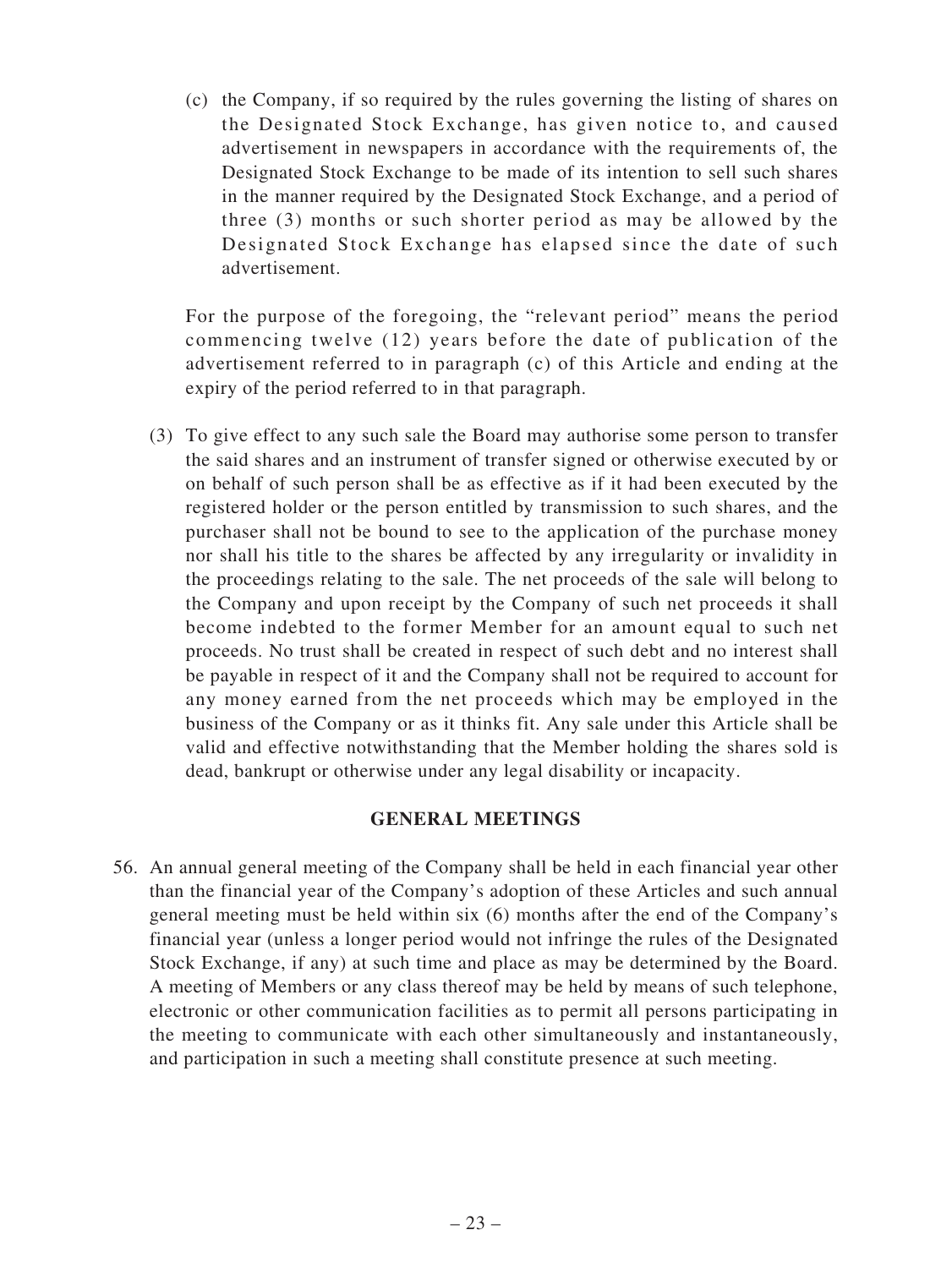- 57. Each general meeting, other than an annual general meeting, shall be called an extraordinary general meeting. General meetings may be held in any part of the world as may be determined by the Board.
- 58. The Board may whenever it thinks fit call extraordinary general meetings. Any one or more Member(s) holding at the date of deposit of the requisition not less than one-tenth of the paid up capital of the Company carrying the right of voting at general meetings of the Company shall at all times have the right, by written requisition to the Board or the Secretary of the Company, to require an extraordinary general meeting to be called by the Board for the transaction of any business or resolution specified in such requisition; and such meeting shall be held within two (2) months after the deposit of such requisition. If within twenty-one (21) days of such deposit the Board fails to proceed to convene such meeting the requisitionist(s) himself (themselves) may do so in the same manner, and all reasonable expenses incurred by the requisitionist(s) as a result of the failure of the Board shall be reimbursed to the requisitionist(s) by the Company.

#### **NOTICE OF GENERAL MEETINGS**

- 59. (1) An annual general meeting must be called by Notice of not less than twenty-one (21) clear days. All other general meetings (including an extraordinary general meeting) must be called by Notice of not less than fourteen (14) clear days but if permitted by the rules of the Designated Stock Exchange, a general meeting may be called by shorter notice, subject to the Act, if it is so agreed:
	- (a) in the case of a meeting called as an annual general meeting, by all the Members entitled to attend and vote thereat; and
	- (b) in the case of any other meeting, by a majority in number of the Members having the right to attend and vote at the meeting, being a majority together representing not less than ninety-five per cent. (95%) of the total voting rights at the meeting of all the Members.
	- (2) The notice shall specify the time and place of the meeting and particulars of resolutions to be considered at the meeting and, in case of special business, the general nature of the business. The notice convening an annual general meeting shall specify the meeting as such. Notice of every general meeting shall be given to all Members other than to such Members as, under the provisions of these Articles or the terms of issue of the shares they hold, are not entitled to receive such notices from the Company, to all persons entitled to a share in consequence of the death or bankruptcy or winding-up of a Member and to each of the Directors and the Auditors.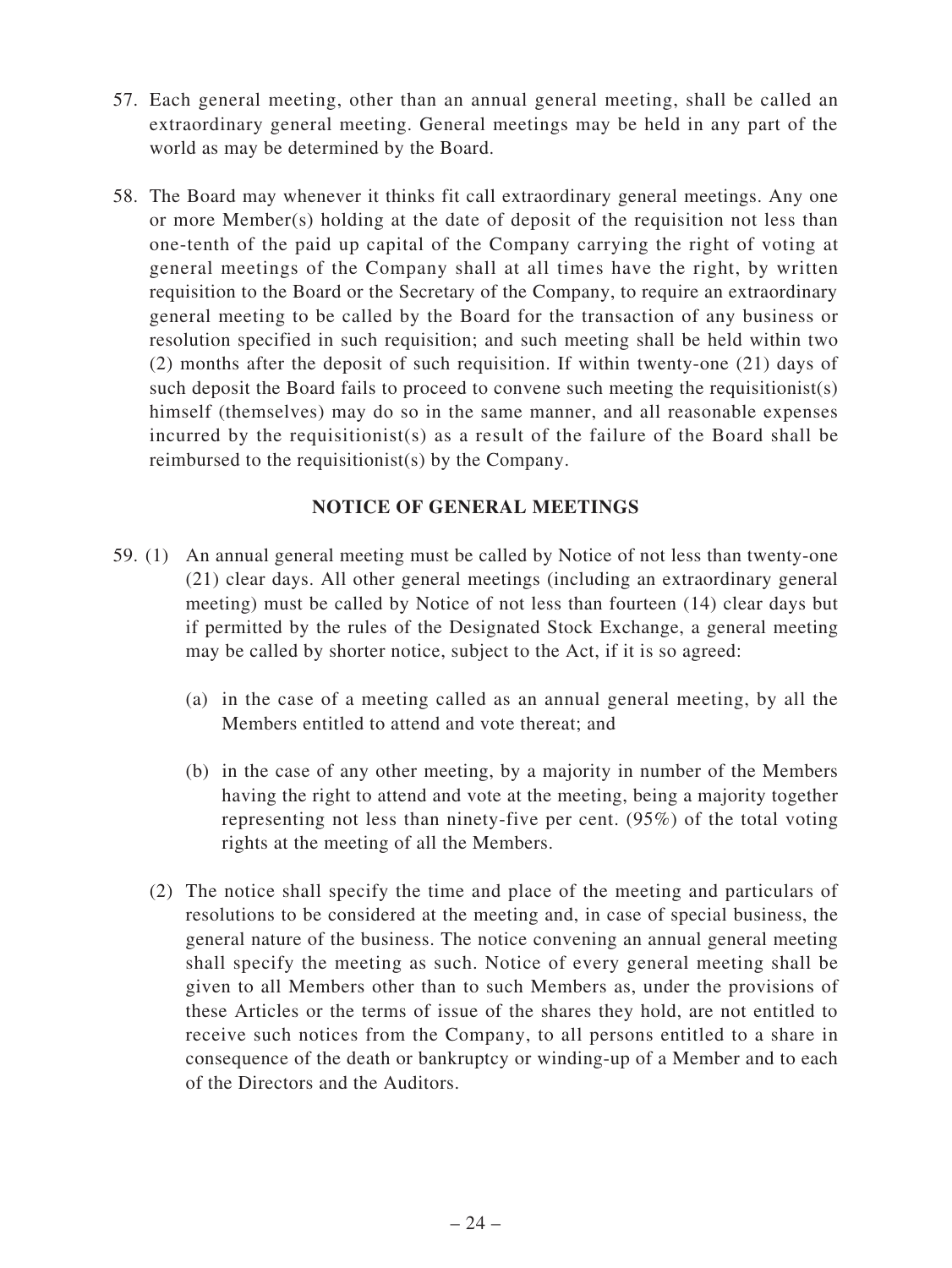60. The accidental omission to give Notice of a meeting or (in cases where instruments of proxy are sent out with the Notice) to send such instrument of proxy to, or the non-receipt of such Notice or such instrument of proxy by, any person entitled to receive such Notice shall not invalidate any resolution passed or the proceedings at that meeting.

### **PROCEEDINGS AT GENERAL MEETINGS**

- 61. (1) All business shall be deemed special that is transacted at an extraordinary general meeting, and also all business that is transacted at an annual general meeting, with the exception of:
	- (a) the declaration and sanctioning of dividends;
	- (b) consideration and adoption of the accounts and balance sheet and the reports of the Directors and Auditors and other documents required to be annexed to the balance sheet;
	- (c) the election of Directors whether by rotation or otherwise in the place of those retiring;
	- (d) appointment of Auditors (where special notice of the intention for such appointment is not required by the Act) and other officers; and
	- (e) the fixing of the remuneration of the Auditors, and the voting of remuneration or extra remuneration to the Directors.
	- (2) No business other than the appointment of a chairman of a meeting shall be transacted at any general meeting unless a quorum is present at the commencement of the business. Two (2) Members entitled to vote and present in person (in the case of a Member being a corporation) by its duly authorised representative or by proxy or, for quorum purposes only, two persons appointed by the clearing house as authorised representative or proxy shall form a quorum for all purposes.
- 62. If within thirty (30) minutes (or such longer time not exceeding one hour as the chairman of the meeting may determine to wait) after the time appointed for the meeting a quorum is not present, the meeting, if convened on the requisition of Members, shall be dissolved. In any other case it shall stand adjourned to the same day in the next week at the same time and place or to such time and place as the Board may determine. If at such adjourned meeting a quorum is not present within half an hour from the time appointed for holding the meeting, the meeting shall be dissolved.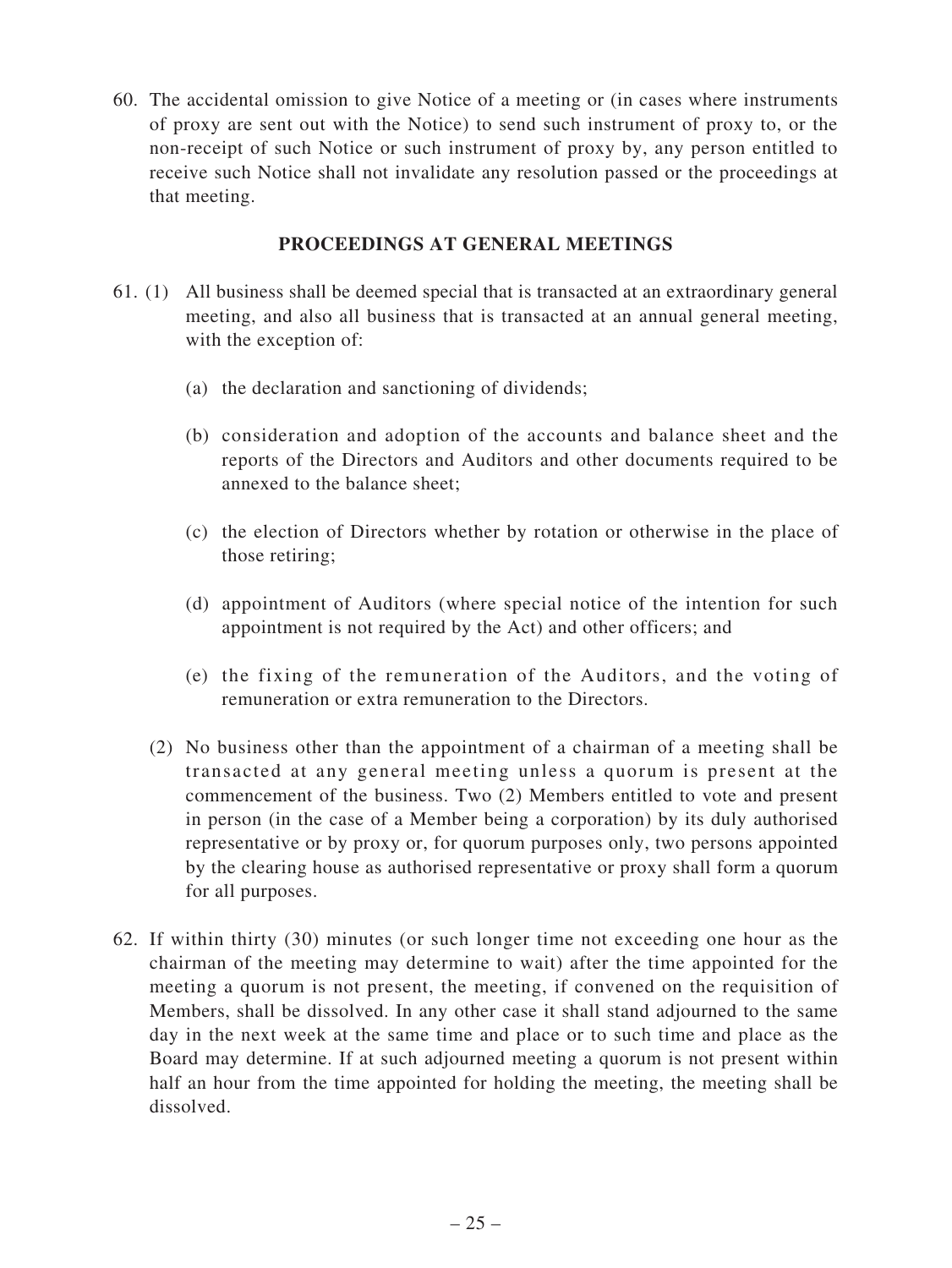- 63. The chairman of the Company or if there is more than one chairman, any one of them as may be agreed amongst themselves or failing such agreement, any one of them elected by all the Directors present shall preside as chairman at a general meeting. If at any meeting no chairman, is present within fifteen (15) minutes after the time appointed for holding the meeting, or is willing to act as chairman, the deputy chairman of the Company or if there is more than one deputy chairman, any one of them as may be agreed amongst themselves or failing such agreement, any one of them elected by all the Directors present shall preside as chairman. If no chairman or deputy chairman is present or is willing to act as chairman of the meeting, the Directors present shall choose one of their number to act, or if one Director only is present he shall preside as chairman if willing to act. If no Director is present, or if each of the Directors present declines to take the chair, or if the chairman chosen shall retire from the chair, the Members present in person or (in the case of a Member being a corporation) by its duly authorised representative or by proxy and entitled to vote shall elect one of their number to be chairman of the meeting.
- 64. The chairman may, with the consent of any meeting at which a quorum is present (and shall if so directed by the meeting), adjourn the meeting from time to time and from place to place as the meeting shall determine, but no business shall be transacted at any adjourned meeting other than the business which might lawfully have been transacted at the meeting had the adjournment not taken place. When a meeting is adjourned for fourteen (14) days or more, at least seven (7) clear days' notice of the adjourned meeting shall be given specifying the time and place of the adjourned meeting but it shall not be necessary to specify in such notice the nature of the business to be transacted at the adjourned meeting and the general nature of the business to be transacted. Save as aforesaid, it shall be unnecessary to give notice of an adjournment.
- 65. If an amendment is proposed to any resolution under consideration but is in good faith ruled out of order by the chairman of the meeting, the proceedings on the substantive resolution shall not be invalidated by any error in such ruling. In the case of a resolution duly proposed as a special resolution, no amendment thereto (other than a mere clerical amendment to correct a patent error) may in any event be considered or voted upon.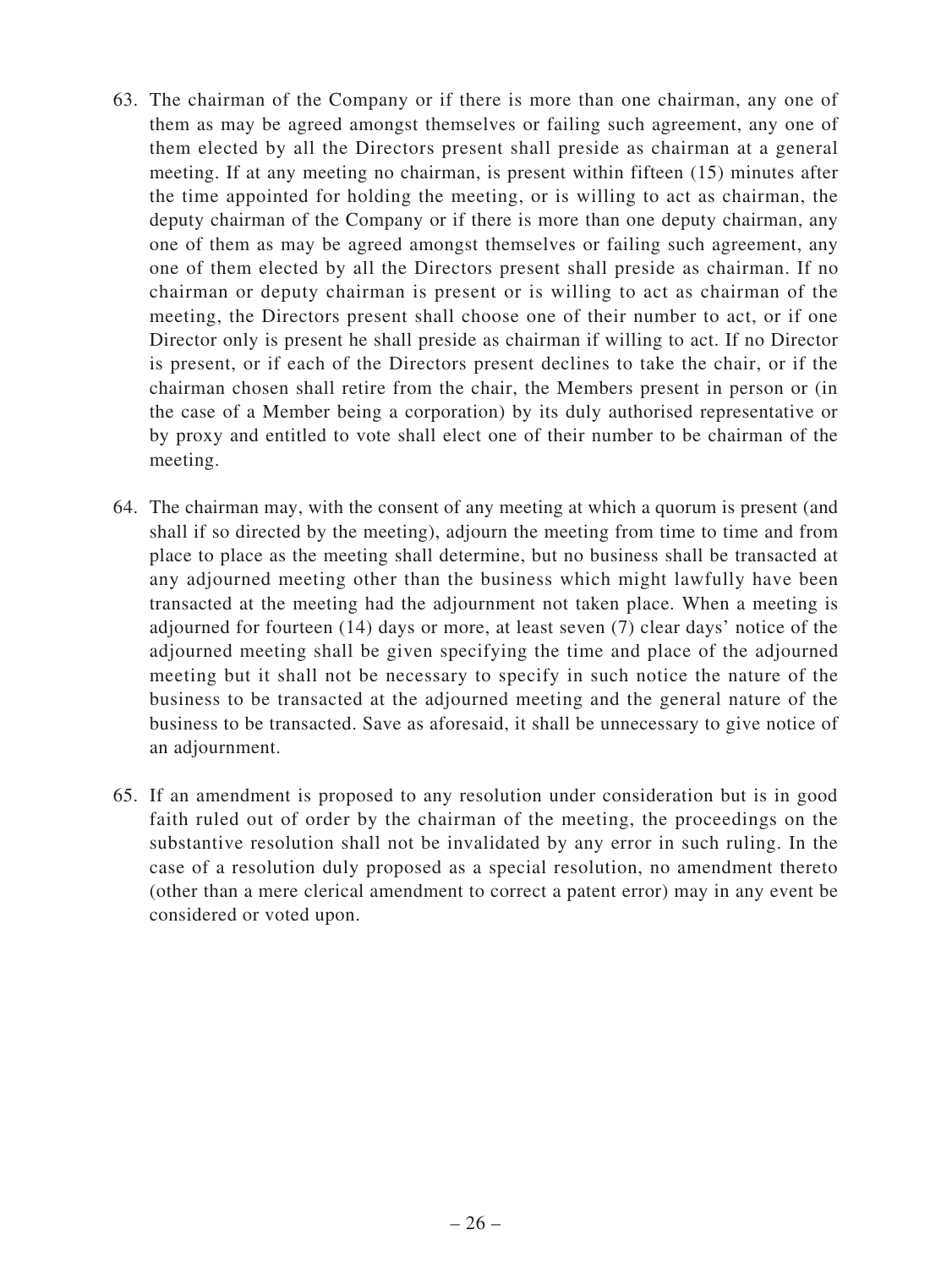#### **VOTING**

- 66. (1) Subject to any special rights or restrictions as to voting for the time being attached to any shares by or in accordance with these Articles, at any general meeting on a poll every Member present in person or by proxy or, in the case of a Member being a corporation, by its duly authorised representative shall have one vote for every fully paid share of which he is the holder but so that no amount paid up or credited as paid up on a share in advance of calls or instalments is treated for the foregoing purposes as paid up on the share. A resolution put to the vote of a meeting shall be decided by way of a poll save that the chairman of the meeting may in good faith, allow a resolution which relates purely to a procedural or administrative matter to be voted on by a show of hands in which case every Member present in person (or being a corporation, is present by a duly authorised representative), or by proxy(ies) shall have one vote provided that where more than one proxy is appointed by a Member which is a clearing house (or its nominee(s)), each such proxy shall have one vote on a show of hands. For purposes of this Article, procedural and administrative matters are those that (i) are not on the agenda of the general meeting or in any supplementary circular that may be issued by the Company to its Members; and (ii) relate to the chairman's duties to maintain the orderly conduct of the meeting and/or allow the business of the meeting to be properly and effectively dealt with, whilst allowing all Members a reasonable opportunity to express their views.
	- (2) Where a show of hands is allowed, before or on the declaration of the result of the show of hands, a poll may be demanded:
		- (a) by at least three Members present in person or in the case of a Member being a corporation by its duly authorised representative or by proxy for the time being entitled to vote at the meeting; or
		- (b) by a Member or Members present in person or in the case of a Member being a corporation by its duly authorised representative or by proxy and representing not less than one-tenth of the total voting rights of all Members having the right to vote at the meeting; or
		- (c) by a Member or Members present in person or in the case of a Member being a corporation by its duly authorised representative or by proxy and holding shares in the Company conferring a right to vote at the meeting being shares on which an aggregate sum has been paid up equal to not less than one-tenth of the total sum paid up on all shares conferring that right.

A demand by a person as proxy for a Member or in the case of a Member being a corporation by its duly authorised representative shall be deemed to be the same as a demand by the Member.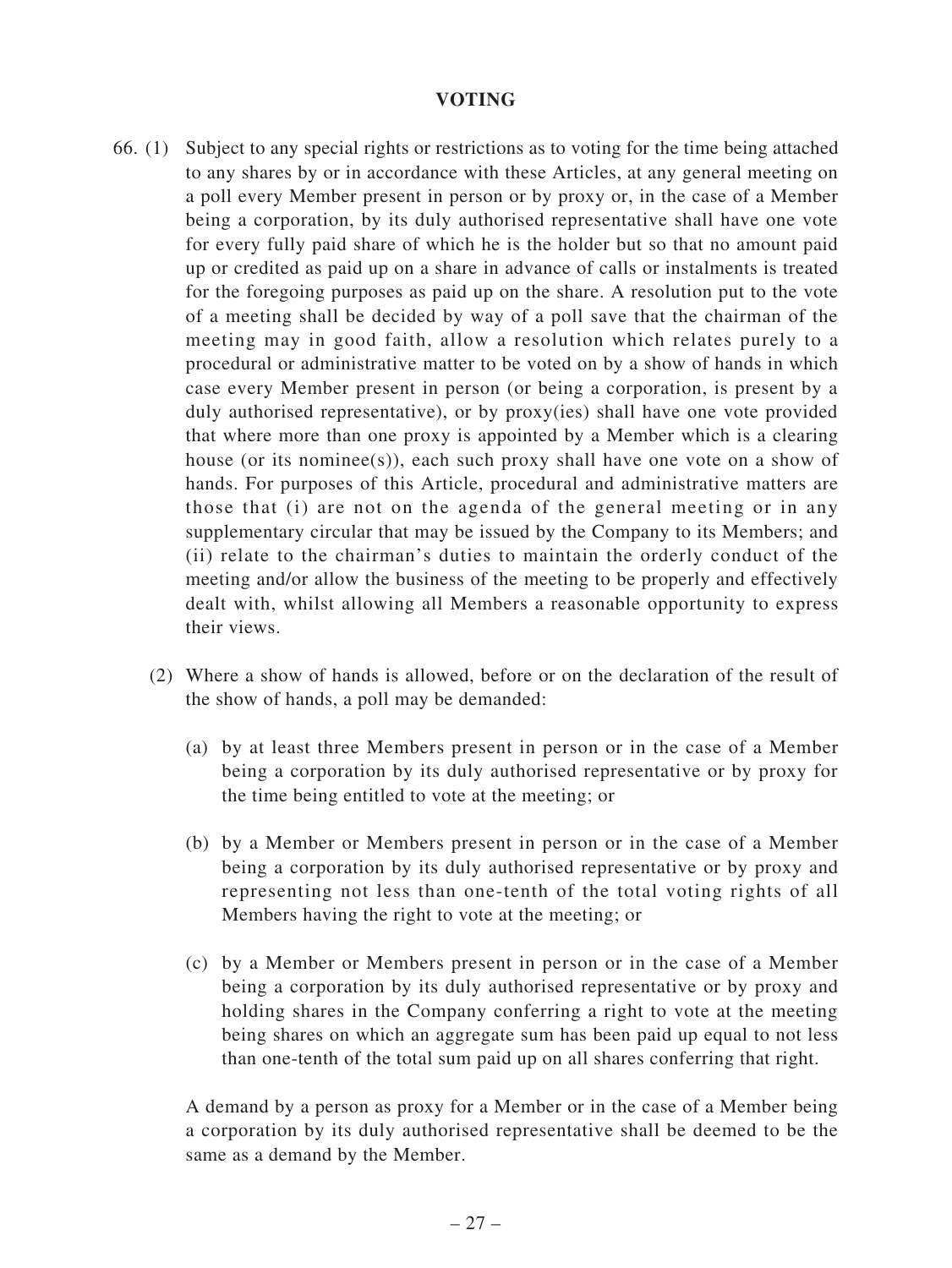- 67. Where a resolution is voted on by a show of hands, a declaration by the chairman that a resolution has been carried, or carried unanimously, or by a particular majority, or not carried by a particular majority, or lost, and an entry to that effect made in the minute book of the Company, shall be conclusive evidence of the facts without proof of the number or proportion of the votes recorded for or against the resolution. The result of the poll shall be deemed to be the resolution of the meeting. The Company shall only be required to disclose the voting figures on a poll if such disclosure is required by the rules of the Designated Stock Exchange.
- 68. On a poll votes may be given either personally or by proxy.
- 69. A person entitled to more than one vote on a poll need not use all his votes or cast all the votes he uses in the same way.
- 70. All questions submitted to a meeting shall be decided by a simple majority of votes except where a greater majority is required by these Articles or by the Act. In the case of an equality of votes, the chairman of such meeting shall be entitled to a second or casting vote in addition to any other vote he may have.
- 71. Where there are joint holders of any share any one of such joint holders may vote, either in person or by proxy, in respect of such share as if he were solely entitled thereto, but if more than one of such joint holders be present at any meeting the vote of the senior holder who tenders a vote, whether in person or by proxy, shall be accepted to the exclusion of the votes of the other joint holders, and for this purpose seniority shall be determined by the order in which the names stand in the Register in respect of the joint holding. Several executors or administrators of a deceased Member in whose name any share stands shall for the purposes of this Article be deemed joint holders thereof.
- 72. (1) A Member who is a patient for any purpose relating to mental health or in respect of whom an order has been made by any court having jurisdiction for the protection or management of the affairs of persons incapable of managing their own affairs may vote, by his receiver, committee, *curator bonis* or other person in the nature of a receiver, committee or *curator bonis* appointed by such court, and such receiver, committee, *curator bonis* or other person may vote by proxy, and may otherwise act and be treated as if he were the registered holder of such shares for the purposes of general meetings, provided that such evidence as the Board may require of the authority of the person claiming to vote shall have been deposited at the Office, head office or Registration Office, as appropriate, not less than forty-eight (48) hours before the time appointed for holding the meeting, or adjourned meeting, as the case may be.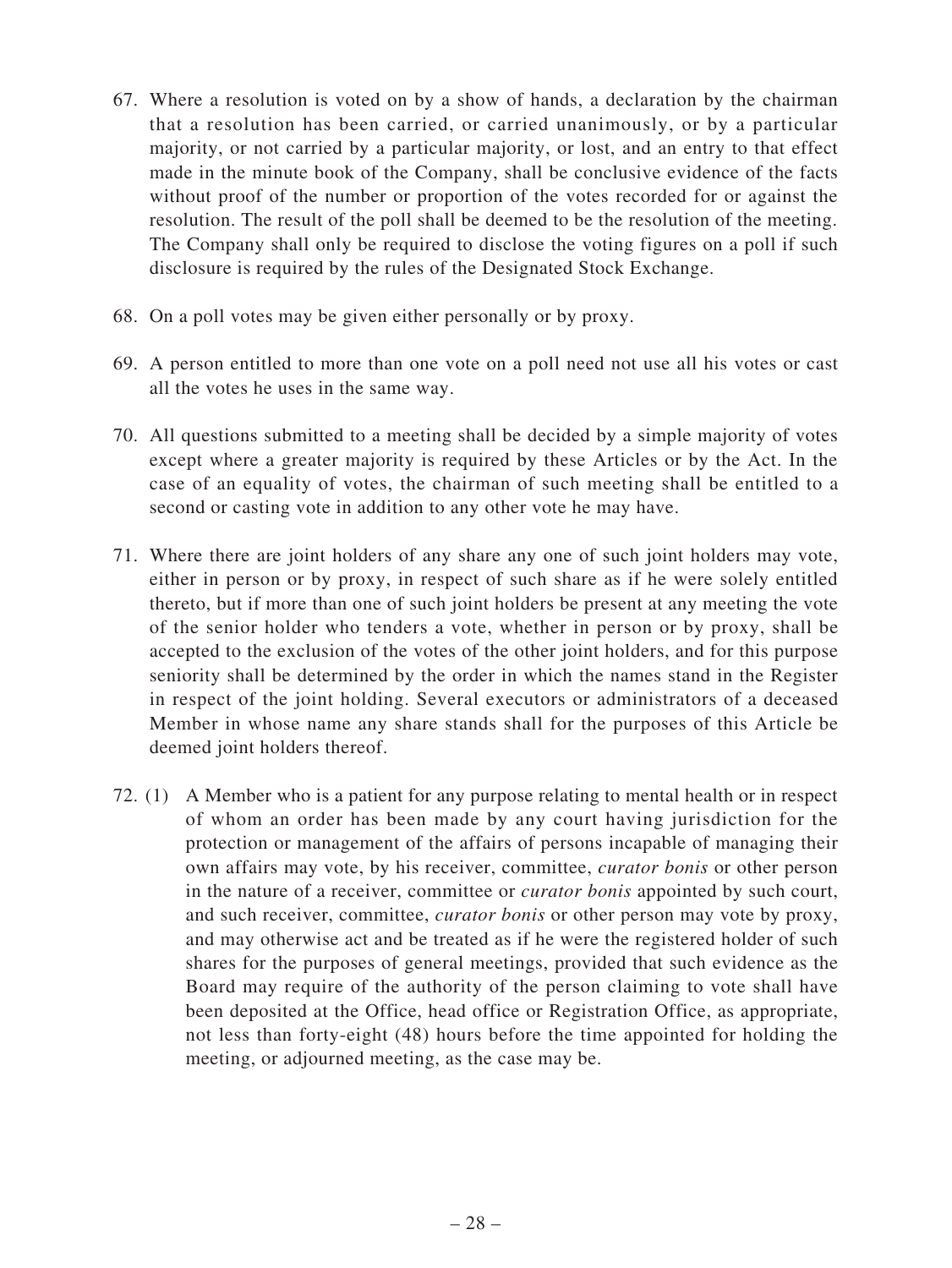- (2) Any person entitled under Article 53 to be registered as the holder of any shares may vote at any general meeting in respect thereof in the same manner as if he were the registered holder of such shares, provided that forty-eight (48) hours at least before the time of the holding of the meeting or adjourned meeting, as the case may be, at which he proposes to vote, he shall satisfy the Board of his entitlement to such shares, or the Board shall have previously admitted his right to vote at such meeting in respect thereof.
- 73. (1) No Member shall, unless the Board otherwise determines, be entitled to attend and vote and to be reckoned in a quorum at any general meeting unless he is duly registered and all calls or other sums presently payable by him in respect of shares in the Company have been paid.
	- (2) All Members have the right to (a) speak at a general meeting; and (b) vote at a general meeting except where a Member is required, by the rules of the Designated Stock Exchange, to abstain from voting to approve the matter under consideration.
	- (3) Where the Company has knowledge that any Member is, under the rules of the Designated Stock Exchange, required to abstain from voting on any particular resolution of the Company or restricted to voting only for or only against any particular resolution of the Company, any votes cast by or on behalf of such Member in contravention of such requirement or restriction shall not be counted.
- 74. If:
	- (a) any objection shall be raised to the qualification of any voter; or
	- (b) any votes have been counted which ought not to have been counted or which might have been rejected; or
	- (c) any votes are not counted which ought to have been counted;

the objection or error shall not vitiate the decision of the meeting or adjourned meeting on any resolution unless the same is raised or pointed out at the meeting or, as the case may be, the adjourned meeting at which the vote objected to is given or tendered or at which the error occurs. Any objection or error shall be referred to the chairman of the meeting and shall only vitiate the decision of the meeting on any resolution if the chairman decides that the same may have affected the decision of the meeting. The decision of the chairman on such matters shall be final and conclusive.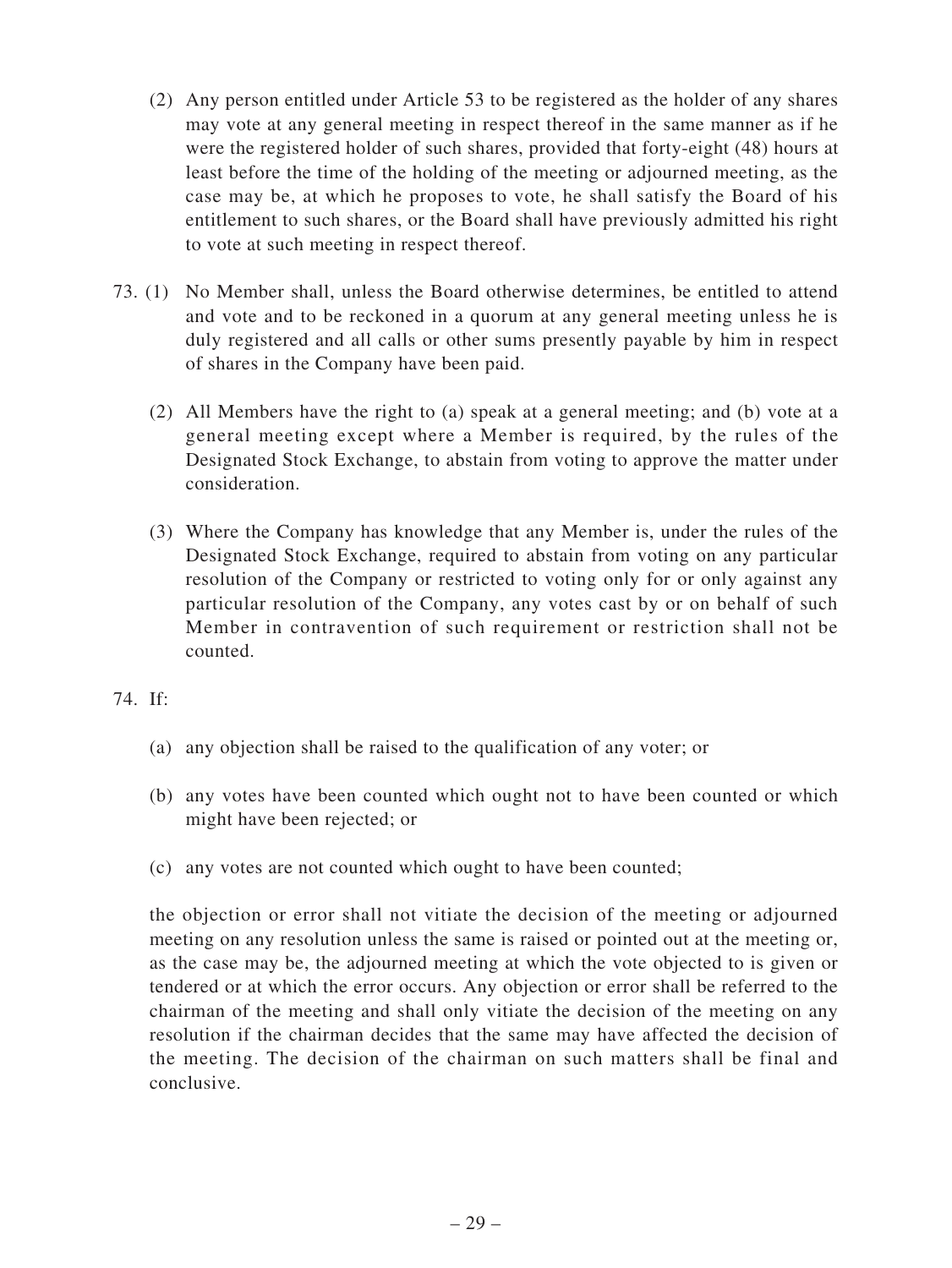#### **PROXIES**

- 75. Any Member entitled to attend and vote at a meeting of the Company shall be entitled to appoint another person as his proxy to attend and vote instead of him. A Member who is the holder of two or more shares may appoint more than one proxy to represent him and vote on his behalf at a general meeting of the Company or at a class meeting. A proxy need not be a Member. In addition, a proxy or proxies representing either a Member who is an individual or a Member which is a corporation shall be entitled to exercise the same powers on behalf of the Member which he or they represent as such Member could exercise.
- 76. The instrument appointing a proxy shall be in writing under the hand of the appointor or of his attorney duly authorised in writing or, if the appointor is a corporation, either under its seal or under the hand of an officer, attorney or other person authorised to sign the same. In the case of an instrument of proxy purporting to be signed on behalf of a corporation by an officer thereof it shall be assumed, unless the contrary appears, that such officer was duly authorised to sign such instrument of proxy on behalf of the corporation without further evidence of the facts.
- 77. The instrument appointing a proxy and (if required by the Board) the power of attorney or other authority (if any) under which it is signed, or a certified copy of such power or authority, shall be delivered to such place or one of such places (if any) as may be specified for that purpose in or by way of note to or in any document accompanying the notice convening the meeting (or, if no place is so specified at the Registration Office or the Office, as may be appropriate) not less than forty-eight (48) hours before the time appointed for holding the meeting or adjourned meeting at which the person named in the instrument proposes to vote. No instrument appointing a proxy shall be valid after the expiration of twelve (12) months from the date named in it as the date of its execution, except at an adjourned meeting in cases where the meeting was originally held within twelve (12) months from such date. Delivery of an instrument appointing a proxy shall not preclude a Member from attending and voting in person at the meeting convened and in such event, the instrument appointing a proxy shall be deemed to be revoked.
- 78. Instruments of proxy shall be in any common form or in such other form as the Board may approve (provided that this shall not preclude the use of the two-way form) and the Board may, if it thinks fit, send out with the notice of any meeting forms of instrument of proxy for use at the meeting. The instrument of proxy shall be deemed to confer authority to vote on any amendment of a resolution put to the meeting for which it is given as the proxy thinks fit. The instrument of proxy shall, unless the contrary is stated therein, be valid as well for any adjournment of the meeting as for the meeting to which it relates.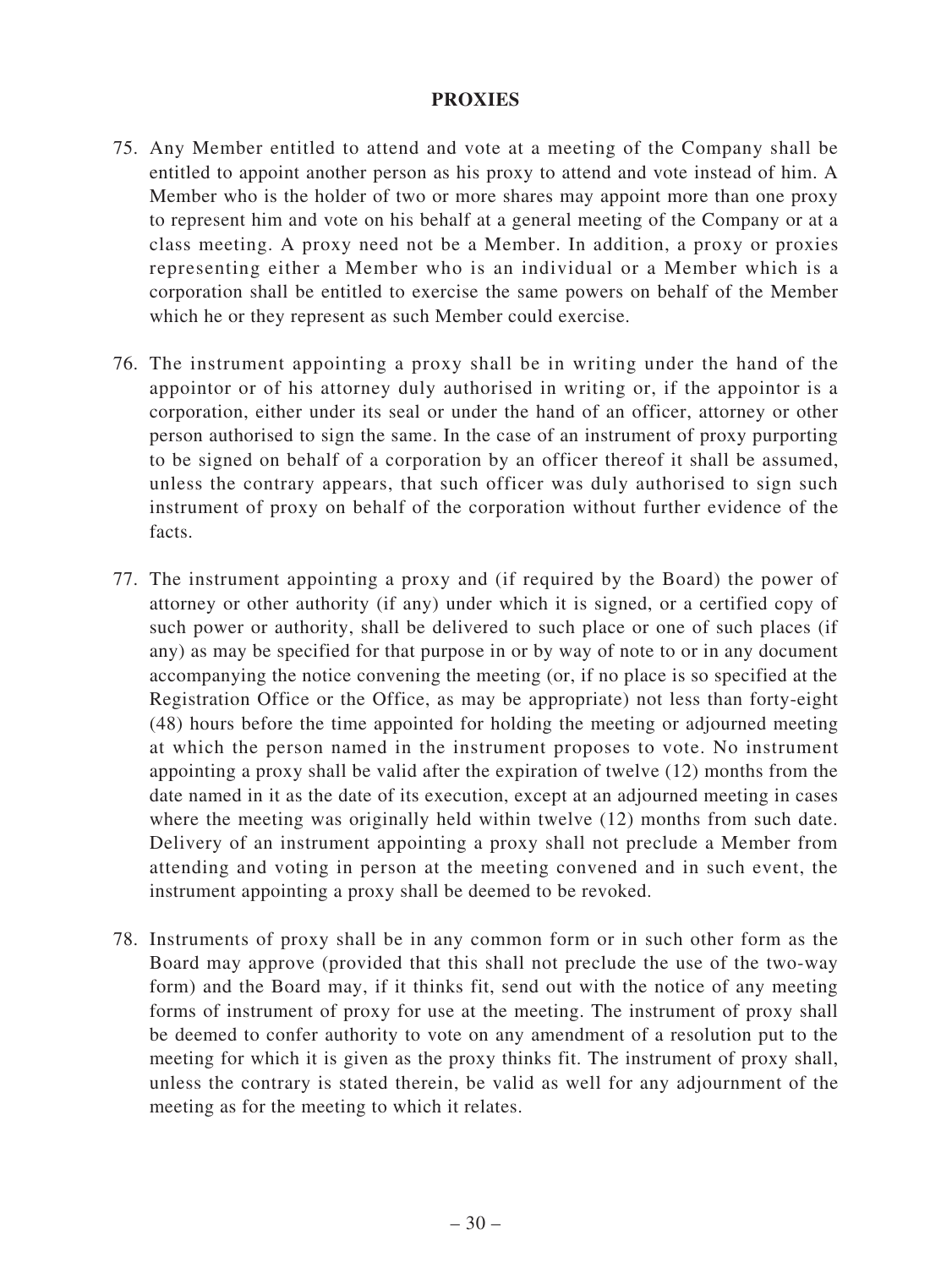- 79. A vote given in accordance with the terms of an instrument of proxy shall be valid notwithstanding the previous death or insanity of the principal, or revocation of the instrument of proxy or of the authority under which it was executed, provided that no intimation in writing of such death, insanity or revocation shall have been received by the Company at the Office or the Registration Office (or such other place as may be specified for the delivery of instruments of proxy in the notice convening the meeting or other document sent therewith) two (2) hours at least before the commencement of the meeting or adjourned meeting, at which the instrument of proxy is used.
- 80. Anything which under these Articles a Member may do by proxy he may likewise do by his duly appointed attorney and the provisions of these Articles relating to proxies and instruments appointing proxies shall apply *mutatis mutandis* in relation to any such attorney and the instrument under which such attorney is appointed.

#### **CORPORATIONS ACTING BY REPRESENTATIVES**

- 81. (1) Any corporation which is a Member may by resolution of its directors or other governing body authorise such person as it thinks fit to act as its representative at any meeting of the Company or at any meeting of any class of Members. The person so authorised shall be entitled to exercise the same powers on behalf of such corporation as the corporation could exercise if it were an individual Member and such corporation shall for the purposes of these Articles be deemed to be present in person at any such meeting if a person so authorised is present thereat.
	- (2) If a clearing house (or its nominee(s)), being a corporation, is a Member, it may authorise such persons as it thinks fit to act as its representatives at any meeting of the Company or at any meeting of any class of Members provided that, if more than one person is so authorised, the authorisation shall specify the number and class of shares in respect of which each such representative is so authorised. Each person so authorised under the provisions of this Article shall be deemed to have been duly authorised without further evidence of the facts and be entitled to exercise the same rights and powers on behalf of the clearing house (or its nominee(s)) as if such person was the registered holder of the shares of the Company held by the clearing house (or its nomines  $(s)$ ) including, where a show of hands is allowed, the right to vote individually on a show of hands.
	- (3) Any reference in these Articles to a duly authorised representative of a Member being a corporation shall mean a representative authorised under the provisions of this Article.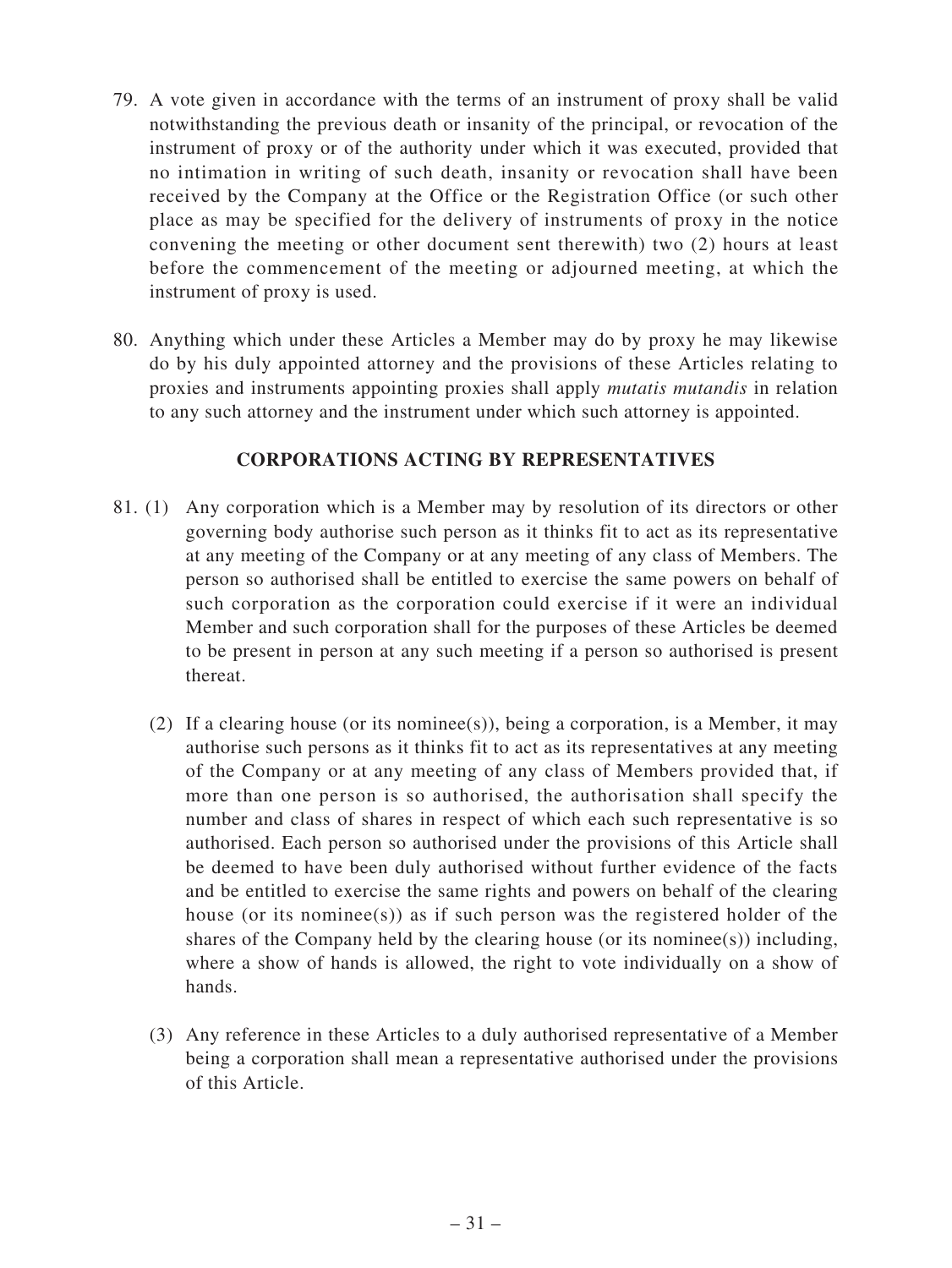#### **WRITTEN RESOLUTIONS OF MEMBERS**

82. A resolution in writing signed (in such manner as to indicate, expressly or impliedly, unconditional approval) by or on behalf of all persons for the time being entitled to receive notice of and to attend and vote at general meetings of the Company shall, for the purposes of these Articles, be treated as a resolution duly passed at a general meeting of the Company and, where relevant, as a special resolution so passed. Any such resolution shall be deemed to have been passed at a meeting held on the date on which it was signed by the last Member to sign, and where the resolution states a date as being the date of his signature thereof by any Member the statement shall be prima facie evidence that it was signed by him on that date. Such a resolution may consist of several documents in the like form, each signed by one or more relevant Members.

#### **BOARD OF DIRECTORS**

- 83. (1) Unless otherwise determined by the Company in general meeting, the number of Directors shall not be less than two (2). There shall be no maximum number of Directors unless otherwise determined from time to time by the Members in general meeting. The Directors shall be elected or appointed in the first place by the subscribers to the Memorandum of Association or by a majority of them and thereafter in accordance with Article 84 called for such purpose and who shall hold office for such term as the Members may determine or, in the absence of such determination, in accordance with Article 84 or until their successors are elected or appointed or their office is otherwise vacated.
	- (2) Subject to the Articles and the Act, the Company may by ordinary resolution elect any person to be a Director either to fill a casual vacancy on the Board, or as an addition to the existing Board.
	- (3) The Directors shall have the power from time to time and at any time to appoint any person as a Director either to fill a casual vacancy on the Board or as an addition to the existing Board. Any Director so appointed shall hold office until the next following annual general meeting of the Company and shall then be eligible for re-election.
	- (4) Neither a Director nor an alternate Director shall be required to hold any shares of the Company by way of qualification and a Director or alternate Director (as the case may be) who is not a Member shall be entitled to receive notice of and to attend and speak at any general meeting of the Company and of all classes of shares of the Company.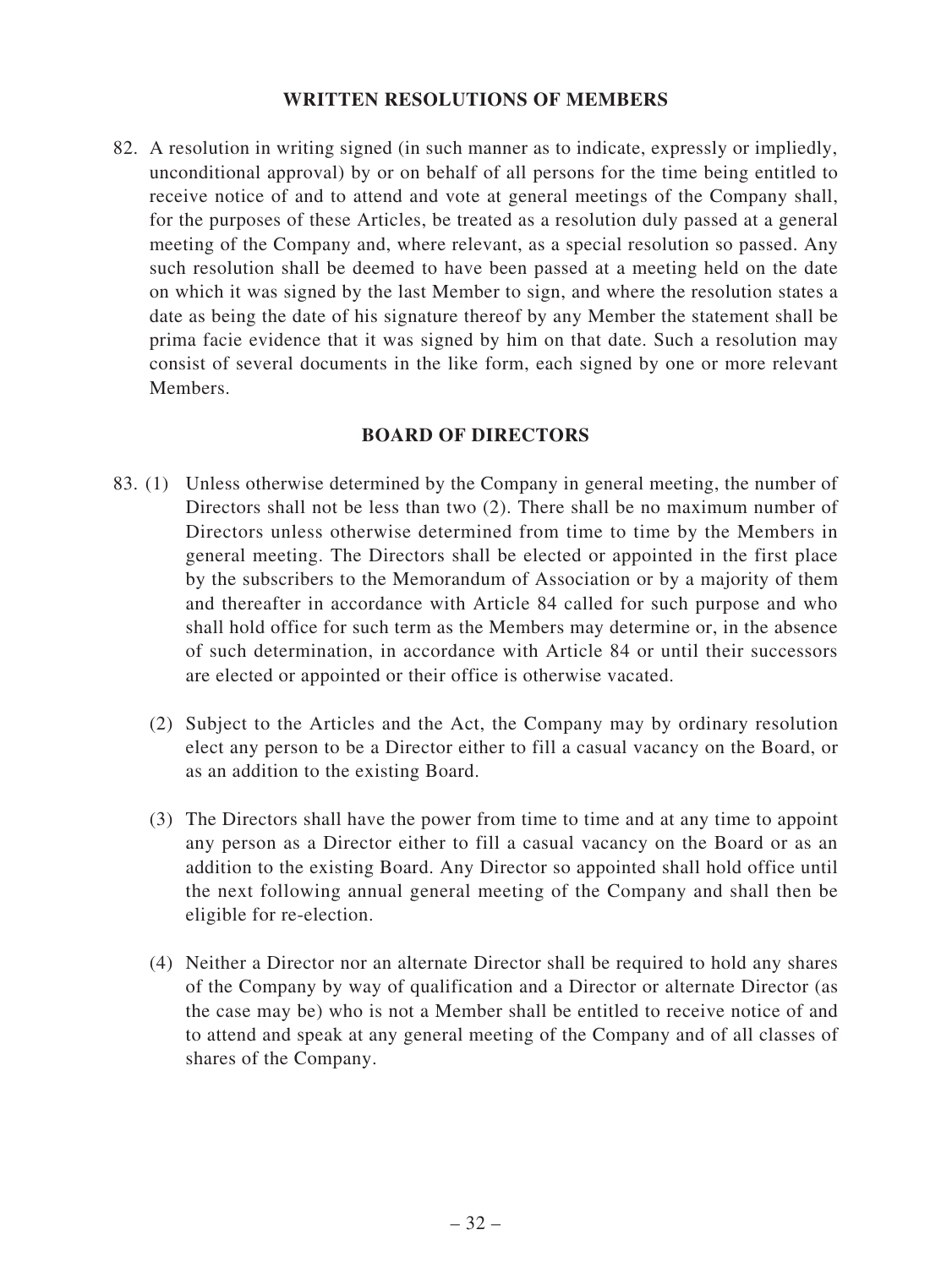- (5) The Members may, at any general meeting convened and held in accordance with these Articles, by ordinary resolution remove a Director at any time before the expiration of his period of office notwithstanding anything to the contrary in these Articles or in any agreement between the Company and such Director (but without prejudice to any claim for damages under any such agreement).
- (6) A vacancy on the Board created by the removal of a Director under the provisions of subparagraph (5) above may be filled by the election or appointment by ordinary resolution of the Members at the meeting at which such Director is removed.
- (7) The Company may from time to time in general meeting by ordinary resolution increase or reduce the number of Directors but so that the number of Directors shall never be less than two (2).

## **RETIREMENT OF DIRECTORS**

- 84. (1) Notwithstanding any other provisions in the Articles, at each annual general meeting one-third of the Directors for the time being (or, if their number is not a multiple of three (3), the number nearest to but not less than one-third) shall retire from office by rotation provided that every Director shall be subject to retirement at an annual general meeting at least once every three years.
	- (2) A retiring Director shall be eligible for re-election and shall continue to act as a Director throughout the meeting at which he retires. The Directors to retire by rotation shall include (so far as necessary to ascertain the number of directors to retire by rotation) any Director who wishes to retire and not to offer himself for re-election. Any further Directors so to retire shall be those of the other Directors subject to retirement by rotation who have been longest in office since their last re-election or appointment and so that as between persons who became or were last re-elected Directors on the same day those to retire shall (unless they otherwise agree among themselves) be determined by lot. Any Director appointed by the Board pursuant to Article 83(3) shall not be taken into account in determining which particular Directors or the number of Directors who are to retire by rotation.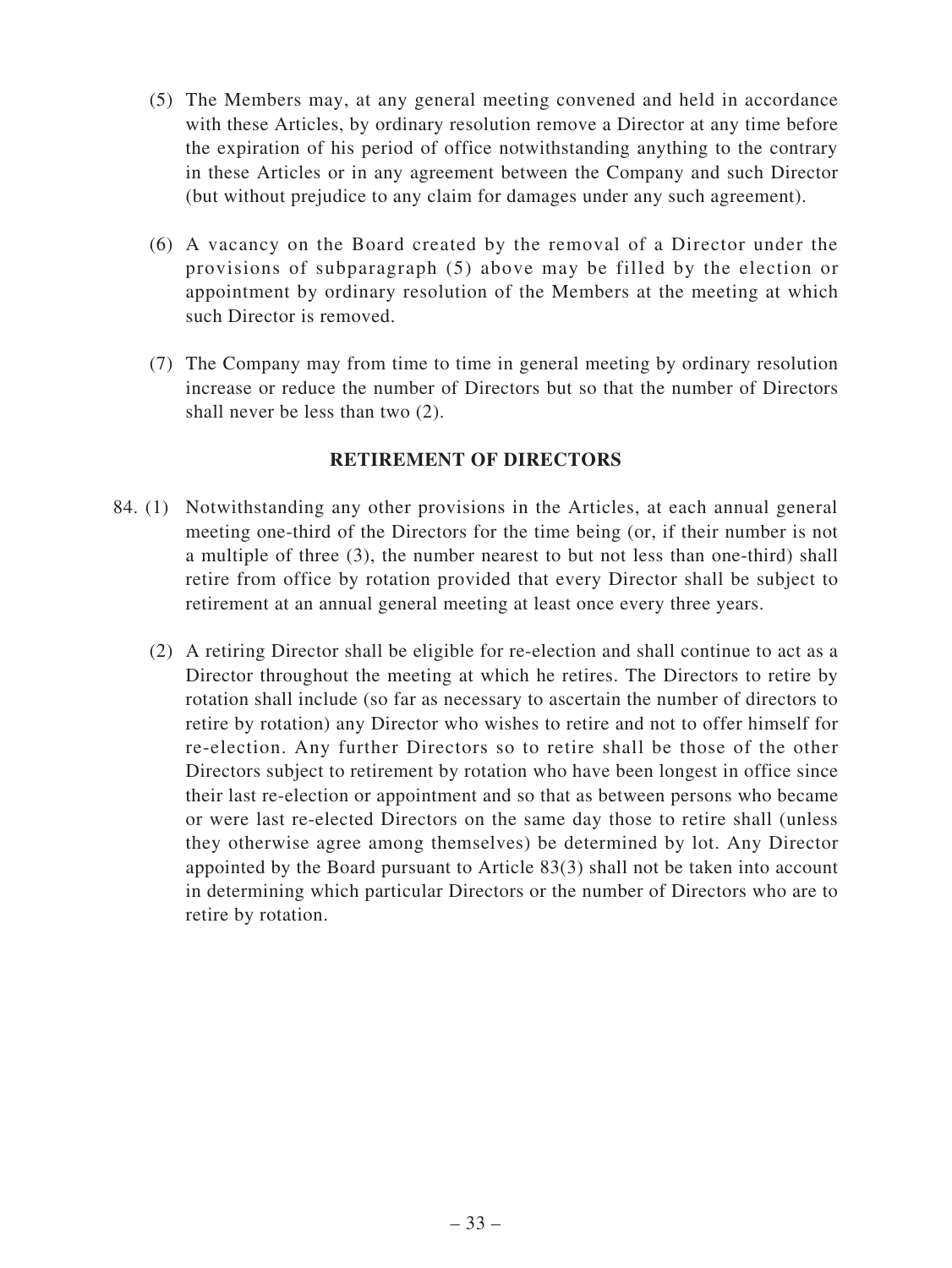85. No person other than a Director retiring at the meeting shall, unless recommended by the Directors for election, be eligible for election as a Director at any general meeting unless a Notice signed by a Member (other than the person to be proposed) duly qualified to attend and vote at the meeting for which such notice is given of his intention to propose such person for election and also a Notice signed by the person to be proposed of his willingness to be elected shall have been lodged at the head office or at the Registration Office provided that the minimum length of the period, during which such Notice(s) are given, shall be at least seven (7) days and that (if the Notices are submitted after the despatch of the notice of the general meeting appointed for such election) the period for lodgment of such Notice(s) shall commence on the day after the despatch of the notice of the general meeting appointed for such election and end no later than seven (7) days prior to the date of such general meeting.

#### **DISQUALIFICATION OF DIRECTORS**

- 86. The office of a Director shall be vacated if the Director:
	- (1) resigns his office by notice in writing delivered to the Company at the Office or tendered at a meeting of the Board;
	- (2) becomes of unsound mind or dies;
	- (3) without special leave of absence from the Board, is absent from meetings of the Board for six consecutive months, and his alternate Director, if any, shall not during such period have attended in his stead and the Board resolves that his office be vacated;
	- (4) becomes bankrupt or has a receiving order made against him or suspends payment or compounds with his creditors;
	- (5) is prohibited by law from being a Director; or
	- (6) ceases to be a Director by virtue of any provision of the Statutes or is removed from office pursuant to these Articles.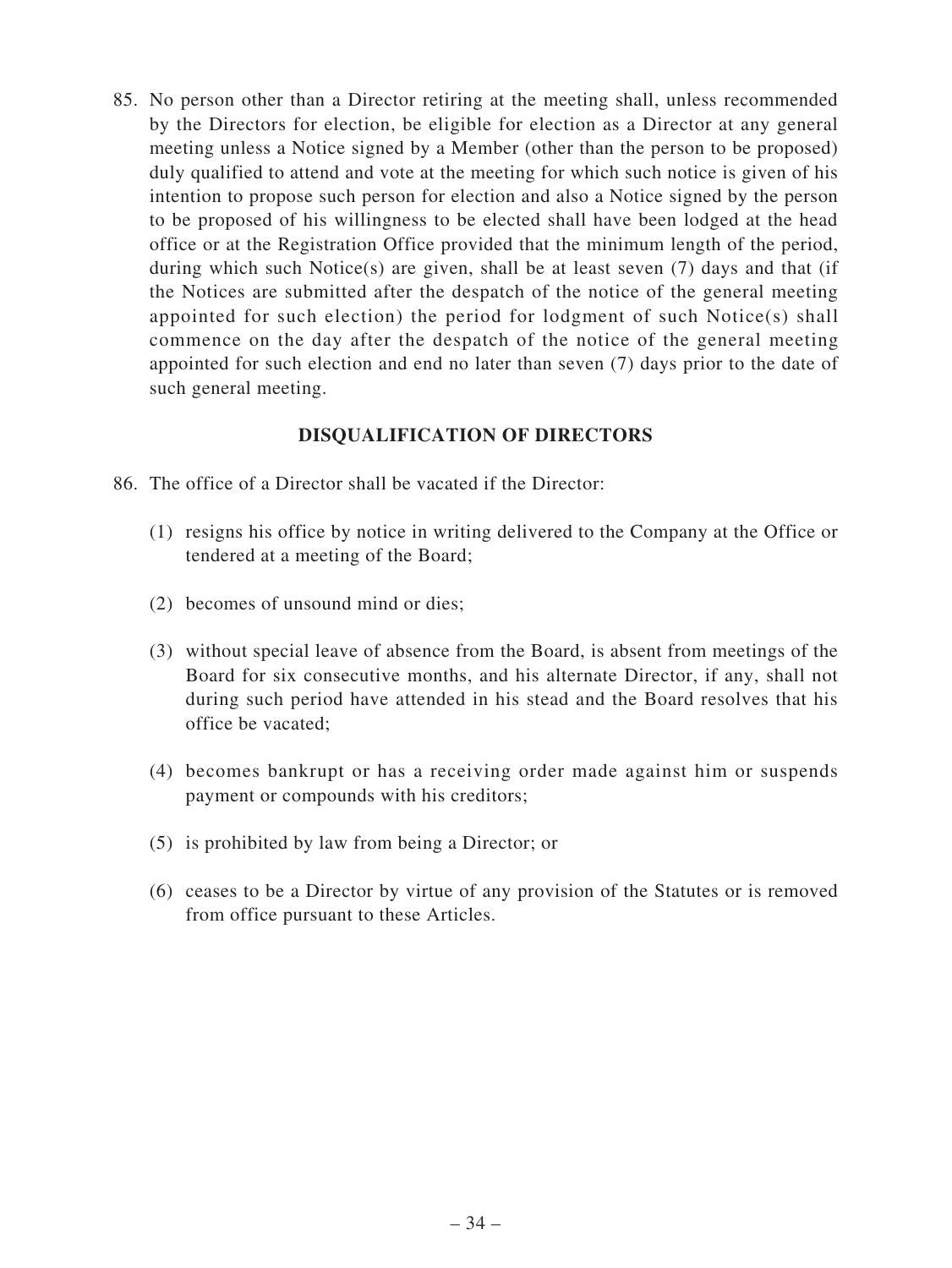#### **EXECUTIVE DIRECTORS**

- 87. The Board may from time to time appoint any one or more of its body to be a managing director, joint managing director or deputy managing director or to hold any other employment or executive office with the Company for such period (subject to their continuance as Directors) and upon such terms as the Board may determine and the Board may revoke or terminate any of such appointments. Any such revocation or termination as aforesaid shall be without prejudice to any claim for damages that such Director may have against the Company or the Company may have against such Director. A Director appointed to an office under this Article shall be subject to the same provisions as to removal as the other Directors of the Company, and he shall (subject to the provisions of any contract between him and the Company) ipso facto and immediately cease to hold such office if he shall cease to hold the office of Director for any cause.
- 88. Notwithstanding Articles 93, 94, 95 and 96, an executive director appointed to an office under Article 87 hereof shall receive such remuneration (whether by way of salary, commission, participation in profits or otherwise or by all or any of those modes) and such other benefits (including pension and/or gratuity and/or other benefits on retirement) and allowances as the Board may from time to time determine, and either in addition to or in lieu of his remuneration as a Director.

#### **ALTERNATE DIRECTORS**

89. Any Director may at any time by Notice delivered to the Office or head office or at a meeting of the Directors appoint any person (including another Director) to be his alternate Director. Any person so appointed shall have all the rights and powers of the Director or Directors for whom such person is appointed in the alternative provided that such person shall not be counted more than once in determining whether or not a quorum is present. An alternate Director may be removed at any time by the body which appointed him and, subject thereto, the office of alternate Director shall continue until the happening of any event which, if he were a Director, would cause him to vacate such office or if his appointor ceases for any reason to be a Director. Any appointment or removal of an alternate Director shall be effected by Notice signed by the appointor and delivered to the Office or head office or tendered at a meeting of the Board. An alternate Director may also be a Director in his own right and may act as alternate to more than one Director. An alternate Director shall, if his appointor so requests, be entitled to receive notices of meetings of the Board or of committees of the Board to the same extent as, but in lieu of, the Director appointing him and shall be entitled to such extent to attend and vote as a Director at any such meeting at which the Director appointing him is not personally present and generally at such meeting to exercise and discharge all the functions, powers and duties of his appointor as a Director and for the purposes of the proceedings at such meeting the provisions of these Articles shall apply as if he were a Director save that as an alternate for more than one Director his voting rights shall be cumulative.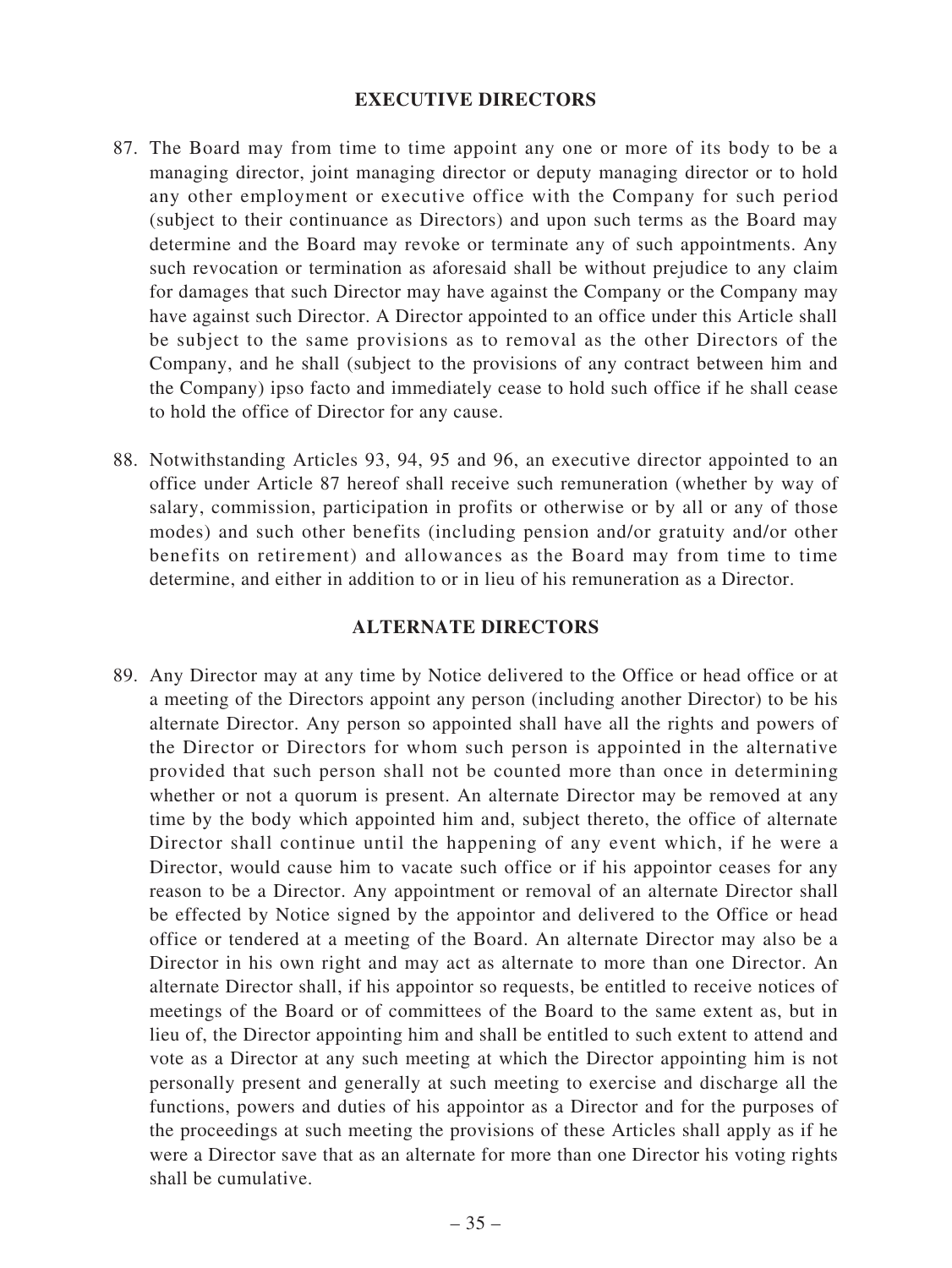- 90. An alternate Director shall only be a Director for the purposes of the Act and shall only be subject to the provisions of the Act insofar as they relate to the duties and obligations of a Director when performing the functions of the Director for whom he is appointed in the alternative and shall alone be responsible to the Company for his acts and defaults and shall not be deemed to be the agent of or for the Director appointing him. An alternate Director shall be entitled to contract and be interested in and benefit from contracts or arrangements or transactions and to be repaid expenses and to be indemnified by the Company to the same extent *mutatis mutandis* as if he were a Director but he shall not be entitled to receive from the Company any fee in his capacity as an alternate Director except only such part, if any, of the remuneration otherwise payable to his appointor as such appointor may by Notice to the Company from time to time direct.
- 91. Every person acting as an alternate Director shall have one vote for each Director for whom he acts as alternate (in addition to his own vote if he is also a Director). If his appointor is for the time being absent from Hong Kong or otherwise not available or unable to act, the signature of an alternate Director to any resolution in writing of the Board or a committee of the Board of which his appointor is a member shall, unless the notice of his appointment provides to the contrary, be as effective as the signature of his appointor.
- 92. An alternate Director shall ipso facto cease to be an alternate Director if his appointor ceases for any reason to be a Director, however, such alternate Director or any other person may be re-appointed by the Directors to serve as an alternate Director PROVIDED always that, if at any meeting any Director retires but is reelected at the same meeting, any appointment of such alternate Director pursuant to these Articles which was in force immediately before his retirement shall remain in force as though he had not retired.

## **DIRECTORS' FEES AND EXPENSES**

- 93. The ordinary remuneration of the Directors shall from time to time be determined by the Company in general meeting and shall (unless otherwise directed by the resolution by which it is voted) be divided amongst the Board in such proportions and in such manner as the Board may agree or, failing agreement, equally, except that any Director who shall hold office for part only of the period in respect of which such remuneration is payable shall be entitled only to rank in such division for a proportion of remuneration related to the period during which he has held office. Such remuneration shall be deemed to accrue from day to day.
- 94. Each Director shall be entitled to be repaid or prepaid all travelling, hotel and incidental expenses reasonably incurred or expected to be incurred by him in attending meetings of the Board or committees of the Board or general meetings or separate meetings of any class of shares or of debentures of the Company or otherwise in connection with the discharge of his duties as a Director.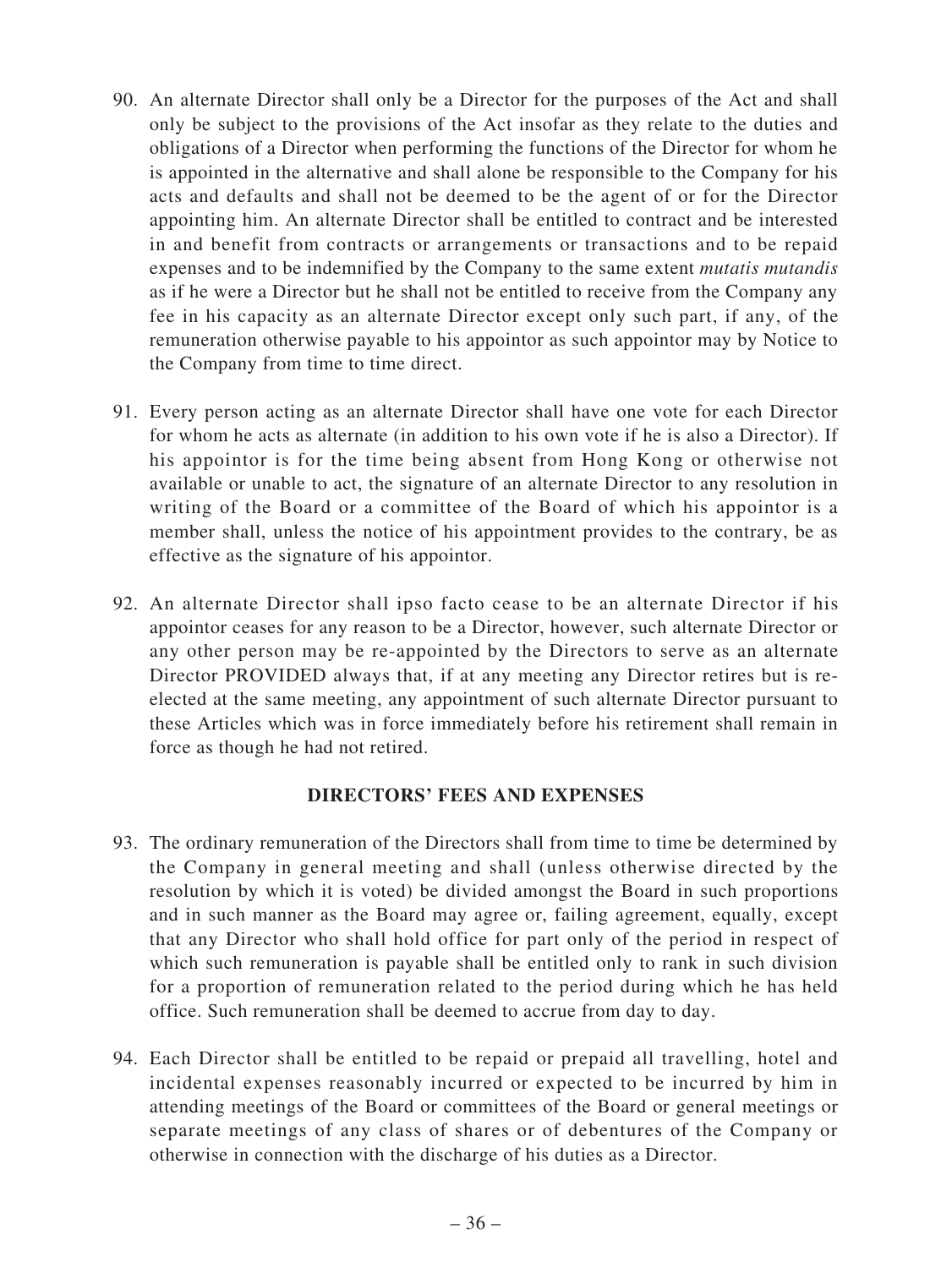- 95. Any Director who, by request, goes or resides abroad for any purpose of the Company or who performs services which in the opinion of the Board go beyond the ordinary duties of a Director may be paid such extra remuneration (whether by way of salary, commission, participation in profits or otherwise) as the Board may determine and such extra remuneration shall be in addition to or in substitution for any ordinary remuneration provided for by or pursuant to any other Article.
- 96. The Board shall obtain the approval of the Company in general meeting before making any payment to any Director or past Director of the Company by way of compensation for loss of office, or as consideration for or in connection with his retirement from office (not being payment to which the Director is contractually entitled).

## **DIRECTORS' INTERESTS**

- 97. A Director may:
	- (a) hold any other office or place of profit with the Company (except that of Auditor) in conjunction with his office of Director for such period and upon such terms as the Board may determine. Any remuneration (whether by way of salary, commission, participation in profits or otherwise) paid to any Director in respect of any such other office or place of profit shall be in addition to any remuneration provided for by or pursuant to any other Article;
	- (b) act by himself or his firm in a professional capacity for the Company (otherwise than as Auditor) and he or his firm may be remunerated for professional services as if he were not a Director;
	- (c) continue to be or become a director, managing director, joint managing director, deputy managing director, executive director, manager or other officer or member of any other company promoted by the Company or in which the Company may be interested as a vendor, shareholder or otherwise and (unless otherwise agreed) no such Director shall be accountable for any remuneration, profits or other benefits received by him as a director, managing director, joint managing director, deputy managing director, executive director, manager or other officer or member of or from his interests in any such other company. Subject as otherwise provided by these Articles the Directors may exercise or cause to be exercised the voting powers conferred by the shares in any other company held or owned by the Company, or exercisable by them as Directors of such other company in such manner in all respects as they think fit (including the exercise thereof in favour of any resolution appointing themselves or any of them directors, managing directors, joint managing directors, deputy managing directors, executive directors, managers or other officers of such company) or voting or providing for the payment of remuneration to the director, managing director, joint managing director, deputy managing director, executive director,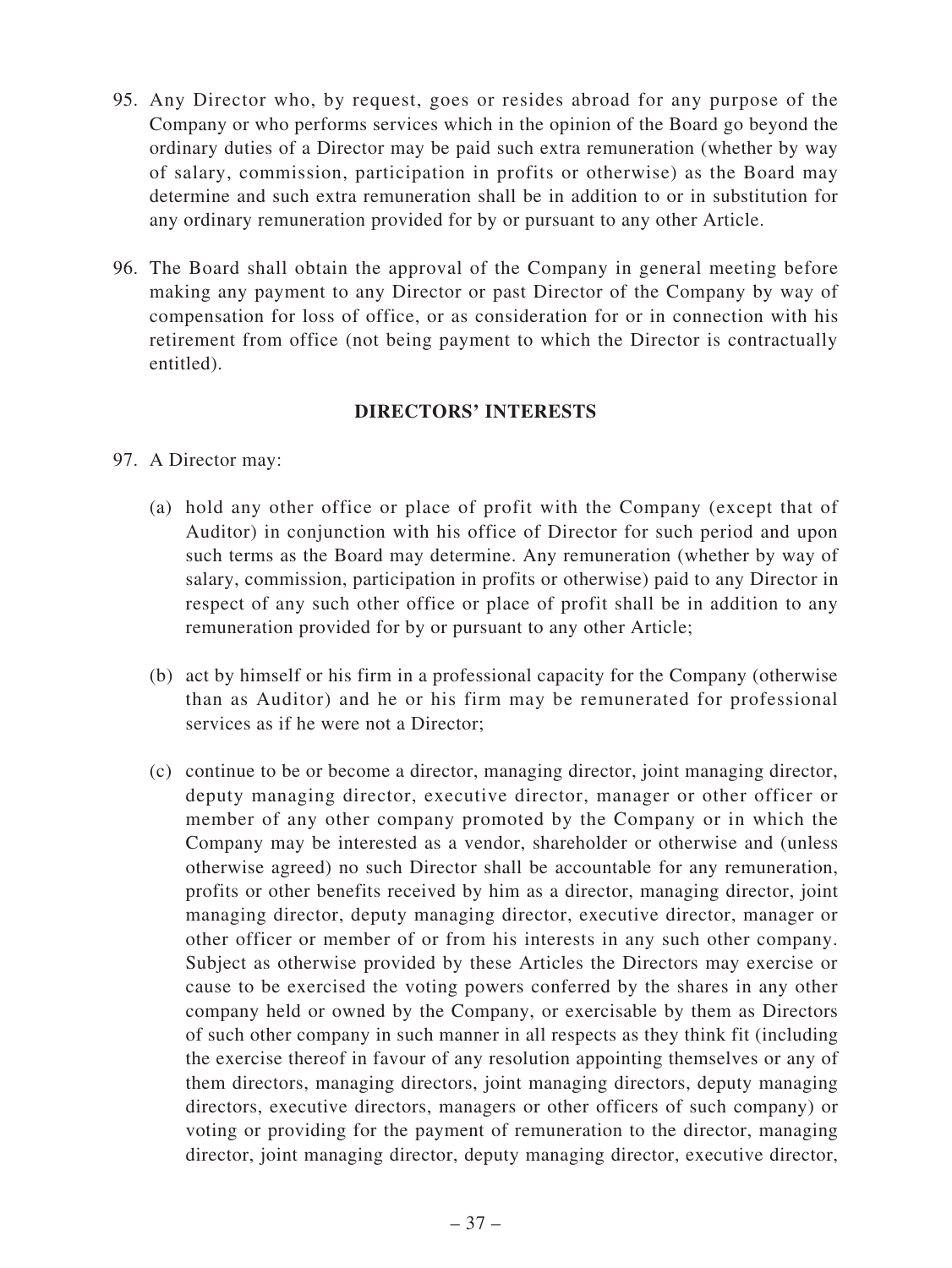manager or other officers of such other company and any Director may vote in favour of the exercise of such voting rights in manner aforesaid notwithstanding that he may be, or about to be, appointed a director, managing director, joint managing director, deputy managing director, executive director, manager or other officer of such a company, and that as such he is or may become interested in the exercise of such voting rights in manner aforesaid.

- 98. Subject to the Act and to these Articles, no Director or proposed or intending Director shall be disqualified by his office from contracting with the Company, either with regard to his tenure of any office or place of profit or as vendor, purchaser or in any other manner whatsoever, nor shall any such contract or any other contract or arrangement in which any Director is in any way interested be liable to be avoided, nor shall any Director so contracting or being so interested be liable to account to the Company or the Members for any remuneration, profit or other benefits realised by any such contract or arrangement by reason of such Director holding that office or of the fiduciary relationship thereby established provided that such Director shall disclose the nature of his interest in any contract or arrangement in which he is interested in accordance with Article 99 herein.
- 99. A Director who to his knowledge is in any way, whether directly or indirectly, interested in a contract or arrangement or proposed contract or arrangement with the Company shall declare the nature of his interest at the meeting of the Board at which the question of entering into the contract or arrangement is first considered, if he knows his interest then exists, or in any other case at the first meeting of the Board after he knows that he is or has become so interested. For the purposes of this Article, a general Notice to the Board by a Director to the effect that:
	- (a) he is a member or officer of a specified company or firm and is to be regarded as interested in any contract or arrangement which may after the date of the Notice be made with that company or firm; or
	- (b) he is to be regarded as interested in any contract or arrangement which may after the date of the Notice be made with a specified person who is connected with him;

shall be deemed to be a sufficient declaration of interest under this Article in relation to any such contract or arrangement, provided that no such Notice shall be effective unless either it is given at a meeting of the Board or the Director takes reasonable steps to secure that it is brought up and read at the next Board meeting after it is given.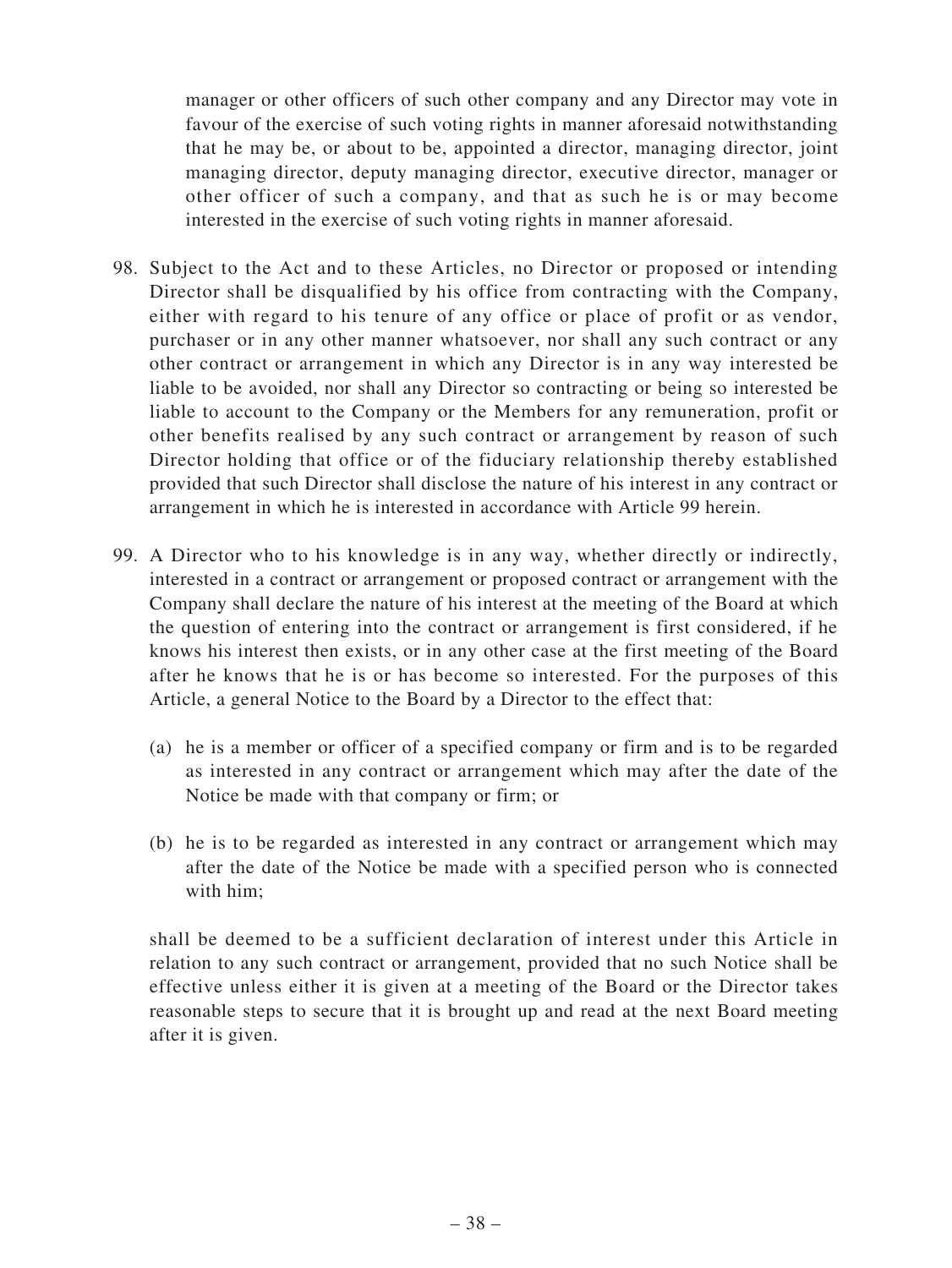- 100.(1) A Director shall not vote (nor be counted in the quorum) on any resolution of the Board approving any contract or arrangement or any other proposal in which he or any of his close associates is materially interested, but this prohibition shall not apply to any of the following matters namely:
	- (i) the giving of any security or indemnity either:
		- (a) to the Director or his close associate(s) in respect of money lent or obligations incurred or undertaken by him or any of them at the request of or for the benefit of the Company or any of its subsidiaries; or
		- (b) to a third party in respect of a debt or obligation of the Company or any of its subsidiaries for which the Director or his close associate(s) has himself/themselves assumed responsibility in whole or in part and whether alone or jointly under a guarantee or indemnity or by the giving of security;
	- (ii) any proposal concerning an offer of shares or debentures or other securities of or by the Company or any other company which the Company may promote or be interested in for subscription or purchase, where the Director or his close associate(s) is/are or is/are to be interested as a participant in the underwriting or sub-underwriting of the offer;
	- (iii) any proposal or arrangement concerning the benefit of employees of the Company or its subsidiaries including:
		- (a) the adoption, modification or operation of any employees' share scheme or any share incentive or share option scheme under which the Director or his close associate(s) may benefit; or
		- (b) the adoption, modification or operation of a pension fund or retirement, death or disability benefits scheme which relates to the Director, his close associate(s) and employee(s) of the Company or any of its subsidiaries and does not provide in respect of any Director, or his close associate(s), as such any privilege or advantage not generally accorded to the class of persons to which such scheme or fund relates.
	- (iv) any contract or arrangement in which the Director or his close associate(s) is/are interested in the same manner as other holders of shares or debentures or other securities of the Company by virtue only of his/their interest in shares or debentures or other securities of the Company; or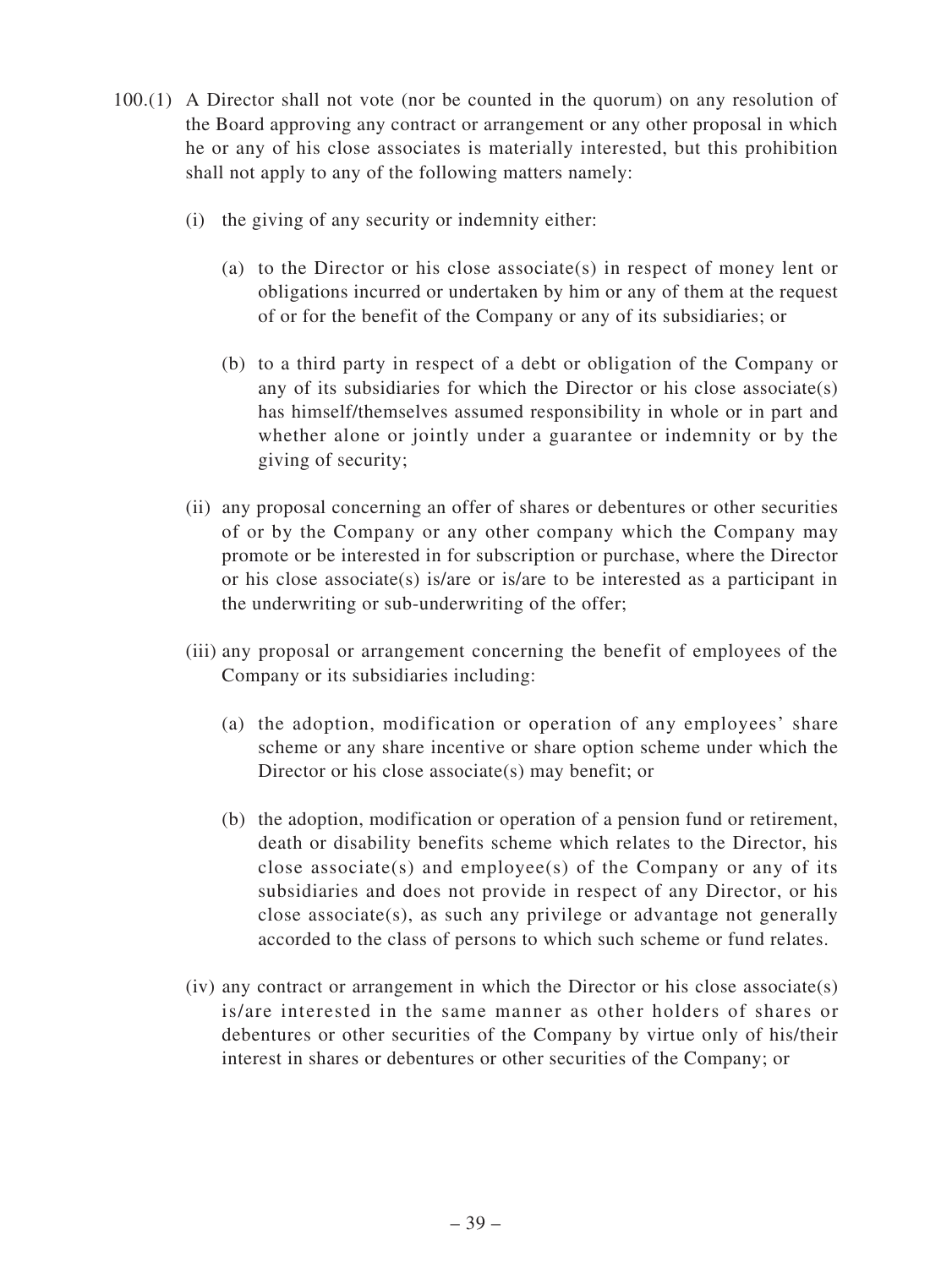(2) If any question shall arise at any meeting of the Board as to the materiality of the interest of a Director (other than the chairman of the meeting) or as to the entitlement of any Director (other than such chairman) to vote and such question is not resolved by his voluntarily agreeing to abstain from voting, such question shall be referred to the chairman of the meeting and his ruling in relation to such other Director shall be final and conclusive except in a case where the nature or extent of the interest of the Director concerned as known to such Director has not been fairly disclosed to the Board. If any question as aforesaid shall arise in respect of the chairman of the meeting such question shall be decided by a resolution of the Board (for which purpose such chairman shall not vote thereon) and such resolution shall be final and conclusive except in a case where the nature or extent of the interest of such chairman as known to such chairman has not been fairly disclosed to the Board.

#### **GENERAL POWERS OF THE DIRECTORS**

- 101.(1) The business of the Company shall be managed and conducted by the Board, which may pay all expenses incurred in forming and registering the Company and may exercise all powers of the Company (whether relating to the management of the business of the Company or otherwise) which are not by the Statutes or by these Articles required to be exercised by the Company in general meeting, subject nevertheless to the provisions of the Statutes and of these Articles and to such regulations being not inconsistent with such provisions, as may be prescribed by the Company in general meeting, but no regulations made by the Company in general meeting shall invalidate any prior act of the Board which would have been valid if such regulations had not been made. The general powers given by this Article shall not be limited or restricted by any special authority or power given to the Board by any other Article.
	- (2) Any person contracting or dealing with the Company in the ordinary course of business shall be entitled to rely on any written or oral contract or agreement or deed, document or instrument entered into or executed as the case may be by any two of the Directors acting jointly on behalf of the Company and the same shall be deemed to be validly entered into or executed by the Company as the case may be and shall, subject to any rule of law, be binding on the Company.
	- (3) Without prejudice to the general powers conferred by these Articles it is hereby expressly declared that the Board shall have the following powers:
		- (a) to give to any person the right or option of requiring at a future date that an allotment shall be made to him of any share at par or at such premium as may be agreed;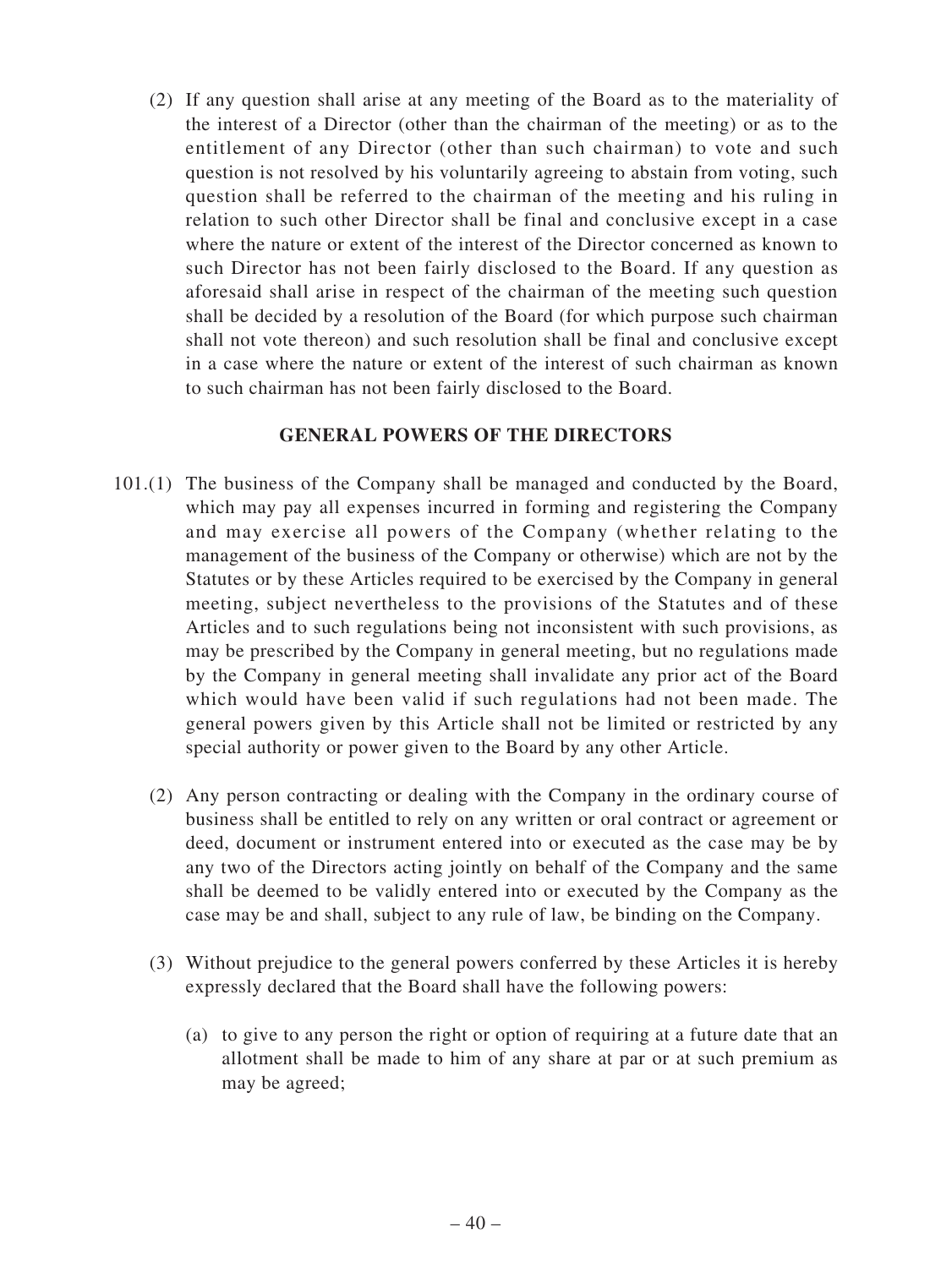- (b) to give to any Directors, officers or servants of the Company an interest in any particular business or transaction or participation in the profits thereof or in the general profits of the Company either in addition to or in substitution for a salary or other remuneration; and
- (c) to resolve that the Company be deregistered in the Cayman Islands and continued in a named jurisdiction outside the Cayman Islands subject to the provisions of the Act.
- (4) The Company shall not make any loan, directly or indirectly, to a Director or his close associate(s) if and to the extent it would be prohibited by the Companies Ordinance (Chapter 622 of the laws of Hong Kong) as if the Company were a company incorporated in Hong Kong.

Article 101(4) shall only have effect for so long as the shares of the Company are listed on The Stock Exchange of Hong Kong Limited.

- 102.The Board may establish any regional or local boards or agencies for managing any of the affairs of the Company in any place, and may appoint any persons to be members of such local boards, or any managers or agents, and may fix their remuneration (either by way of salary or by commission or by conferring the right to participation in the profits of the Company or by a combination of two or more of these modes) and pay the working expenses of any staff employed by them upon the business of the Company. The Board may delegate to any regional or local board, manager or agent any of the powers, authorities and discretions vested in or exercisable by the Board (other than its powers to make calls and forfeit shares), with power to sub-delegate, and may authorise the members of any of them to fill any vacancies therein and to act notwithstanding vacancies. Any such appointment or delegation may be made upon such terms and subject to such conditions as the Board may think fit, and the Board may remove any person appointed as aforesaid, and may revoke or vary such delegation, but no person dealing in good faith and without notice of any such revocation or variation shall be affected thereby.
- 103.The Board may by power of attorney appoint under the Seal any company, firm or person or any fluctuating body of persons, whether nominated directly or indirectly by the Board, to be the attorney or attorneys of the Company for such purposes and with such powers, authorities and discretions (not exceeding those vested in or exercisable by the Board under these Articles) and for such period and subject to such conditions as it may think fit, and any such power of attorney may contain such provisions for the protection and convenience of persons dealing with any such attorney as the Board may think fit, and may also authorise any such attorney to sub-delegate all or any of the powers, authorities and discretions vested in him. Such attorney or attorneys may, if so authorised under the Seal of the Company, execute any deed or instrument under their personal seal with the same effect as the affixation of the Company's Seal.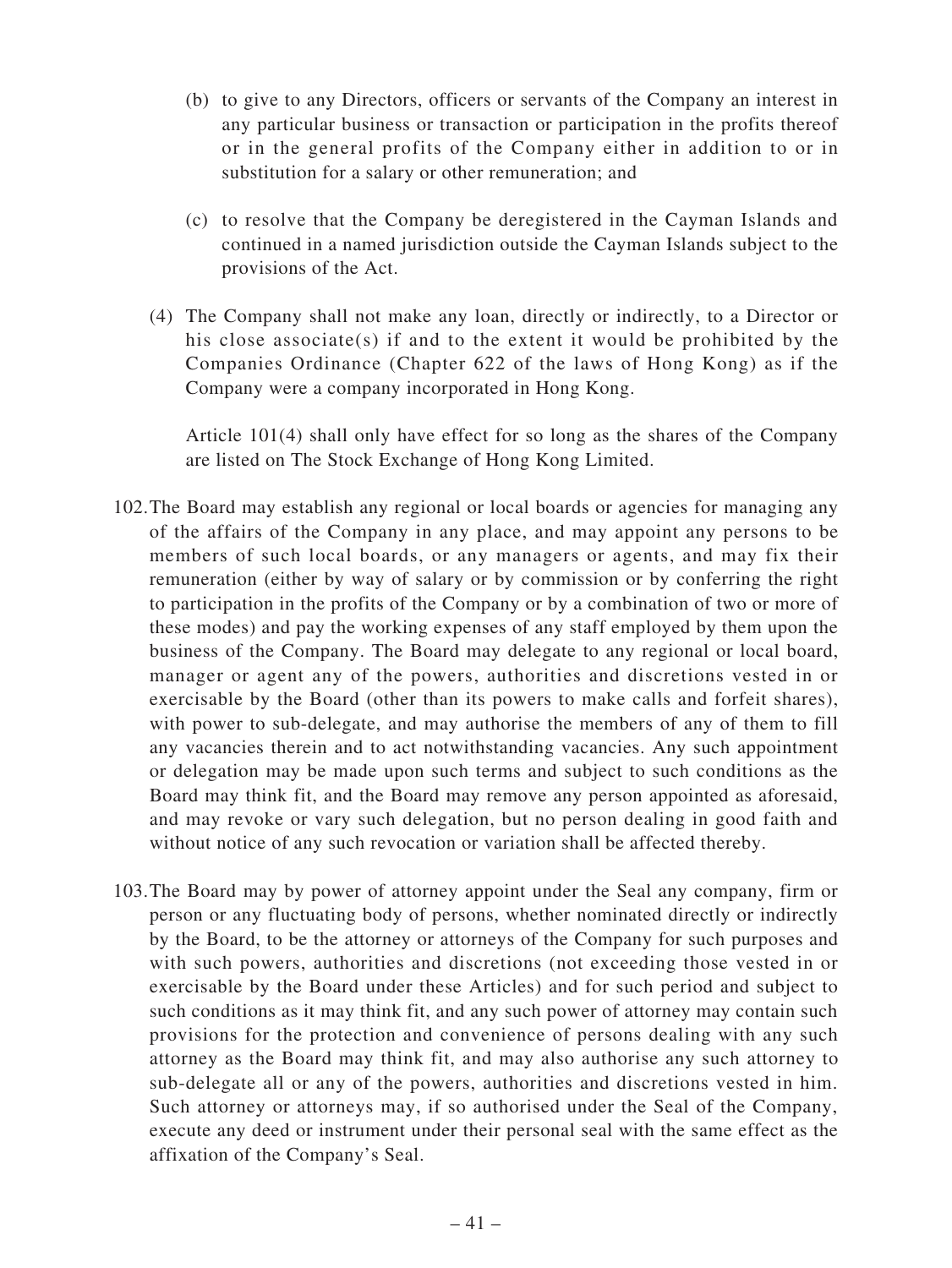- 104.The Board may entrust to and confer upon a managing director, joint managing director, deputy managing director, an executive director or any Director any of the powers exercisable by it upon such terms and conditions and with such restrictions as it thinks fit, and either collaterally with, or to the exclusion of, its own powers, and may from time to time revoke or vary all or any of such powers but no person dealing in good faith and without notice of such revocation or variation shall be affected thereby.
- 105.All cheques, promissory notes, drafts, bills of exchange and other instruments, whether negotiable or transferable or not, and all receipts for moneys paid to the Company shall be signed, drawn, accepted, endorsed or otherwise executed, as the case may be, in such manner as the Board shall from time to time by resolution determine. The Company's banking accounts shall be kept with such banker or bankers as the Board shall from time to time determine.
- 106.(1) The Board may establish or concur or join with other companies (being subsidiary companies of the Company or companies with which it is associated in business) in establishing and making contributions out of the Company's moneys to any schemes or funds for providing pensions, sickness or compassionate allowances, life assurance or other benefits for employees (which expression as used in this and the following paragraph shall include any Director or ex-Director who may hold or have held any executive office or any office of profit under the Company or any of its subsidiary companies) and exemployees of the Company and their dependants or any class or classes of such person.
	- (2) The Board may pay, enter into agreements to pay or make grants of revocable or irrevocable, and either subject or not subject to any terms or conditions, pensions or other benefits to employees and ex-employees and their dependants, or to any of such persons, including pensions or benefits additional to those, if any, to which such employees or ex-employees or their dependants are or may become entitled under any such scheme or fund as mentioned in the last preceding paragraph. Any such pension or benefit may, as the Board considers desirable, be granted to an employee either before and in anticipation of or upon or at any time after his actual retirement.

### **BORROWING POWERS**

107.The Board may exercise all the powers of the Company to raise or borrow money and to mortgage or charge all or any part of the undertaking, property and assets (present and future) and uncalled capital of the Company and, subject to the Act, to issue debentures, bonds and other securities, whether outright or as collateral security for any debt, liability or obligation of the Company or of any third party.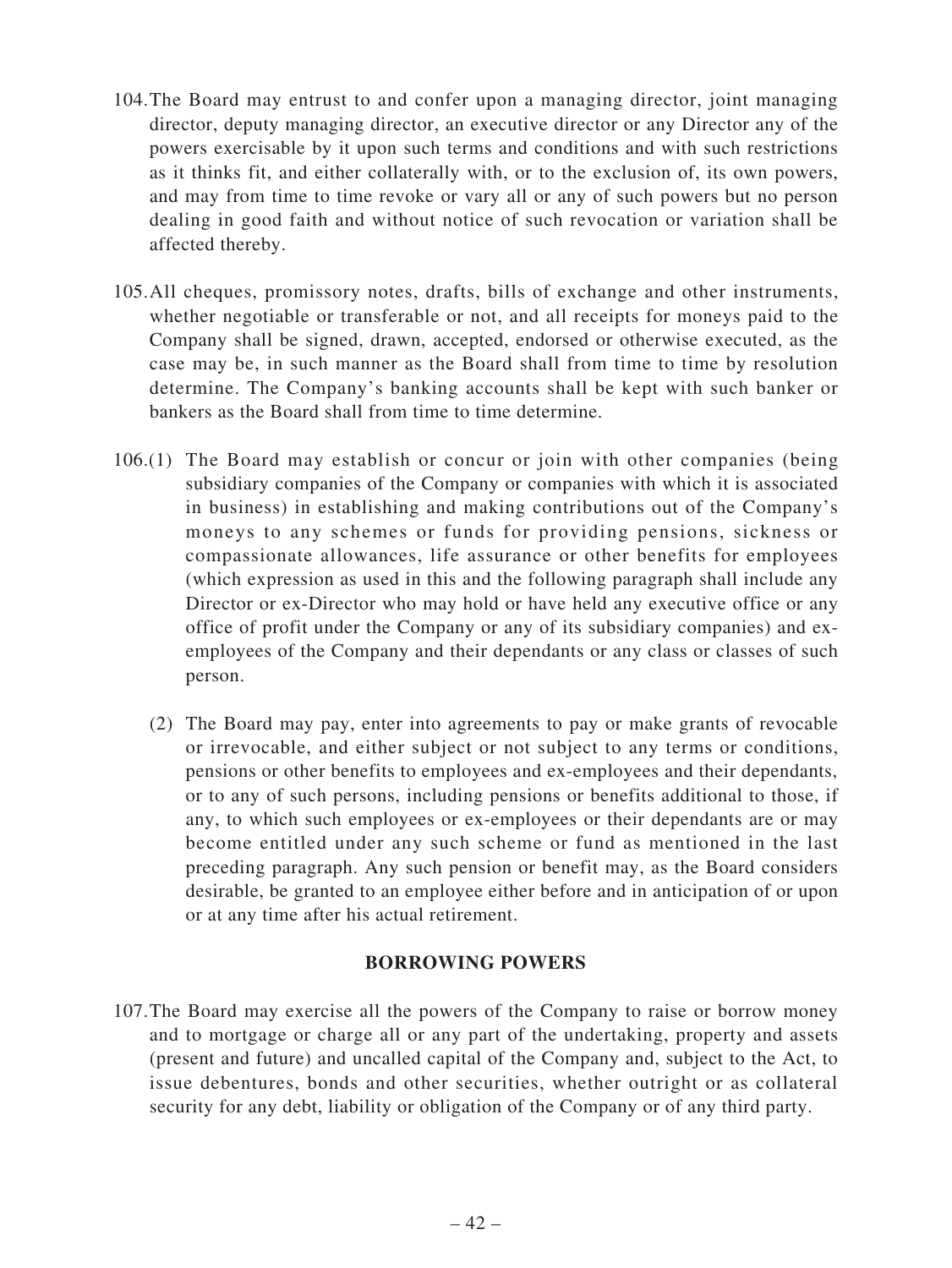- 108.Debentures, bonds and other securities may be made assignable free from any equities between the Company and the person to whom the same may be issued.
- 109.Any debentures, bonds or other securities may be issued at a discount (other than shares), premium or otherwise and with any special privileges as to redemption, surrender, drawings, allotment of shares, attending and voting at general meetings of the Company, appointment of Directors and otherwise.
- 110.(1) Where any uncalled capital of the Company is charged, all persons taking any subsequent charge thereon shall take the same subject to such prior charge, and shall not be entitled, by notice to the Members or otherwise, to obtain priority over such prior charge.
	- (2) The Board shall cause a proper register to be kept, in accordance with the provisions of the Act, of all charges specifically affecting the property of the Company and of any series of debentures issued by the Company and shall duly comply with the requirements of the Act in regard to the registration of charges and debentures therein specified and otherwise.

## **PROCEEDINGS OF THE DIRECTORS**

- 111.The Board may meet for the despatch of business, adjourn and otherwise regulate its meetings as it considers appropriate. Questions arising at any meeting shall be determined by a majority of votes. In the case of any equality of votes the chairman of the meeting shall have an additional or casting vote.
- 112.A meeting of the Board may be convened by the Secretary on request of a Director or by any Director. The Secretary shall convene a meeting of the Board whenever he shall be required so to do by any Director. Notice of a meeting of the Board shall be deemed to be duly given to a Director if it is given to such Director in writing or verbally (including in person or by telephone) or via electronic mail or by telephone or in such other manner as the Board may from time to time determine.
- 113.(1) The quorum necessary for the transaction of the business of the Board may be fixed by the Board and, unless so fixed at any other number, shall be two (2). An alternate Director shall be counted in a quorum in the case of the absence of a Director for whom he is the alternate provided that he shall not be counted more than once for the purpose of determining whether or not a quorum is present.
	- (2) Directors may participate in any meeting of the Board by means of a conference telephone, electronic or other communications equipment through which all persons participating in the meeting can communicate with each other simultaneously and instantaneously and, for the purpose of counting a quorum, such participation shall constitute presence at a meeting as if those participating were present in person.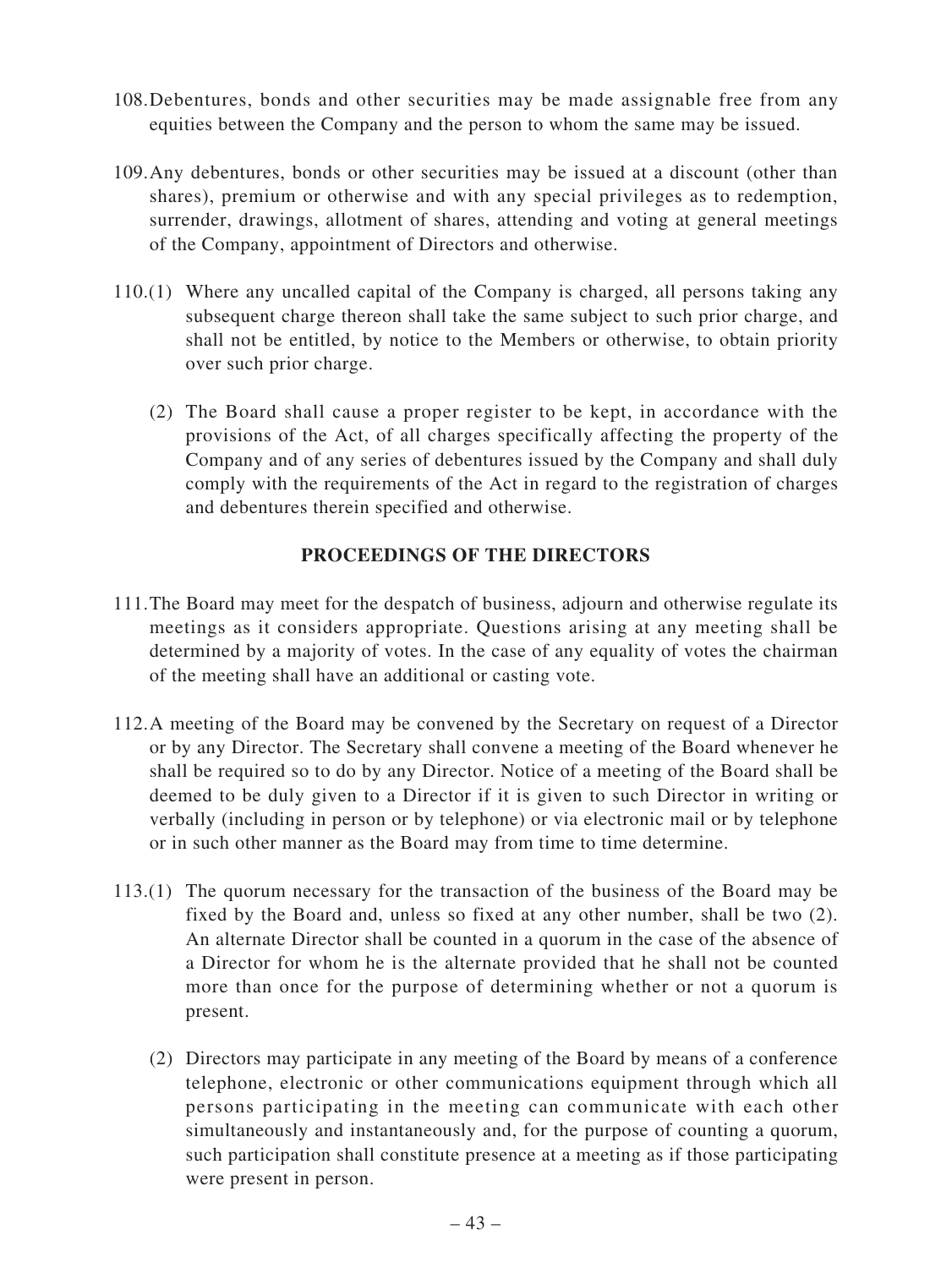- (3) Any Director who ceases to be a Director at a Board meeting may continue to be present and to act as a Director and be counted in the quorum until the termination of such Board meeting if no other Director objects and if otherwise a quorum of Directors would not be present.
- 114.The continuing Directors or a sole continuing Director may act notwithstanding any vacancy in the Board but, if and so long as the number of Directors is reduced below the minimum number fixed by or in accordance with these Articles, the continuing Directors or Director, notwithstanding that the number of Directors is below the number fixed by or in accordance with these Articles as the quorum or that there is only one continuing Director, may act for the purpose of filling vacancies in the Board or of summoning general meetings of the Company but not for any other purpose.
- 115.The Board may elect one or more chairman and one or more deputy chairman of its meetings and determine the period for which they are respectively to hold such office. If no chairman or deputy chairman is elected, or if at any meeting no chairman or deputy chairman is present within five (5) minutes after the time appointed for holding the same, the Directors present may choose one of their number to be chairman of the meeting.
- 116.A meeting of the Board at which a quorum is present shall be competent to exercise all the powers, authorities and discretions for the time being vested in or exercisable by the Board.
- 117.(1) The Board may delegate any of its powers, authorities and discretions to committees, consisting of such Director or Directors and other persons as it thinks fit, and they may, from time to time, revoke such delegation or revoke the appointment of and discharge any such committees either wholly or in part, and either as to persons or purposes. Any committee so formed shall, in the exercise of the powers, authorities and discretions so delegated, conform to any regulations which may be imposed on it by the Board.
	- (2) All acts done by any such committee in conformity with such regulations, and in fulfilment of the purposes for which it was appointed, but not otherwise, shall have like force and effect as if done by the Board, and the Board shall have power, with the consent of the Company in general meeting, to remunerate the members of any such committee, and charge such remuneration to the current expenses of the Company.
- 118.The meetings and proceedings of any committee consisting of two or more members shall be governed by the provisions contained in these Articles for regulating the meetings and proceedings of the Board so far as the same are applicable and are not superseded by any regulations imposed by the Board under the last preceding Article.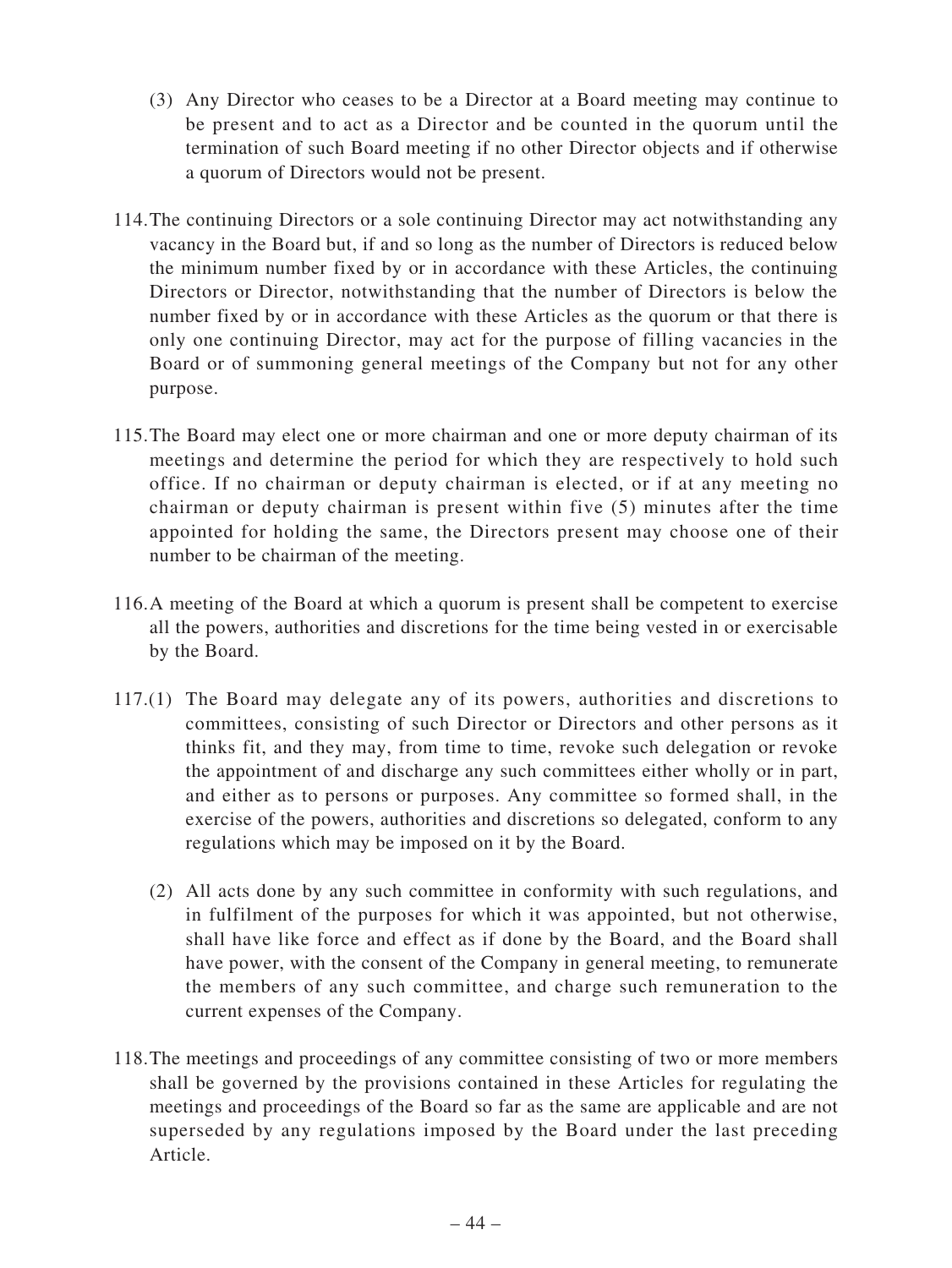- 119.A resolution in writing signed by all the Directors except such as are temporarily unable to act through ill-health or disability, and all the alternate Directors, if appropriate, whose appointors are temporarily unable to act as aforesaid shall (provided that such number is sufficient to constitute a quorum and further provided that a copy of such resolution has been given or the contents thereof communicated to all the Directors for the time being entitled to receive notices of Board meetings in the same manner as notices of meetings are required to be given by these Articles) be as valid and effectual as if a resolution had been passed at a meeting of the Board duly convened and held. Such resolution may be contained in one document or in several documents in like form each signed by one or more of the Directors or alternate Directors and for this purpose a facsimile signature of a Director or an alternate Director shall be treated as valid. Notwithstanding the foregoing, a resolution in writing shall not be passed in lieu of a meeting of the Board for the purposes of considering any matter or business in which a substantial shareholder of the Company or a Director has a conflict of interest and the Board has determined that such conflict of interest to be material.
- 120.All acts bona fide done by the Board or by any committee or by any person acting as a Director or members of a committee, shall, notwithstanding that it is afterwards discovered that there was some defect in the appointment of any member of the Board or such committee or person acting as aforesaid or that they or any of them were disqualified or had vacated office, be as valid as if every such person had been duly appointed and was qualified and had continued to be a Director or member of such committee.

#### **MANAGERS**

- 121.The Board may from time to time appoint a general manager, a manager or managers of the Company and may fix his or their remuneration either by way of salary or commission or by conferring the right to participation in the profits of the Company or by a combination of two or more of these modes and pay the working expenses of any of the staff of the general manager, manager or managers who may be employed by him or them upon the business of the Company.
- 122.The appointment of such general manager, manager or managers may be for such period as the Board may decide, and the Board may confer upon him or them all or any of the powers of the Board as they may think fit.
- 123.The Board may enter into such agreement or agreements with any such general manager, manager or managers upon such terms and conditions in all respects as the Board may in their absolute discretion think fit, including a power for such general manager, manager or managers to appoint an assistant manager or managers or other employees whatsoever under them for the purpose of carrying on the business of the Company.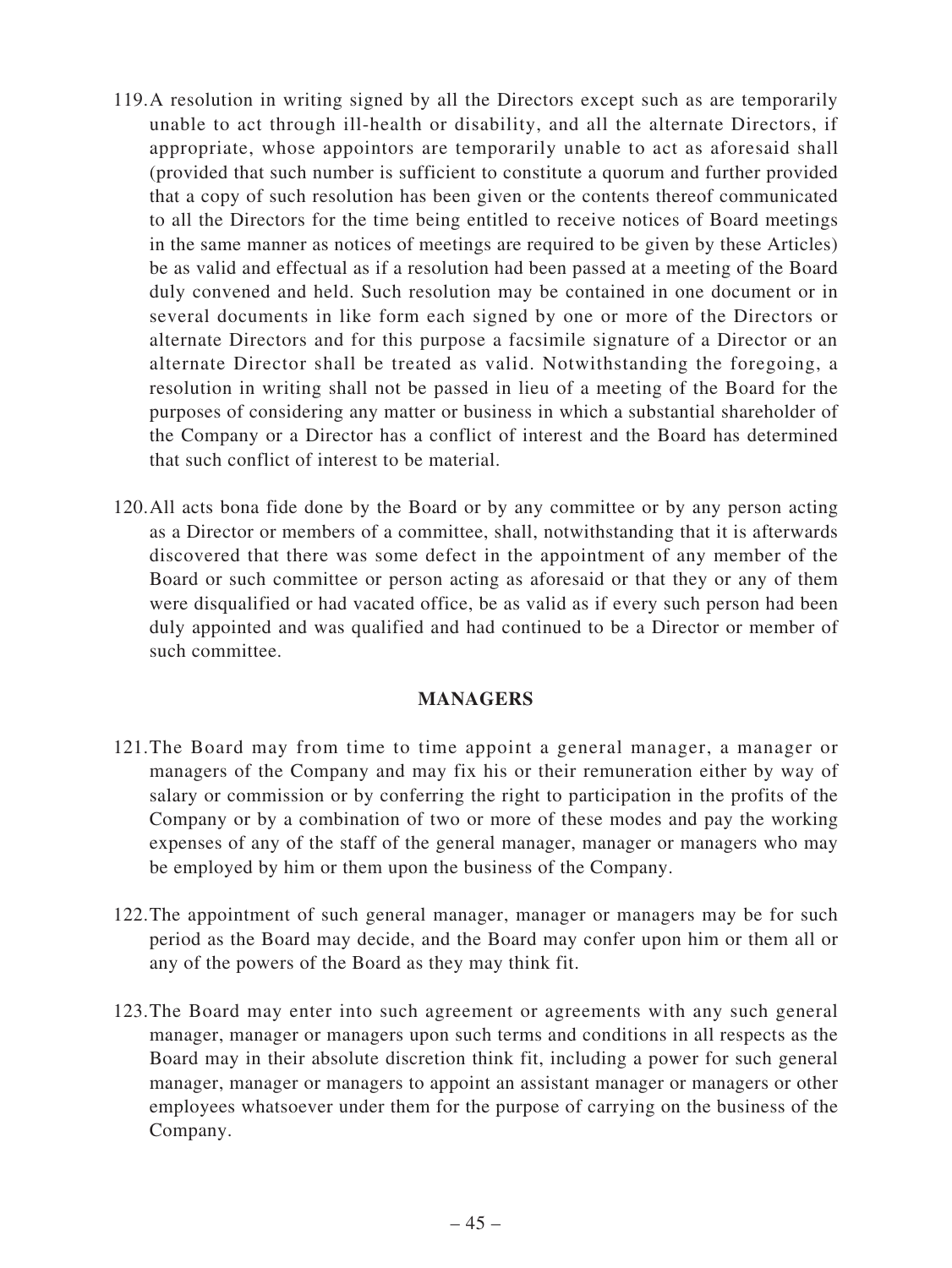#### **OFFICERS**

- 124.(1) The officers of the Company shall consist of at least one chairman, the Directors and Secretary and such additional officers (who may or may not be Directors) as the Board may from time to time determine, all of whom shall be deemed to be officers for the purposes of the Act and these Articles.
	- (2) The Directors shall, as soon as may be after each appointment or election of Directors, elect amongst the Directors a chairman and if more than one (1) Director is proposed for this office, the Directors may elect more than one chairman in such manner as the Directors may determine.
	- (3) The officers shall receive such remuneration as the Directors may from time to time determine.
- 125.(1) The Secretary and additional officers, if any, shall be appointed by the Board and shall hold office on such terms and for such period as the Board may determine. If thought fit, two (2) or more persons may be appointed as joint Secretaries. The Board may also appoint from time to time on such terms as it thinks fit one or more assistant or deputy Secretaries.
	- (2) The Secretary shall attend all meetings of the Members and shall keep correct minutes of such meetings and enter the same in the proper books provided for the purpose. He shall perform such other duties as are prescribed by the Act or these Articles or as may be prescribed by the Board.
- 126.The officers of the Company shall have such powers and perform such duties in the management, business and affairs of the Company as may be delegated to them by the Directors from time to time.
- 127.A provision of the Act or of these Articles requiring or authorising a thing to be done by or to a Director and the Secretary shall not be satisfied by its being done by or to the same person acting both as Director and as or in place of the Secretary.

## **REGISTER OF DIRECTORS AND OFFICERS**

128.The Company shall cause to be kept in one or more books at its Office a Register of Directors and Officers in which there shall be entered the full names and addresses of the Directors and Officers and such other particulars as required by the Act or as the Directors may determine. The Company shall send to the Registrar of Companies in the Cayman Islands a copy of such register, and shall from time to time notify to the said Registrar of any change that takes place in relation to such Directors and Officers as required by the Act.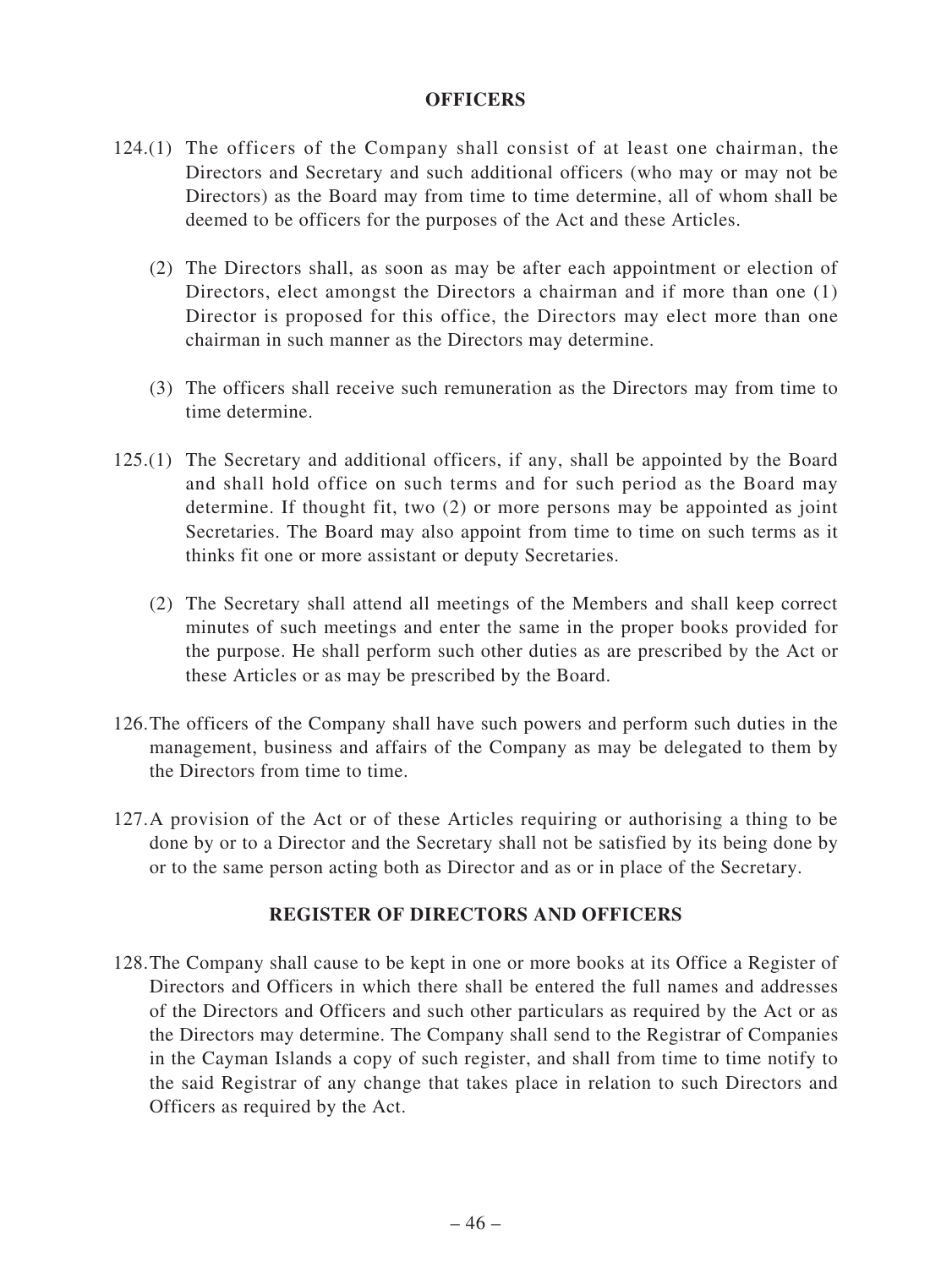#### **MINUTES**

- 129.(1) The Board shall cause minutes to be duly entered in books provided for the purpose:
	- (a) of all elections and appointments of officers;
	- (b) of the names of the Directors present at each meeting of the Directors and of any committee of the Directors;
	- (c) of all resolutions and proceedings of each general meeting of the Members, meetings of the Board and meetings of committees of the Board and where there are managers, of all proceedings of meetings of the managers.
	- (2) Minutes shall be kept by the Secretary at the head office.

#### **SEAL**

- 130.(1) The Company shall have one or more Seals, as the Board may determine. For the purpose of sealing documents creating or evidencing securities issued by the Company, the Company may have a securities seal which is a facsimile of the Seal of the Company with the addition of the word "Securities" on its face or in such other form as the Board may approve. The Board shall provide for the custody of each Seal and no Seal shall be used without the authority of the Board or of a committee of the Board authorised by the Board in that behalf. Subject as otherwise provided in these Articles, any instrument to which a Seal is affixed shall be signed autographically by one Director and the Secretary or by two Directors or by such other person (including a Director) or persons as the Board may appoint, either generally or in any particular case, save that as regards any certificates for shares or debentures or other securities of the Company the Board may by resolution determine that such signatures or either of them shall be dispensed with or affixed by some method or system of mechanical signature. Every instrument executed in manner provided by this Article shall be deemed to be sealed and executed with the authority of the Board previously given.
	- (2) Where the Company has a Seal for use abroad, the Board may by writing under the Seal appoint any agent or committee abroad to be the duly authorised agent of the Company for the purpose of affixing and using such Seal and the Board may impose restrictions on the use thereof as may be thought fit. Wherever in these Articles reference is made to the Seal, the reference shall, when and so far as may be applicable, be deemed to include any such other Seal as aforesaid.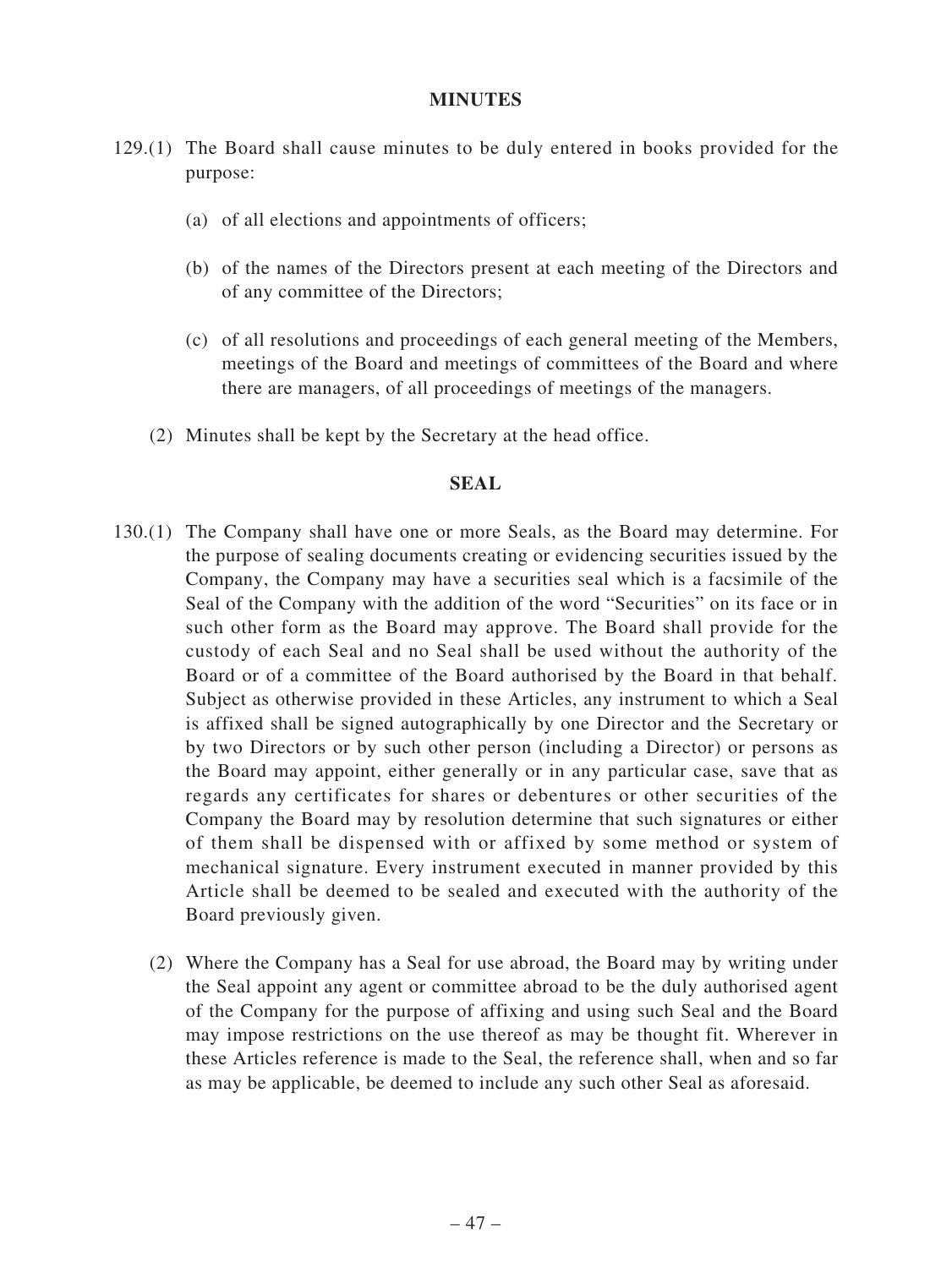#### **AUTHENTICATION OF DOCUMENTS**

131.Any Director or the Secretary or any person appointed by the Board for the purpose may authenticate any documents affecting the constitution of the Company and any resolution passed by the Company or the Board or any committee, and any books, records, documents and accounts relating to the business of the Company, and to certify copies thereof or extracts therefrom as true copies or extracts, and if any books, records, documents or accounts are elsewhere than at the Office or the head office the local manager or other officer of the Company having the custody thereof shall be deemed to be a person so appointed by the Board. A document purporting to be a copy of a resolution, or an extract from the minutes of a meeting, of the Company or of the Board or any committee which is so certified shall be conclusive evidence in favour of all persons dealing with the Company upon the faith thereof that such resolution has been duly passed or, as the case may be, that such minutes or extract is a true and accurate record of proceedings at a duly constituted meeting.

#### **DESTRUCTION OF DOCUMENTS**

- 132.(1) The Company shall be entitled to destroy the following documents at the following times:
	- (a) any share certificate which has been cancelled at any time after the expiry of one (1) year from the date of such cancellation;
	- (b) any dividend mandate or any variation or cancellation thereof or any notification of change of name or address at any time after the expiry of two (2) years from the date such mandate variation cancellation or notification was recorded by the Company;
	- (c) any instrument of transfer of shares which has been registered at any time after the expiry of seven (7) years from the date of registration;
	- (d) any allotment letters after the expiry of seven (7) years from the date of issue thereof; and
	- (e) copies of powers of attorney, grants of probate and letters of administration at any time after the expiry of seven (7) years after the account to which the relevant power of attorney, grant of probate or letters of administration related has been closed;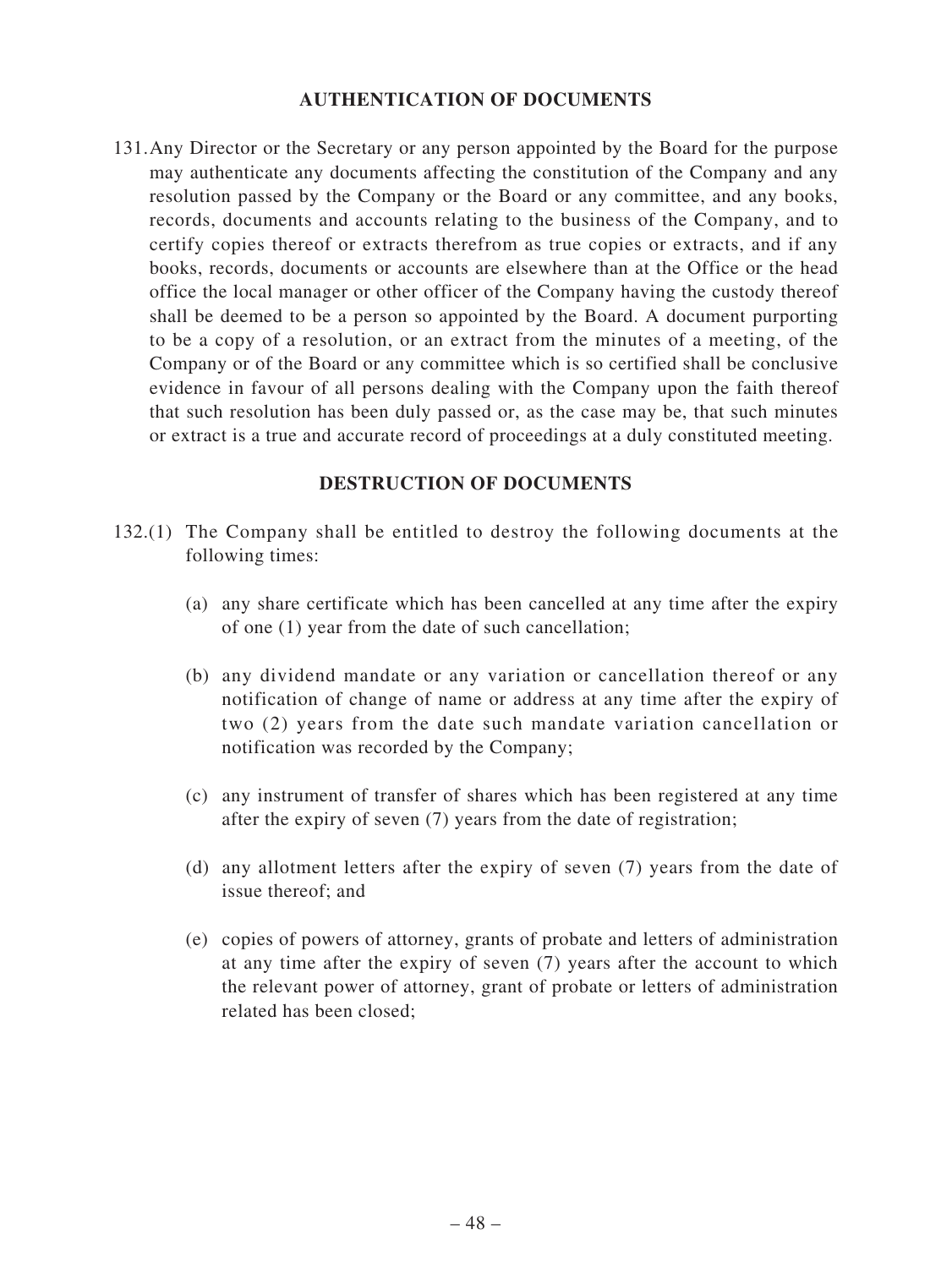and it shall conclusively be presumed in favour of the Company that every entry in the Register purporting to be made on the basis of any such documents so destroyed was duly and properly made and every share certificate so destroyed was a valid certificate duly and properly cancelled and that every instrument of transfer so destroyed was a valid and effective instrument duly and properly registered and that every other document destroyed hereunder was a valid and effective document in accordance with the recorded particulars thereof in the books or records of the Company. Provided always that: (1) the foregoing provisions of this Article shall apply only to the destruction of a document in good faith and without express notice to the Company that the preservation of such document was relevant to a claim; (2) nothing contained in this Article shall be construed as imposing upon the Company any liability in respect of the destruction of any such document earlier than as aforesaid or in any case where the conditions of proviso (1) above are not fulfilled; and (3) references in this Article to the destruction of any document include references to its disposal in any manner.

(2) Notwithstanding any provision contained in these Articles, the Directors may, if permitted by applicable law, authorise the destruction of documents set out in sub-paragraphs (a) to (e) of paragraph (1) of this Article and any other documents in relation to share registration which have been microfilmed or electronically stored by the Company or by the share registrar on its behalf provided always that this Article shall apply only to the destruction of a document in good faith and without express notice to the Company and its share registrar that the preservation of such document was relevant to a claim.

## **DIVIDENDS AND OTHER PAYMENTS**

- 133.Subject to the Act, the Company in general meeting may from time to time declare dividends in any currency to be paid to the Members but no dividend shall be declared in excess of the amount recommended by the Board.
- 134.Dividends may be declared and paid out of the profits of the Company, realised or unrealised, or from any reserve set aside from profits which the Directors determine is no longer needed. With the sanction of an ordinary resolution dividends may also be declared and paid out of share premium account or any other fund or account which can be authorised for this purpose in accordance with the Act.
- 135.Except in so far as the rights attaching to, or the terms of issue of, any share otherwise provide:
	- (a) all dividends shall be declared and paid according to the amounts paid up on the shares in respect of which the dividend is paid, but no amount paid up on a share in advance of calls shall be treated for the purposes of this Article as paid up on the share; and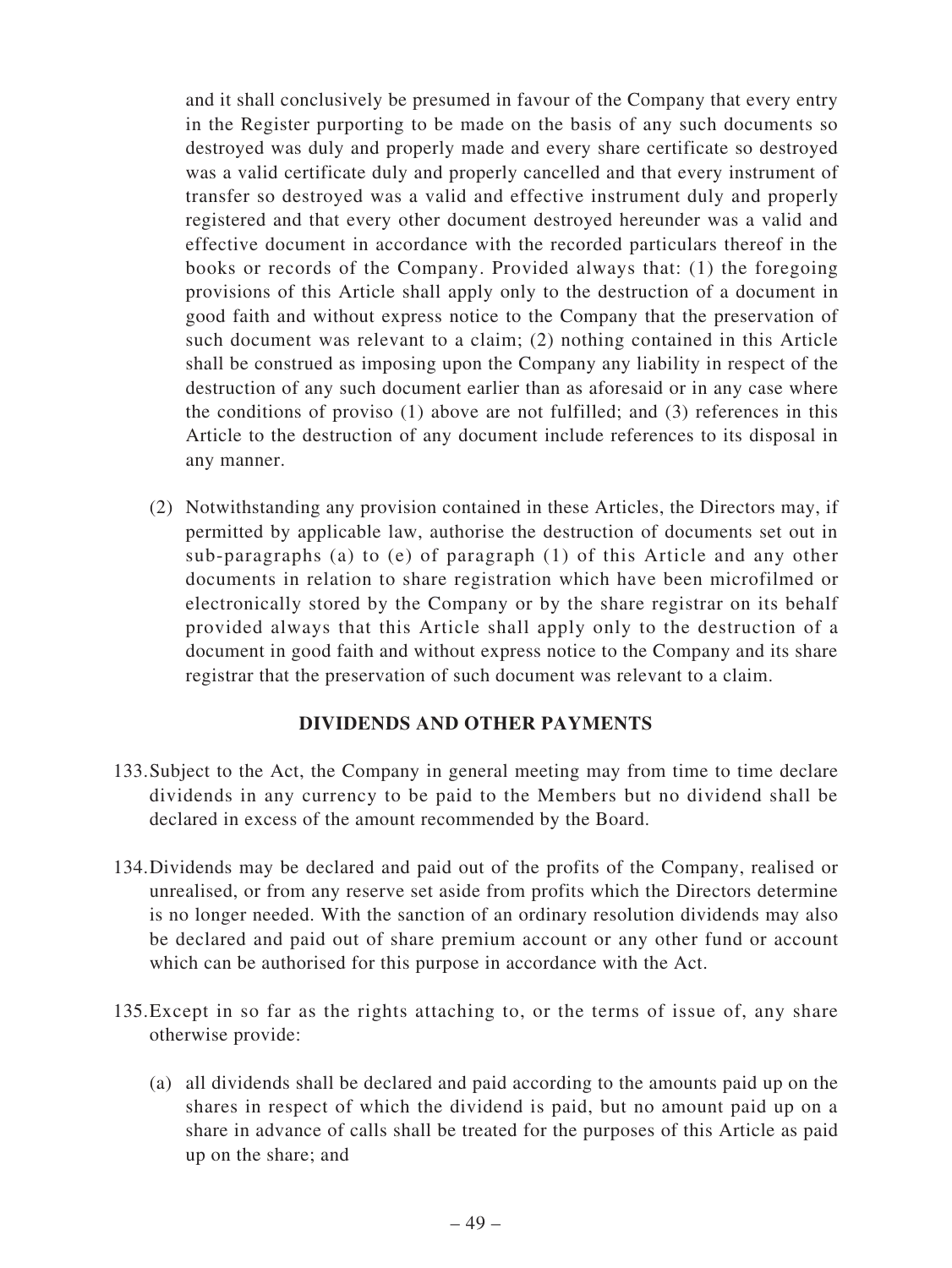- (b) all dividends shall be apportioned and paid pro rata according to the amounts paid up on the shares during any portion or portions of the period in respect of which the dividend is paid.
- 136.The Board may from time to time pay to the Members such interim dividends as appear to the Board to be justified by the profits of the Company and in particular (but without prejudice to the generality of the foregoing) if at any time the share capital of the Company is divided into different classes, the Board may pay such interim dividends in respect of those shares in the capital of the Company which confer on the holders thereof deferred or non-preferential rights as well as in respect of those shares which confer on the holders thereof preferential rights with regard to dividend and provided that the Board acts bona fide the Board shall not incur any responsibility to the holders of shares conferring any preference for any damage that they may suffer by reason of the payment of an interim dividend on any shares having deferred or non-preferential rights and may also pay any fixed dividend which is payable on any shares of the Company half-yearly or on any other dates, whenever such profits, in the opinion of the Board, justifies such payment.
- 137.The Board may deduct from any dividend or other moneys payable to a Member by the Company on or in respect of any shares all sums of money (if any) presently payable by him to the Company on account of calls or otherwise.
- 138.No dividend or other moneys payable by the Company on or in respect of any share shall bear interest against the Company.
- 139.Any dividend, interest or other sum payable in cash to the holder of shares may be paid by cheque or warrant sent through the post addressed to the holder at his registered address or, in the case of joint holders, addressed to the holder whose name stands first in the Register in respect of the shares at his address as appearing in the Register or addressed to such person and at such address as the holder or joint holders may in writing direct. Every such cheque or warrant shall, unless the holder or joint holders otherwise direct, be made payable to the order of the holder or, in the case of joint holders, to the order of the holder whose name stands first on the Register in respect of such shares, and shall be sent at his or their risk and payment of the cheque or warrant by the bank on which it is drawn shall constitute a good discharge to the Company notwithstanding that it may subsequently appear that the same has been stolen or that any endorsement thereon has been forged. Any one of two or more joint holders may give effectual receipts for any dividends or other moneys payable or property distributable in respect of the shares held by such joint holders.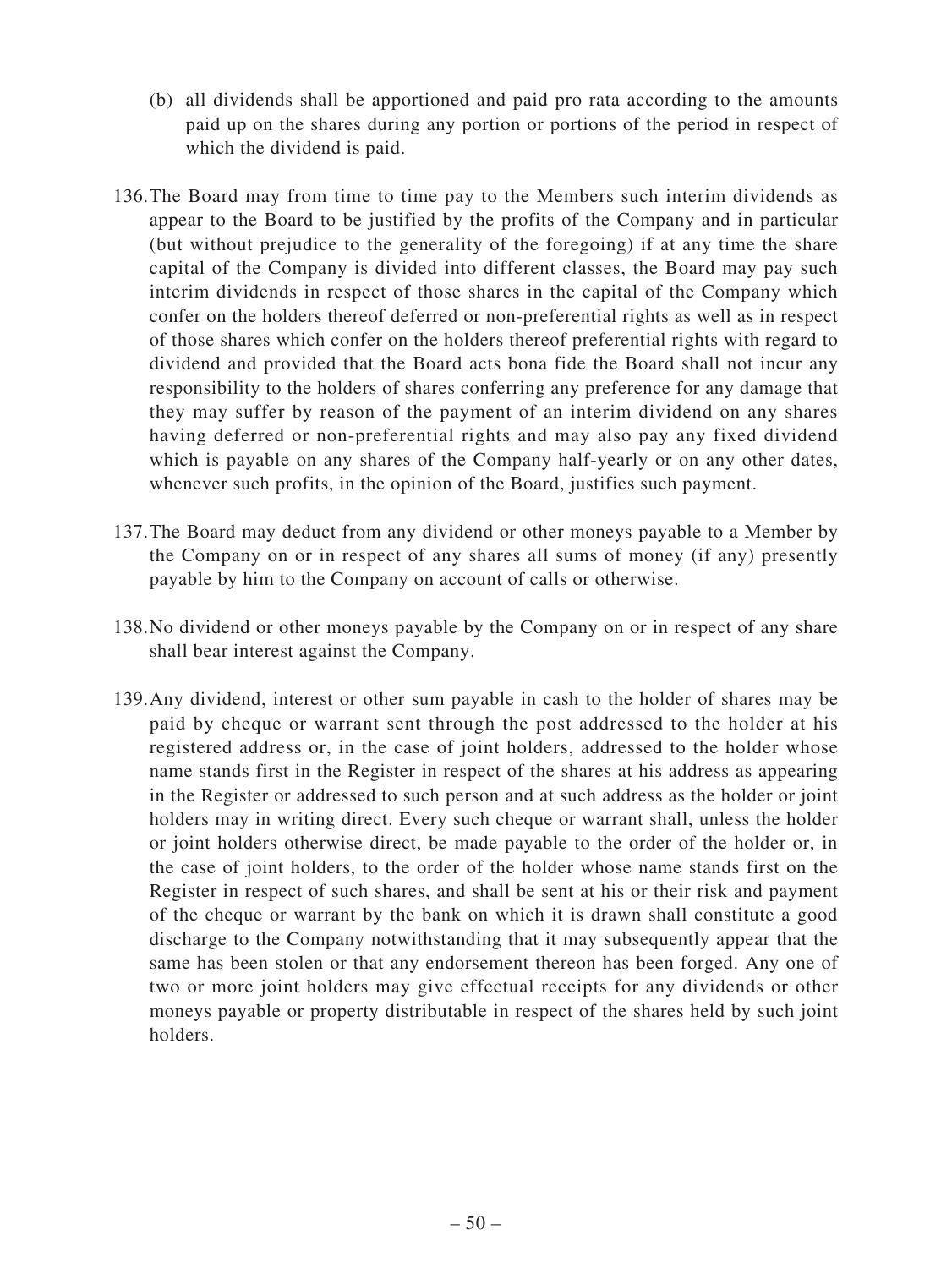- 140.All dividends or bonuses unclaimed for one (1) year after having been declared may be invested or otherwise made use of by the Board for the benefit of the Company until claimed. Any dividend or bonuses unclaimed after a period of six (6) years from the date of declaration shall be forfeited and shall revert to the Company. The payment by the Board of any unclaimed dividend or other sums payable on or in respect of a share into a separate account shall not constitute the Company a trustee in respect thereof.
- 141.Whenever the Board or the Company in general meeting has resolved that a dividend be paid or declared, the Board may further resolve that such dividend be satisfied wholly or in part by the distribution of specific assets of any kind and in particular of paid up shares, debentures or warrants to subscribe securities of the Company or any other company, or in any one or more of such ways, and where any difficulty arises in regard to the distribution the Board may settle the same as it thinks expedient, and in particular may issue certificates in respect of fractions of shares, disregard fractional entitlements or round the same up or down, and may fix the value for distribution of such specific assets, or any part thereof, and may determine that cash payments shall be made to any Members upon the footing of the value so fixed in order to adjust the rights of all parties, and may vest any such specific assets in trustees as may seem expedient to the Board and may appoint any person to sign any requisite instruments of transfer and other documents on behalf of the persons entitled to the dividend, and such appointment shall be effective and binding on the Members. The Board may resolve that no such assets shall be made available to Members with registered addresses in any particular territory or territories where, in the absence of a registration statement or other special formalities, such distribution of assets would or might, in the opinion of the Board, be unlawful or impracticable and in such event the only entitlement of the Members aforesaid shall be to receive cash payments as aforesaid. Members affected as a result of the foregoing sentence shall not be or be deemed to be a separate class of Members for any purpose whatsoever.
- 142.(1) Whenever the Board or the Company in general meeting has resolved that a dividend be paid or declared on any class of the share capital of the Company, the Board may further resolve either:
	- (a) that such dividend be satisfied wholly or in part in the form of an allotment of shares credited as fully paid up, provided that the Members entitled thereto will be entitled to elect to receive such dividend (or part thereof if the Board so determines) in cash in lieu of such allotment. In such case, the following provisions shall apply:
		- (i) the basis of any such allotment shall be determined by the Board;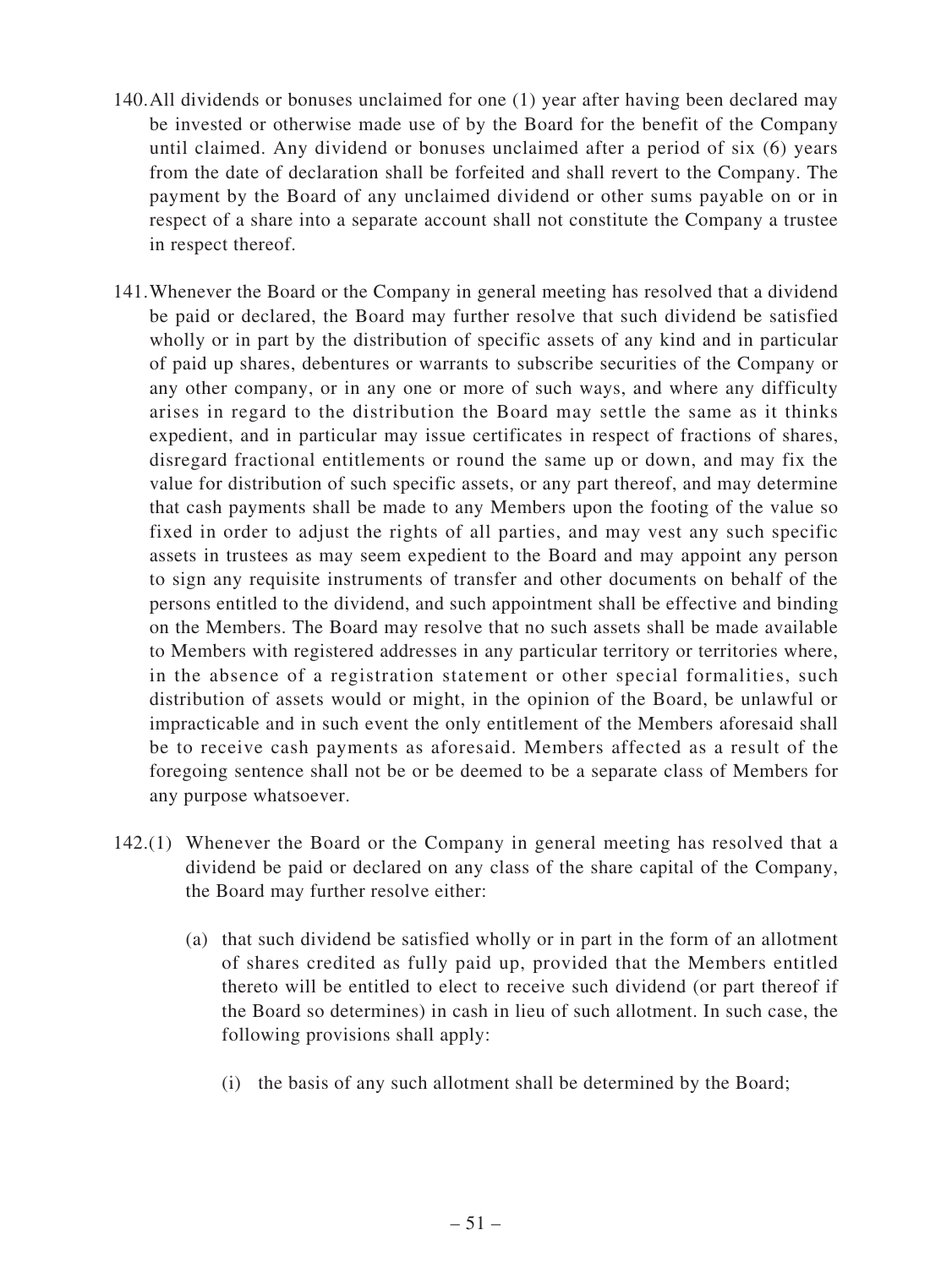- (ii) the Board, after determining the basis of allotment, shall give not less than two (2) weeks' Notice to the holders of the relevant shares of the right of election accorded to them and shall send with such notice forms of election and specify the procedure to be followed and the place at which and the latest date and time by which duly completed forms of election must be lodged in order to be effective;
- (iii) the right of election may be exercised in respect of the whole or part of that portion of the dividend in respect of which the right of election has been accorded; and
- (iv) the dividend (or that part of the dividend to be satisfied by the allotment of shares as aforesaid) shall not be payable in cash on shares in respect whereof the cash election has not been duly exercised ("the non-elected shares") and in satisfaction thereof shares of the relevant class shall be allotted credited as fully paid up to the holders of the non-elected shares on the basis of allotment determined as aforesaid and for such purpose the Board shall capitalise and apply out of any part of the undivided profits of the Company (including profits carried and standing to the credit of any reserves or other special account, share premium account, capital redemption reserve other than the Subscription Rights Reserve (as defined below)) as the Board may determine, such sum as may be required to pay up in full the appropriate number of shares of the relevant class for allotment and distribution to and amongst the holders of the non-elected shares on such basis; or
- (b) that the Members entitled to such dividend shall be entitled to elect to receive an allotment of shares credited as fully paid up in lieu of the whole or such part of the dividend as the Board may think fit. In such case, the following provisions shall apply:
	- (i) the basis of any such allotment shall be determined by the Board;
	- (ii) the Board, after determining the basis of allotment, shall give not less than two (2) weeks' Notice to the holders of the relevant shares of the right of election accorded to them and shall send with such notice forms of election and specify the procedure to be followed and the place at which and the latest date and time by which duly completed forms of election must be lodged in order to be effective;
	- (iii) the right of election may be exercised in respect of the whole or part of that portion of the dividend in respect of which the right of election has been accorded; and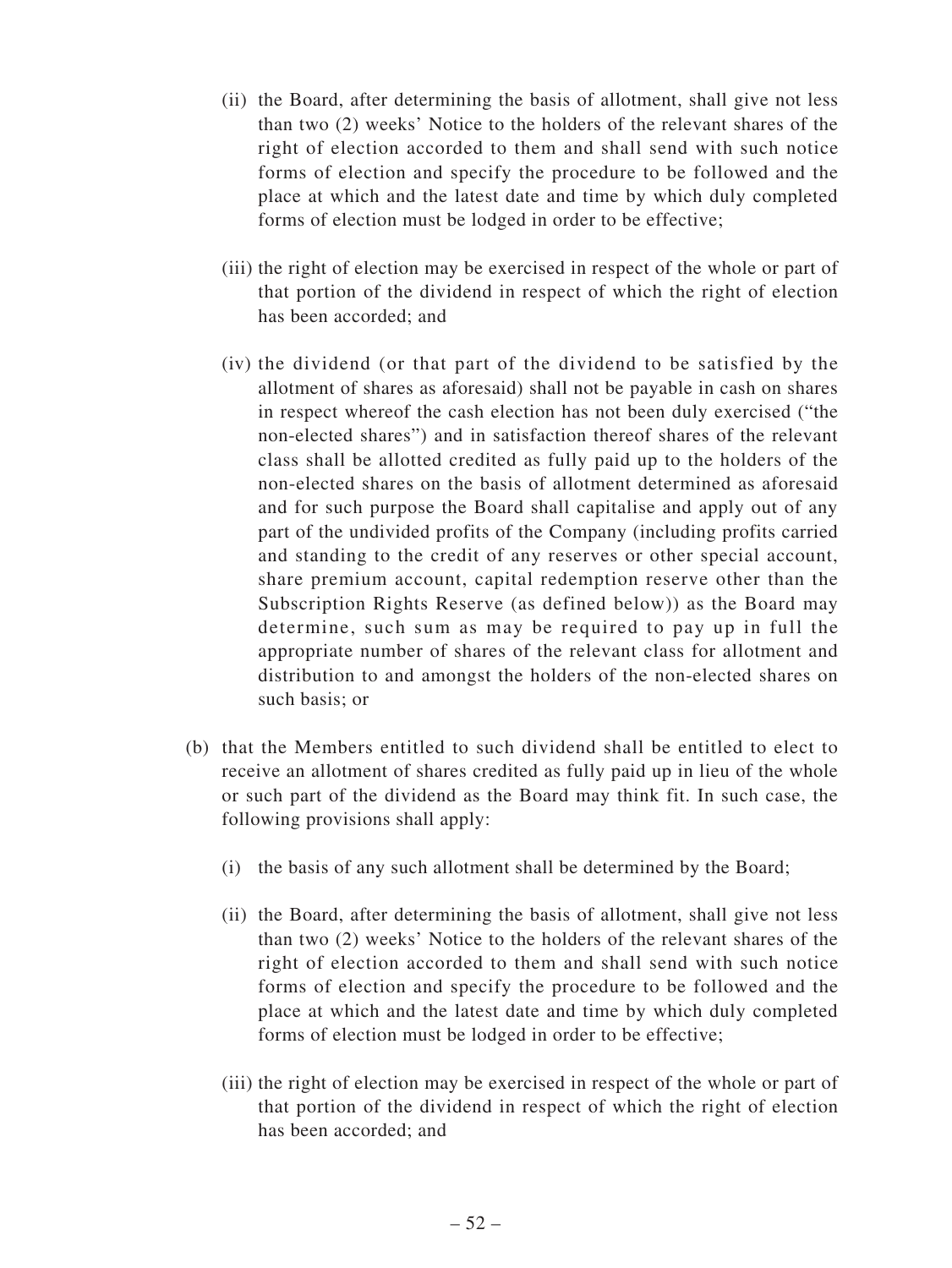- (iv) the dividend (or that part of the dividend in respect of which a right of election has been accorded) shall not be payable in cash on shares in respect whereof the share election has been duly exercised ("the elected shares") and in lieu thereof shares of the relevant class shall be allotted credited as fully paid up to the holders of the elected shares on the basis of allotment determined as aforesaid and for such purpose the Board shall capitalise and apply out of any part of the undivided profits of the Company (including profits carried and standing to the credit of any reserves or other special account, share premium account, capital redemption reserve other than the Subscription Rights Reserve (as defined below)) as the Board may determine, such sum as may be required to pay up in full the appropriate number of shares of the relevant class for allotment and distribution to and amongst the holders of the elected shares on such basis.
- (2) (a) The shares allotted pursuant to the provisions of paragraph (1) of this Article shall rank pari passu in all respects with shares of the same class (if any) then in issue save only as regards participation in the relevant dividend or in any other distributions, bonuses or rights paid, made, declared or announced prior to or contemporaneously with the payment or declaration of the relevant dividend unless, contemporaneously with the announcement by the Board of their proposal to apply the provisions of sub-paragraph (a) or (b) of paragraph (1) of this Article in relation to the relevant dividend or contemporaneously with their announcement of the distribution, bonus or rights in question, the Board shall specify that the shares to be allotted pursuant to the provisions of paragraph (1) of this Article shall rank for participation in such distribution, bonus or rights.
	- (b) The Board may do all acts and things considered necessary or expedient to give effect to any capitalisation pursuant to the provisions of paragraph (1) of this Article, with full power to the Board to make such provisions as it thinks fit in the case of shares becoming distributable in fractions (including provisions whereby, in whole or in part, fractional entitlements are aggregated and sold and the net proceeds distributed to those entitled, or are disregarded or rounded up or down or whereby the benefit of fractional entitlements accrues to the Company rather than to the Members concerned). The Board may authorise any person to enter into on behalf of all Members interested, an agreement with the Company providing for such capitalisation and matters incidental thereto and any agreement made pursuant to such authority shall be effective and binding on all concerned.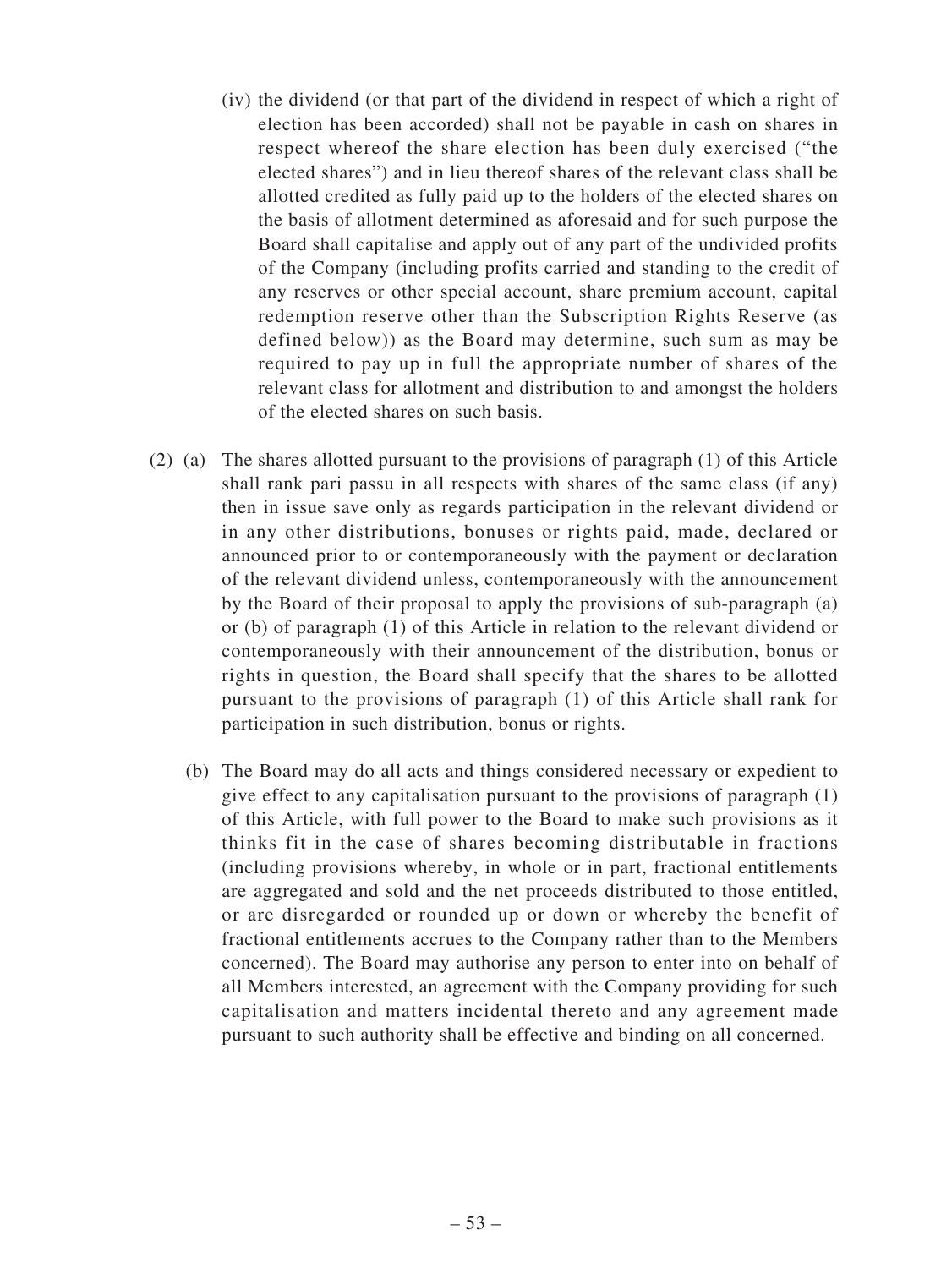- (3) The Company may upon the recommendation of the Board by ordinary resolution resolve in respect of any one particular dividend of the Company that notwithstanding the provisions of paragraph (1) of this Article a dividend may be satisfied wholly in the form of an allotment of shares credited as fully paid up without offering any right to shareholders to elect to receive such dividend in cash in lieu of such allotment.
- (4) The Board may on any occasion determine that rights of election and the allotment of shares under paragraph (1) of this Article shall not be made available or made to any shareholders with registered addresses in any territory where, in the absence of a registration statement or other special formalities, the circulation of an offer of such rights of election or the allotment of shares would or might, in the opinion of the Board, be unlawful or impracticable, and in such event the provisions aforesaid shall be read and construed subject to such determination. Members affected as a result of the foregoing sentence shall not be or be deemed to be a separate class of Members for any purpose whatsoever.
- (5) Any resolution declaring a dividend on shares of any class, whether a resolution of the Company in general meeting or a resolution of the Board, may specify that the same shall be payable or distributable to the persons registered as the holders of such shares at the close of business on a particular date, notwithstanding that it may be a date prior to that on which the resolution is passed, and thereupon the dividend shall be payable or distributable to them in accordance with their respective holdings so registered, but without prejudice to the rights inter se in respect of such dividend of transferors and transferees of any such shares. The provisions of this Article shall mutatis mutandis apply to bonuses, capitalisation issues, distributions of realised capital profits or offers or grants made by the Company to the Members.

#### **RESERVES**

143.(1) The Board shall establish an account to be called the share premium account and shall carry to the credit of such account from time to time a sum equal to the amount or value of the premium paid on the issue of any share in the Company. Unless otherwise provided by the provisions of these Articles, the Board may apply the share premium account in any manner permitted by the Act. The Company shall at all times comply with the provisions of the Act in relation to the share premium account.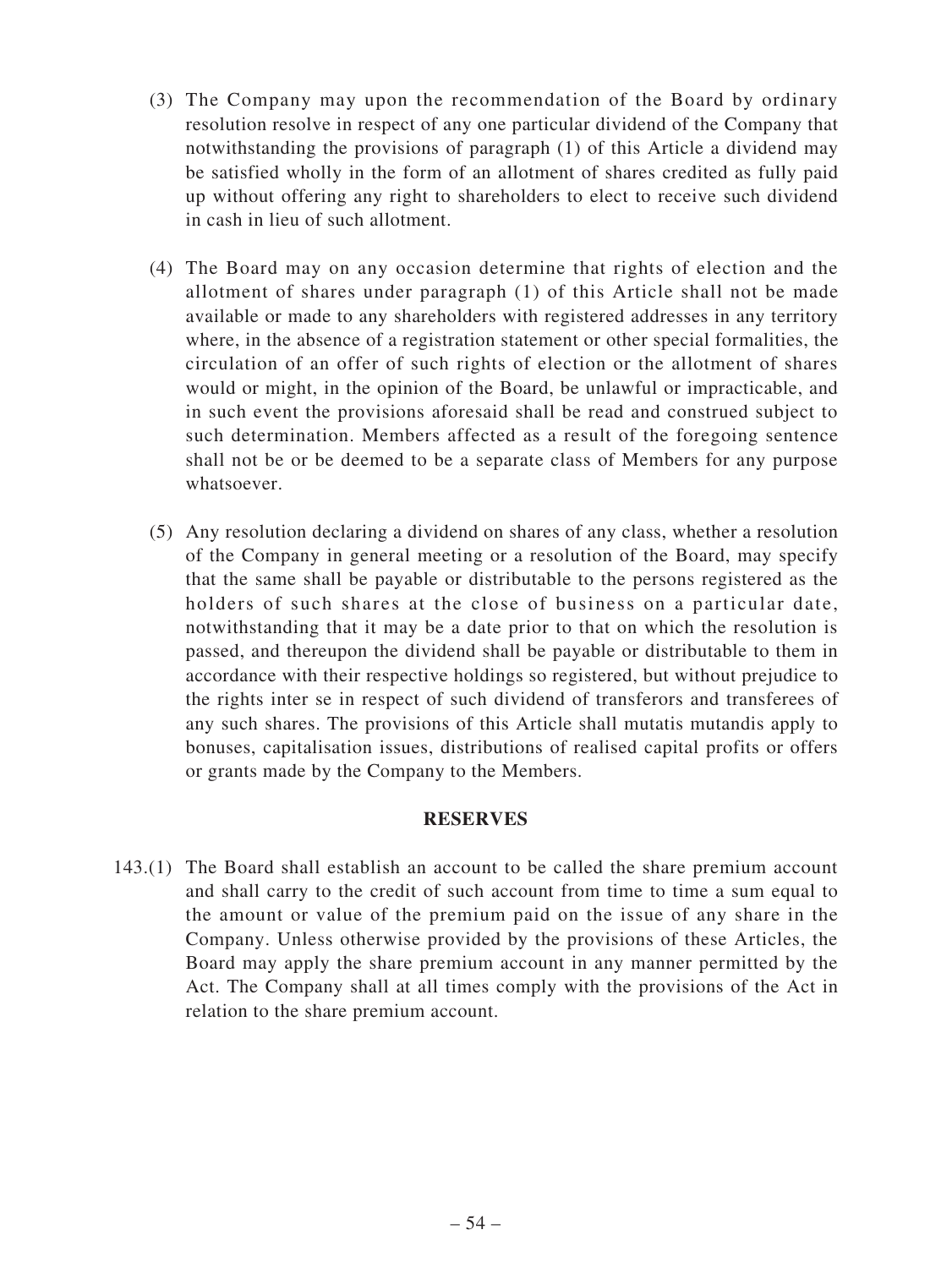(2) Before recommending any dividend, the Board may set aside out of the profits of the Company such sums as it determines as reserves which shall, at the discretion of the Board, be applicable for any purpose to which the profits of the Company may be properly applied and pending such application may, also at such discretion, either be employed in the business of the Company or be invested in such investments as the Board may from time to time think fit and so that it shall not be necessary to keep any investments constituting the reserve or reserves separate or distinct from any other investments of the Company. The Board may also without placing the same to reserve carry forward any profits which it may think prudent not to distribute.

#### **CAPITALISATION**

- 144.(1) The Company may, upon the recommendation of the Board, at any time and from time to time pass an ordinary resolution to the effect that it is desirable to capitalise all or any part of any amount for the time being standing to the credit of any reserve or fund (including a share premium account and capital redemption reserve and the profit and loss account) whether or not the same is available for distribution and accordingly that such amount be set free for distribution among the Members or any class of Members who would be entitled thereto if it were distributed by way of dividend and in the same proportions, on the footing that the same is not paid in cash but is applied either in or towards paying up the amounts for the time being unpaid on any shares in the Company held by such Members respectively or in paying up in full unissued shares, debentures or other obligations of the Company, to be allotted and distributed credited as fully paid up among such Members, or partly in one way and partly in the other, and the Board shall give effect to such resolution provided that, for the purposes of this Article, a share premium account and any capital redemption reserve or fund representing unrealised profits, may be applied only in paying up in full unissued shares of the Company to be allotted to such Members credited as fully paid.
	- (2) Notwithstanding any provisions in these Articles, the Board may resolve to capitalise all or any part of any amount for the time being standing to the credit of any reserve or fund (including a share premium account and the profit and loss account) whether or not the same is available for distribution by applying such sum in paying up unissued shares to be allotted to (i) employees (including directors) of the Company and/or its affiliates (meaning any individual, corporation, partnership, association, joint-stock company, trust, unincorporated association or other entity (other than the Company) that directly, or indirectly through one or more intermediaries, controls, is controlled by or is under common control with, the Company) upon exercise or vesting of any options or awards granted under any share incentive scheme or employee benefit scheme or other arrangement which relates to such persons that has been adopted or approved by the Members at a general meeting, or (ii) any trustee of any trust to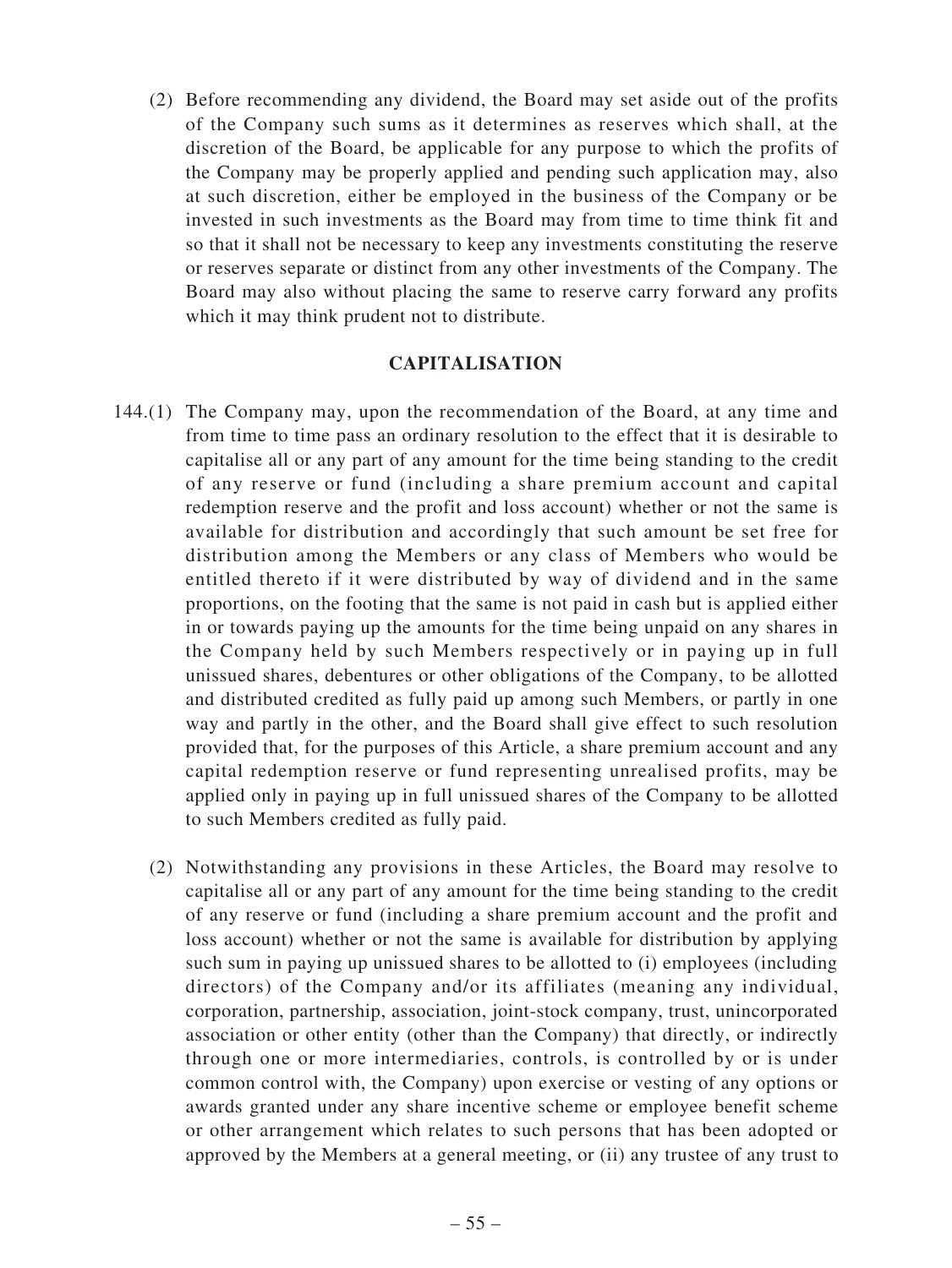whom shares are to be allotted and issued by the Company in connection with the operation of any share incentive scheme or employee benefit scheme or other arrangement which relates to such persons that has been adopted or approved by the Members at a general meeting.

145.The Board may settle, as it considers appropriate, any difficulty arising in regard to any distribution under the last preceding Article and in particular may issue certificates in respect of fractions of shares or authorise any person to sell and transfer any fractions or may resolve that the distribution should be as nearly as may be practicable in the correct proportion but not exactly so or may ignore fractions altogether, and may determine that cash payments shall be made to any Members in order to adjust the rights of all parties, as may seem expedient to the Board. The Board may appoint any person to sign on behalf of the persons entitled to participate in the distribution any contract necessary or desirable for giving effect thereto and such appointment shall be effective and binding upon the Members.

## **SUBSCRIPTION RIGHTS RESERVE**

- 146.The following provisions shall have effect to the extent that they are not prohibited by and are in compliance with the Act:
	- (1) If, so long as any of the rights attached to any warrants issued by the Company to subscribe for shares of the Company shall remain exercisable, the Company does any act or engages in any transaction which, as a result of any adjustments to the subscription price in accordance with the provisions of the conditions of the warrants, would reduce the subscription price to below the par value of a share, then the following provisions shall apply:
		- (a) as from the date of such act or transaction the Company shall establish and thereafter (subject as provided in this Article) maintain in accordance with the provisions of this Article a reserve (the "Subscription Rights Reserve") the amount of which shall at no time be less than the sum which for the time being would be required to be capitalised and applied in paying up in full the nominal amount of the additional shares required to be issued and allotted credited as fully paid pursuant to sub-paragraph (c) below on the exercise in full of all the subscription rights outstanding and shall apply the Subscription Rights Reserve in paying up such additional shares in full as and when the same are allotted;
		- (b) the Subscription Rights Reserve shall not be used for any purpose other than that specified above unless all other reserves of the Company (other than share premium account) have been extinguished and will then only be used to make good losses of the Company if and so far as is required by law;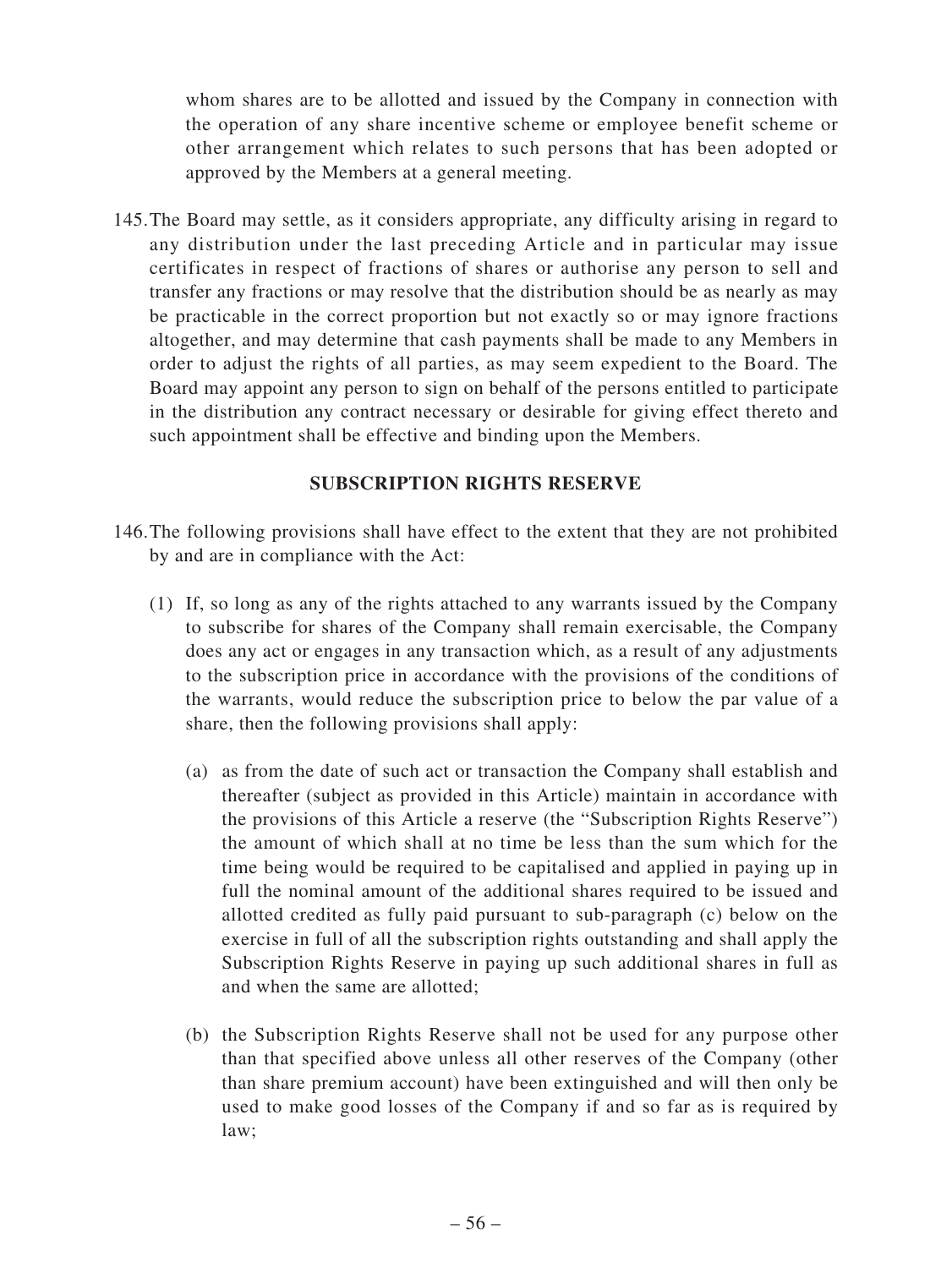- (c) upon the exercise of all or any of the subscription rights represented by any warrant, the relevant subscription rights shall be exercisable in respect of a nominal amount of shares equal to the amount in cash which the holder of such warrant is required to pay on exercise of the subscription rights represented thereby (or, as the case may be the relevant portion thereof in the event of a partial exercise of the subscription rights) and, in addition, there shall be allotted in respect of such subscription rights to the exercising warrantholder, credited as fully paid, such additional nominal amount of shares as is equal to the difference between:
	- (i) the said amount in cash which the holder of such warrant is required to pay on exercise of the subscription rights represented thereby (or, as the case may be, the relevant portion thereof in the event of a partial exercise of the subscription rights); and
	- (ii) the nominal amount of shares in respect of which such subscription rights would have been exercisable having regard to the provisions of the conditions of the warrants, had it been possible for such subscription rights to represent the right to subscribe for shares at less than par and immediately upon such exercise so much of the sum standing to the credit of the Subscription Rights Reserve as is required to pay up in full such additional nominal amount of shares shall be capitalised and applied in paying up in full such additional nominal amount of shares which shall forthwith be allotted credited as fully paid to the exercising warrantholders; and
- (d) if, upon the exercise of the subscription rights represented by any warrant, the amount standing to the credit of the Subscription Rights Reserve is not sufficient to pay up in full such additional nominal amount of shares equal to such difference as aforesaid to which the exercising warrantholder is entitled, the Board shall apply any profits or reserves then or thereafter becoming available (including, to the extent permitted by law, share premium account) for such purpose until such additional nominal amount of shares is paid up and allotted as aforesaid and until then no dividend or other distribution shall be paid or made on the fully paid shares of the Company then in issue. Pending such payment and allotment, the exercising warrantholder shall be issued by the Company with a certificate evidencing his right to the allotment of such additional nominal amount of shares. The rights represented by any such certificate shall be in registered form and shall be transferable in whole or in part in units of one share in the like manner as the shares for the time being are transferable, and the Company shall make such arrangements in relation to the maintenance of a register therefor and other matters in relation thereto as the Board may think fit and adequate particulars thereof shall be made known to each relevant exercising warrantholder upon the issue of such certificate.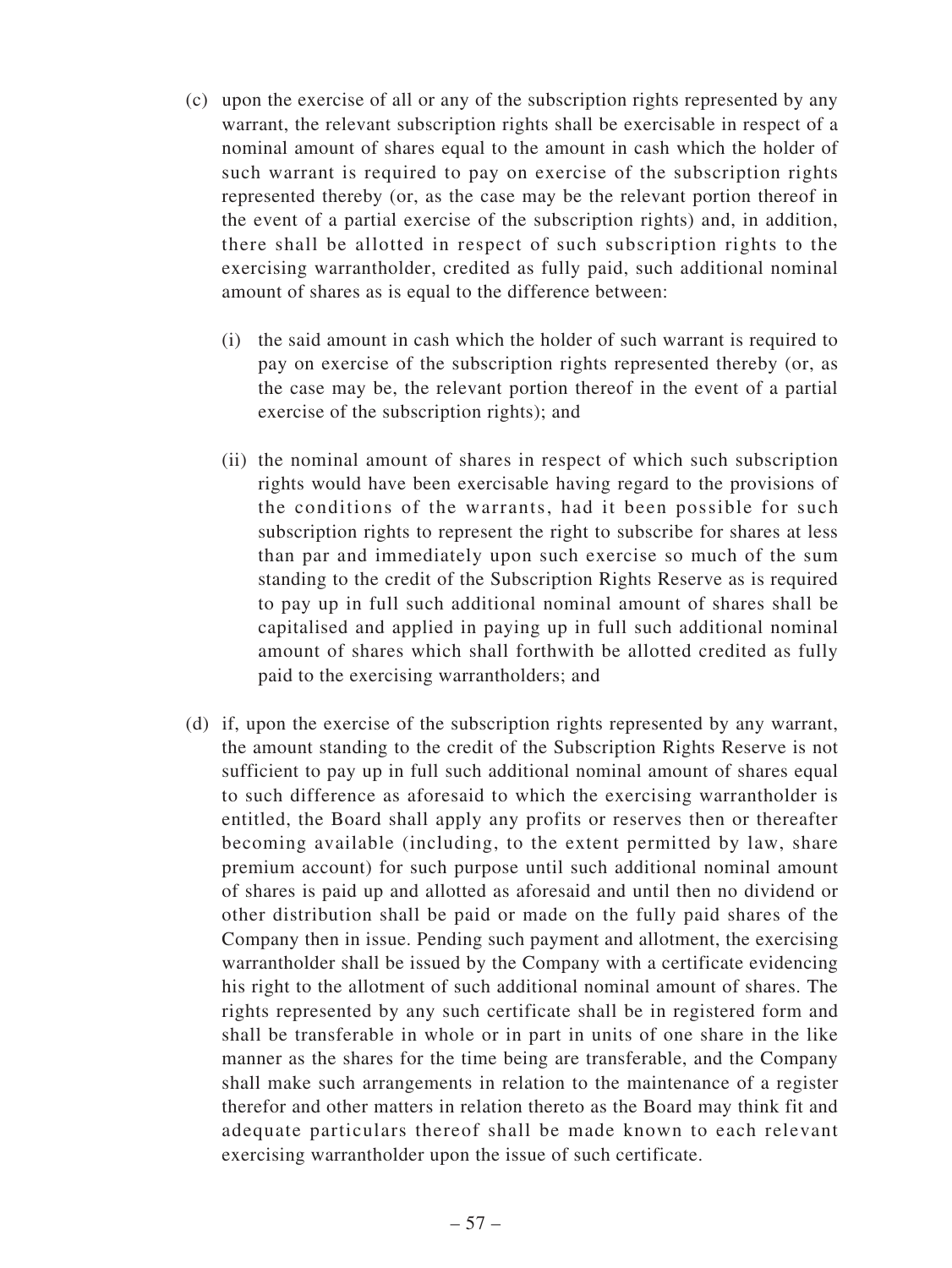- (2) Shares allotted pursuant to the provisions of this Article shall rank pari passu in all respects with the other shares allotted on the relevant exercise of the subscription rights represented by the warrant concerned. Notwithstanding anything contained in paragraph (1) of this Article, no fraction of any share shall be allotted on exercise of the subscription rights.
- (3) The provision of this Article as to the establishment and maintenance of the Subscription Rights Reserve shall not be altered or added to in any way which would vary or abrogate, or which would have the effect of varying or abrogating the provisions for the benefit of any warrantholder or class of warrantholders under this Article without the sanction of a special resolution of such warrantholders or class of warrantholders.
- (4) A certificate or report by the auditors for the time being of the Company as to whether or not the Subscription Rights Reserve is required to be established and maintained and if so the amount thereof so required to be established and maintained, as to the purposes for which the Subscription Rights Reserve has been used, as to the extent to which it has been used to make good losses of the Company, as to the additional nominal amount of shares required to be allotted to exercising warrantholders credited as fully paid, and as to any other matter concerning the Subscription Rights Reserve shall (in the absence of manifest error) be conclusive and binding upon the Company and all warrantholders and shareholders.

## **ACCOUNTING RECORDS**

- 147.The Board shall cause true accounts to be kept of the sums of money received and expended by the Company, and the matters in respect of which such receipt and expenditure take place, and of the property, assets, credits and liabilities of the Company and of all other matters required by the Act or necessary to give a true and fair view of the Company's affairs and to explain its transactions.
- 148.The accounting records shall be kept at the Office or, at such other place or places as the Board decides and shall always be open to inspection by the Directors. No Member (other than a Director) shall have any right of inspecting any accounting record or book or document of the Company except as conferred by law or authorised by the Board or the Company in general meeting.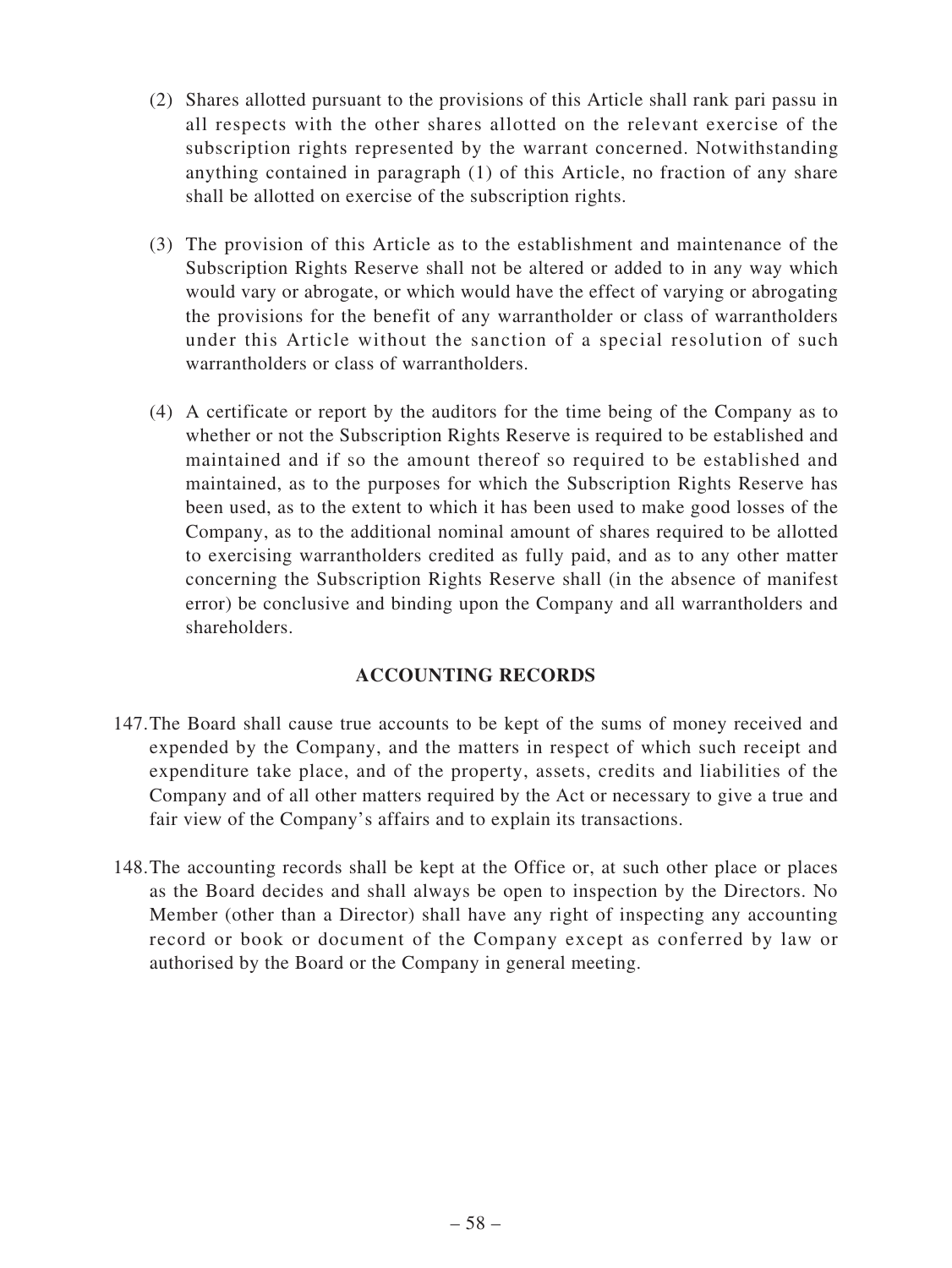- 149.Subject to Article 150, a printed copy of the Directors' report, accompanied by the balance sheet and profit and loss account, including every document required by law to be annexed thereto, made up to the end of the applicable financial year and containing a summary of the assets and liabilities of the Company under convenient heads and a statement of income and expenditure, together with a copy of the Auditors' report, shall be sent to each person entitled thereto at least twenty-one (21) days before the date of the general meeting and at the same time as the notice of annual general meeting and laid before the Company at the annual general meeting held in accordance with Article 56 provided that this Article shall not require a copy of those documents to be sent to any person whose address the Company is not aware or to more than one of the joint holders of any shares or debentures.
- 150.Subject to due compliance with all applicable Statutes, rules and regulations, including, without limitation, the rules of the Designated Stock Exchange, and to obtaining all necessary consents, if any, required thereunder, the requirements of Article 149 shall be deemed satisfied in relation to any person by sending to the person in any manner not prohibited by the Statutes, summarised financial statements derived from the Company's annual accounts and the directors' report which shall be in the form and containing the information required by applicable laws and regulations, provided that any person who is otherwise entitled to the annual financial statements of the Company and the directors' report thereon may, if he so requires by notice in writing served on the Company, demand that the Company sends to him, in addition to summarised financial statements, a complete printed copy of the Company's annual financial statement and the directors' report thereon.
- 151.The requirement to send to a person referred to in Article 149 the documents referred to in that article or a summary financial report in accordance with Article 150 shall be deemed satisfied where, in accordance with all applicable Statutes, rules and regulations, including, without limitation, the rules of the Designated Stock Exchange, the Company publishes copies of the documents referred to in Article 149 and, if applicable, a summary financial report complying with Article 150, on the Company's computer network or in any other permitted manner (including by sending any form of electronic communication), and that person has agreed or is deemed to have agreed to treat the publication or receipt of such documents in such manner as discharging the Company's obligation to send to him a copy of such documents.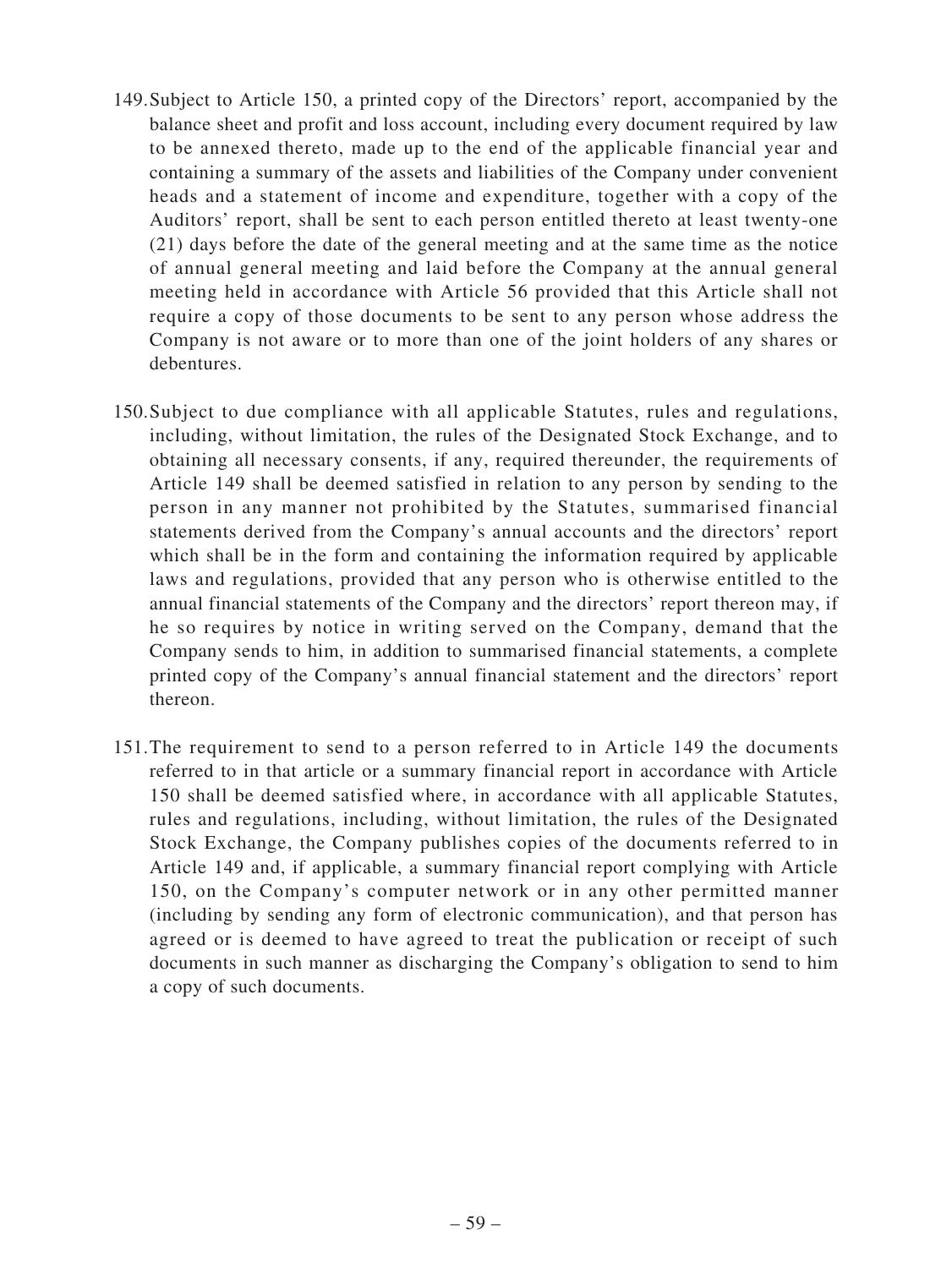#### **AUDIT**

- 152.(1) At the annual general meeting or at a subsequent extraordinary general meeting in each year, the Members shall appoint an auditor to audit the accounts of the Company and such auditor shall hold office until the next annual general meeting. Such auditor may be a Member but no Director or officer or employee of the Company shall, during his continuance in office, be eligible to act as an auditor of the Company.
	- (2) The Members may, at any general meeting convened and held in accordance with these Articles, by ordinary resolution remove the Auditor at any time before the expiration of his term of office and shall by ordinary resolution at that meeting appoint another Auditor in his stead for the remainder of his term.
- 153.Subject to the Act the accounts of the Company shall be audited at least once in every year.
- 154.The remuneration of the Auditor shall be fixed by the Company in general meeting or in such manner as the Members may determine.
- 155.The Directors may fill any casual vacancy in the office of Auditor but while any such vacancy continues the surviving or continuing Auditor or Auditors, if any, may act. The remuneration of any Auditor appointed by the Directors under this Article may be fixed by the Board. Subject to Article 152(2), an Auditor appointed under this Article shall hold office until the next following annual general meeting of the Company and shall then be subject to appointment by the Members under Article 152(1) at such remuneration to be determined by the Members under Article 154.
- 156.The Auditor shall at all reasonable times have access to all books kept by the Company and to all accounts and vouchers relating thereto; and he may call on the Directors or officers of the Company for any information in their possession relating to the books or affairs of the Company.
- 157.The statement of income and expenditure and the balance sheet provided for by these Articles shall be examined by the Auditor and compared by him with the books, accounts and vouchers relating thereto; and he shall make a written report thereon stating whether such statement and balance sheet are drawn up so as to present fairly the financial position of the Company and the results of its operations for the period under review and, in case information shall have been called for from Directors or officers of the Company, whether the same has been furnished and has been satisfactory. The financial statements of the Company shall be audited by the Auditor in accordance with generally accepted auditing standards. The Auditor shall make a written report thereon in accordance with generally accepted auditing standards and the report of the Auditor shall be submitted to the Members in general meeting. The generally accepted auditing standards referred to herein may be those of a country or jurisdiction other than the Cayman Islands. If so, the financial statements and the report of the Auditor should disclose this fact and name such country or jurisdiction.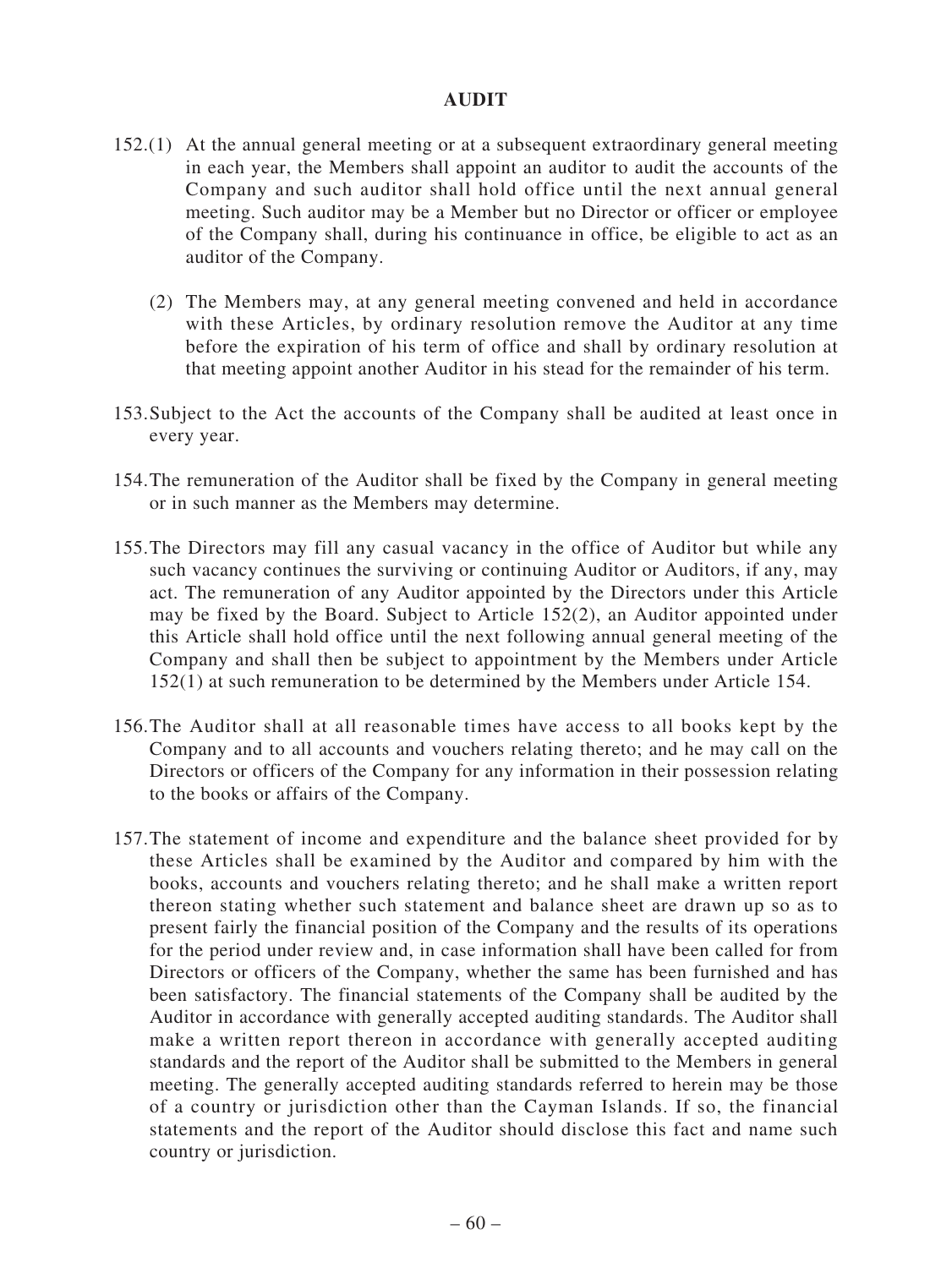#### **NOTICES**

158.Any Notice or document (including any "corporate communication" within the meaning ascribed thereto under the rules of the Designated Stock Exchange), whether or not, to be given or issued under these Articles from the Company to a Member shall be in writing or by cable, telex or facsimile transmission message or other form of electronic transmission or communication and any such Notice and document may be served or delivered by the Company on or to any Member either personally or by sending it through the post in a prepaid envelope addressed to such Member at his registered address as appearing in the Register or at any other address supplied by him to the Company for the purpose or, as the case may be, by transmitting it to any such address or transmitting it to any telex or facsimile transmission number or electronic number or address or website supplied by him to the Company for the giving of Notice to him or which the person transmitting the notice reasonably and bona fide believes at the relevant time will result in the Notice being duly received by the Member or may also be served by advertisement in appropriate newspapers in accordance with the requirements of the Designated Stock Exchange or, to the extent permitted by the applicable laws, by placing it on the Company's website or the website of the Designated Stock Exchange, and giving to the member a notice stating that the notice or other document is available there (a "notice of availability"). The notice of availability may be given to the Member by any of the means set out above other than by posting it on a website. In the case of joint holders of a share all notices shall be given to that one of the joint holders whose name stands first in the Register and notice so given shall be deemed a sufficient service on or delivery to all the joint holders.

159.Any Notice or other document:

- (a) if served or delivered by post, shall where appropriate be sent by airmail and shall be deemed to have been served or delivered on the day following that on which the envelope containing the same, properly prepaid and addressed, is put into the post; in proving such service or delivery it shall be sufficient to prove that the envelope or wrapper containing the notice or document was properly addressed and put into the post and a certificate in writing signed by the Secretary or other officer of the Company or other person appointed by the Board that the envelope or wrapper containing the Notice or other document was so addressed and put into the post shall be conclusive evidence thereof;
- (b) if sent by electronic communication, shall be deemed to be given on the day on which it is transmitted from the server of the Company or its agent. A Notice placed on the Company's website or the website of the Designated Stock Exchange, is deemed given by the Company to a Member on the day following that on which a notice of availability is deemed served on the Member;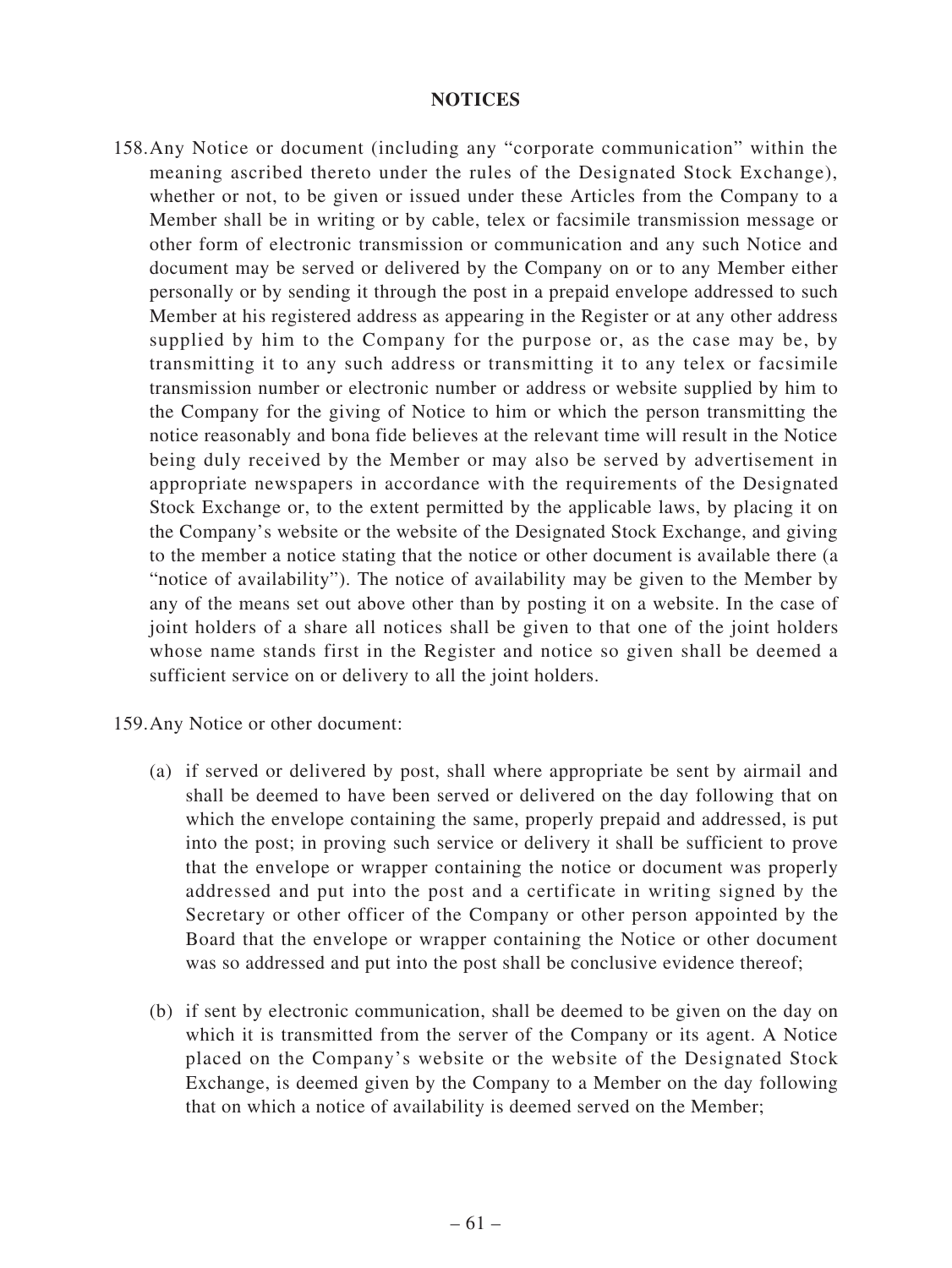- (c) if served or delivered in any other manner contemplated by these Articles, shall be deemed to have been served or delivered at the time of personal service or delivery or, as the case may be, at the time of the relevant despatch or transmission; and in proving such service or delivery a certificate in writing signed by the Secretary or other officer of the Company or other person appointed by the Board as to the act and time of such service, delivery, despatch or transmission shall be conclusive evidence thereof; and
- (d) may be given to a Member either in the English language or the Chinese language, subject to due compliance with all applicable Statutes, rules and regulations.
- 160.(1) Any Notice or other document delivered or sent by post to or left at the registered address of any Member in pursuance of these Articles shall, notwithstanding that such Member is then dead or bankrupt or that any other event has occurred, and whether or not the Company has notice of the death or bankruptcy or other event, be deemed to have been duly served or delivered in respect of any share registered in the name of such Member as sole or joint holder unless his name shall, at the time of the service or delivery of the Notice or document, have been removed from the Register as the holder of the share, and such service or delivery shall for all purposes be deemed a sufficient service or delivery of such Notice or document on all persons interested (whether jointly with or as claiming through or under him) in the share.
	- (2) A Notice may be given by the Company to the person entitled to a share in consequence of the death, mental disorder or bankruptcy of a Member by sending it through the post in a prepaid letter, envelope or wrapper addressed to him by name, or by the title of representative of the deceased, or trustee of the bankrupt, or by any like description, at the address, if any, supplied for the purpose by the person claiming to be so entitled, or (until such an address has been so supplied) by giving the Notice in any manner in which the same might have been given if the death, mental disorder or bankruptcy had not occurred.
	- (3) Any person who by operation of law, transfer or other means whatsoever shall become entitled to any share shall be bound by every Notice in respect of such share which prior to his name and address being entered on the Register shall have been duly given to the person from whom he derives his title to such share.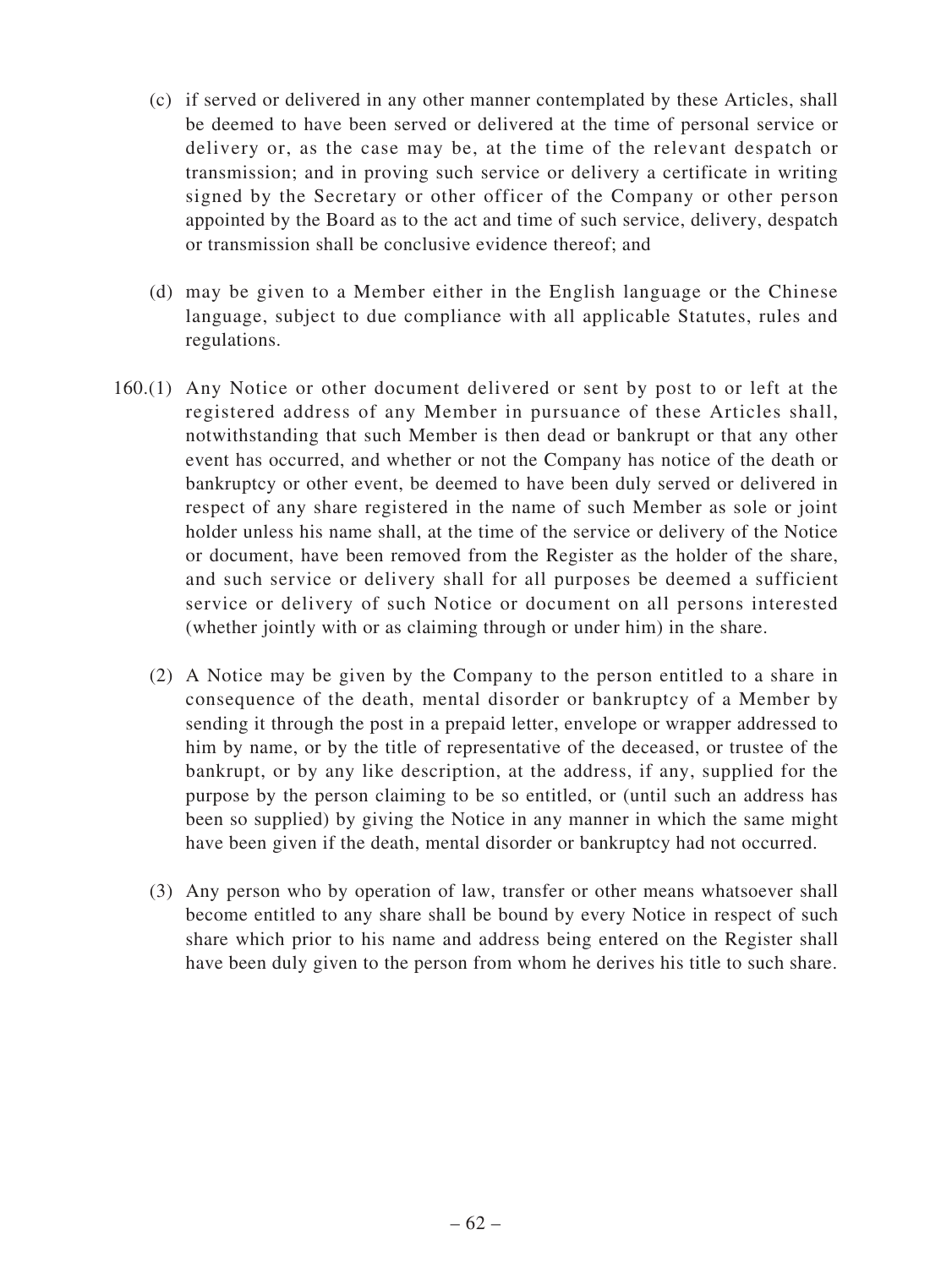#### **SIGNATURES**

161.For the purposes of these Articles, a facsimile or electronic transmission message purporting to come from a holder of shares or, as the case may be, a Director or alternate Director, or, in the case of a corporation which is a holder of shares from a director or the secretary thereof or a duly appointed attorney or duly authorised representative thereof for it and on its behalf, shall in the absence of express evidence to the contrary available to the person relying thereon at the relevant time be deemed to be a document or instrument in writing signed by such holder or Director or alternate Director in the terms in which it is received. The signature to any notice or document to be given by the Company may be written, printed or made electronically.

#### **WINDING UP**

- 162.(1) Subject to Article 162(2), the Board shall have power in the name and on behalf of the Company to present a petition to the court for the Company to be wound up.
	- (2) A resolution that the Company be wound up by the court or to be wound up voluntarily shall be a special resolution.
- 163.(1) Subject to any special rights, privileges or restrictions as to the distribution of available surplus assets on liquidation for the time being attached to any class or classes of shares (i) if the Company shall be wound up and the assets available for distribution amongst the Members shall be more than sufficient to repay the whole of the capital paid up at the commencement of the winding up, the excess shall be distributed *pari passu* amongst such members in proportion to the amount paid up on the shares held by them respectively and (ii) if the Company shall be wound up and the assets available for distribution amongst the Members as such shall be insufficient to repay the whole of the paid-up capital such assets shall be distributed so that, as nearly as may be, the losses shall be borne by the Members in proportion to the capital paid up, or which ought to have been paid up, at the commencement of the winding up on the shares held by them respectively.
	- (2) If the Company shall be wound up (whether the liquidation is voluntary or by the court) the liquidator may, with the authority of a special resolution and any other sanction required by the Act, divide among the Members in specie or kind the whole or any part of the assets of the Company and whether or not the assets shall consist of properties of one kind or shall consist of properties to be divided as aforesaid of different kinds, and may for such purpose set such value as he deems fair upon any one or more class or classes of property and may determine how such division shall be carried out as between the Members or different classes of Members. The liquidator may, with the like authority, vest any part of the assets in trustees upon such trusts for the benefit of the Members as the liquidator with the like authority shall think fit, and the liquidation of the Company may be closed and the Company dissolved, but so that no contributory shall be compelled to accept any shares or other property in respect of which there is a liability.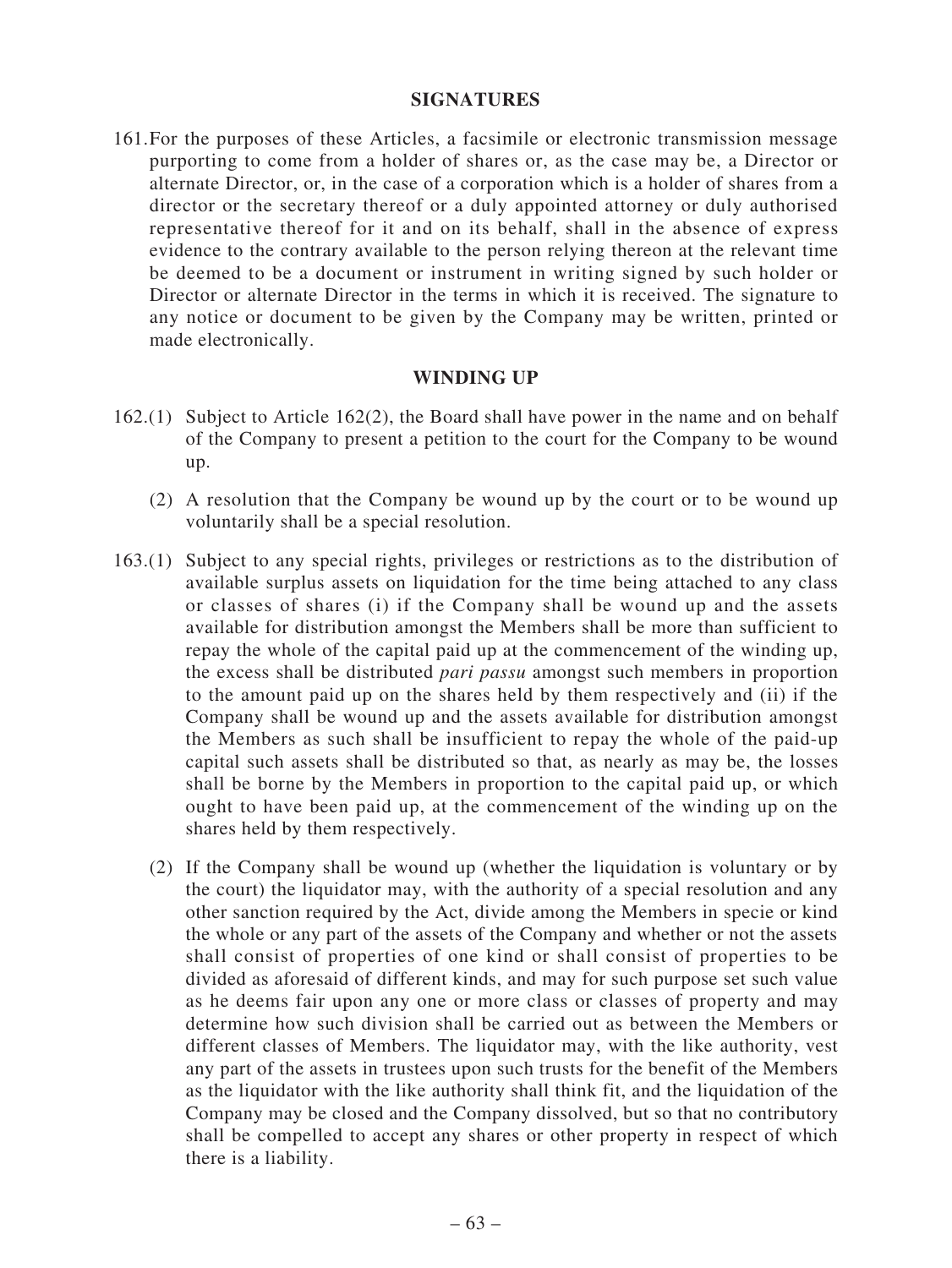#### **INDEMNITY**

- 164.(1) The Directors, Secretary and other officers and every Auditor of the Company at any time, whether at present or in the past, and the liquidator or trustees (if any) acting or who have acted in relation to any of the affairs of the Company and everyone of them, and everyone of their heirs, executors and administrators, shall be indemnified and secured harmless out of the assets and profits of the Company from and against all actions, costs, charges, losses, damages and expenses which they or any of them, their or any of their heirs, executors or administrators, shall or may incur or sustain by or by reason of any act done, concurred in or omitted in or about the execution of their duty, or supposed duty, in their respective offices or trusts; and none of them shall be answerable for the acts, receipts, neglects or defaults of the other or others of them or for joining in any receipts for the sake of conformity, or for any bankers or other persons with whom any moneys or effects belonging to the Company shall or may be lodged or deposited for safe custody, or for insufficiency or deficiency of any security upon which any moneys of or belonging to the Company shall be placed out on or invested, or for any other loss, misfortune or damage which may happen in the execution of their respective offices or trusts, or in relation thereto; PROVIDED THAT this indemnity shall not extend to any matter in respect of any fraud or dishonesty which may attach to any of said persons.
	- (2) Each Member agrees to waive any claim or right of action he might have, whether individually or by or in the right of the Company, against any Director on account of any action taken by such Director, or the failure of such Director to take any action in the performance of his duties with or for the Company; PROVIDED THAT such waiver shall not extend to any matter in respect of any fraud or dishonesty which may attach to such Director.

## **FINANCIAL YEAR**

165.Unless otherwise determined by the Directors, the financial year end of the Company shall be 31 of December in each year.

## **AMENDMENT TO MEMORANDUM AND ARTICLES OF ASSOCIATION AND NAME OF COMPANY**

166.No Article shall be rescinded, altered or amended and no new Article shall be made until the same has been approved by a special resolution of the Members. A special resolution shall be required to alter the provisions of the memorandum of association or to change the name of the Company.